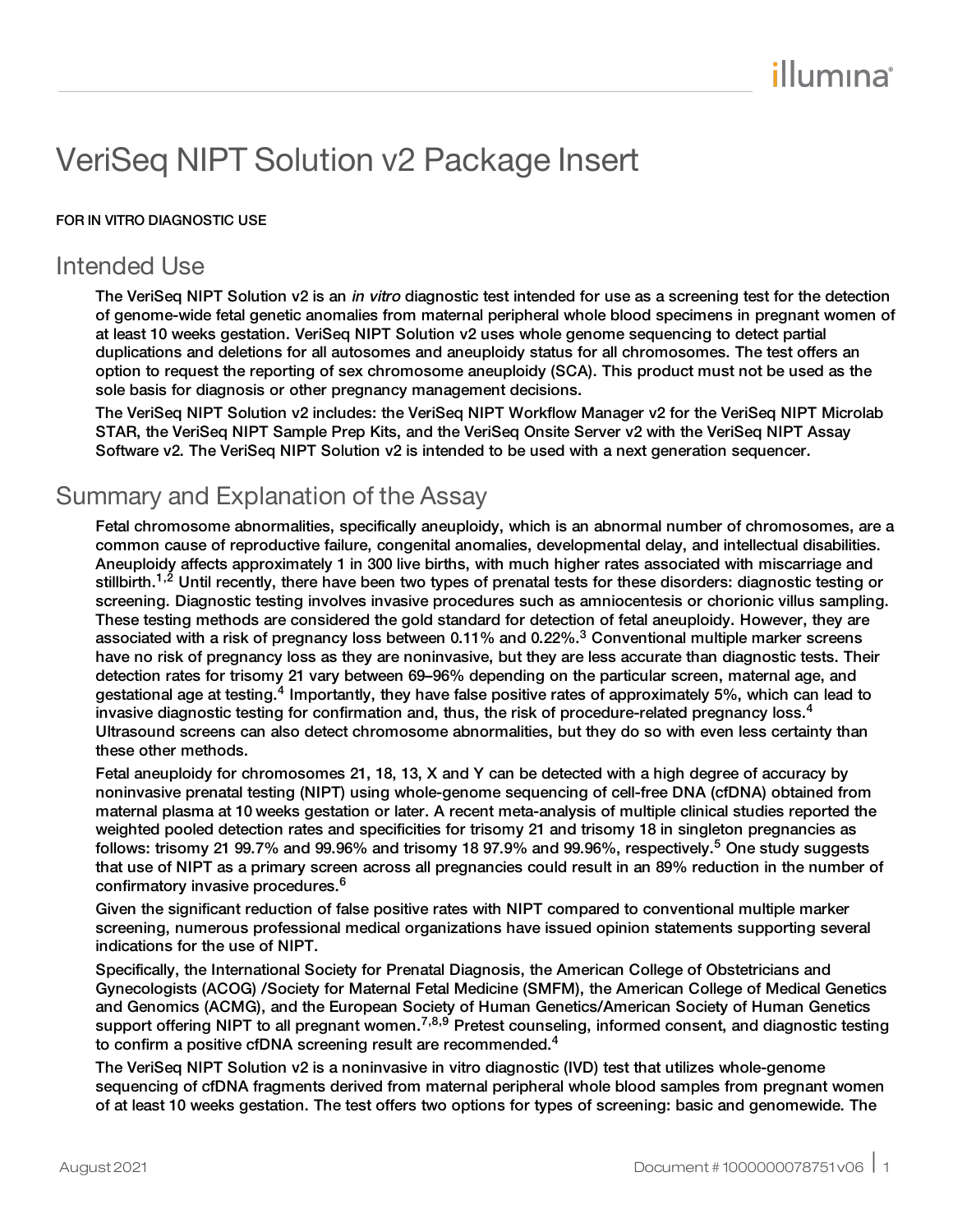basic screening provides information on the aneuploidy status of chromosomes 21, 18, 13, X, and Y only. Genomewide screenings provide partial duplications and deletions for all autosomes and aneuploidy status for all chromosomes. Both screening types provide the option for sex chromosome aneuploidy (SCA) reporting with or without fetal sex reporting. The reporting option for SCA can be turned off. If the reporting option for SCA is turned off, fetal sex is not reported either. For more information on the sex reporting options, refer to the VeriSeq NIPT Solution v2 Software Guide (document # 1000000067940).

# Principles of Procedure

The VeriSeq NIPT Solution v2 is an automated solution for laboratory NIPT testing which consists of automated sample preparation and sequencing data analysis. The VeriSeq NIPT Sample Prep Kits are specialized single use reagents that are used in conjunction with the VeriSeq NIPT Microlab STAR to prepare 24-, 48-, or 96 sample batches for next generation sequencing. Whole genome, paired-end sequencing data is analyzed by specialized software, the VeriSeq NIPT Assay Software v2, and a report is generated that provides qualitative results.

The workflow consists of the following procedures: sample collection, plasma isolation, cfDNA extraction, library preparation, library quantification, library pooling, sequencing, and analysis which are outlined in more detail:

- ▶ Sample Collection 7-10 ml of maternal peripheral whole blood is collected in a Streck cell-free DNA Blood Collection Tube (BCT), which prevents cell lysis and genomic contamination and stabilizes whole blood.
- $\blacktriangleright$  Plasma Isolation—Within 5 days of collection, plasma is isolated from maternal peripheral whole blood using standard centrifugation techniques. The VeriSeq NIPT Microlab STAR aspirates and dispenses plasma into a 96 well deep-well plate for subsequent processing. In the event that retesting is required, post-processing samples may be recapped and stored at 4°C for an additional 5 days (up to a total of 10 days after blood collection).



### CAUTION

Exceeding the aforementioned storage times can negatively impact individual sample failure rates.

- **Example Extraction**—Purification of cfDNA from plasma is achieved by adsorption onto a binding plate, washing the binding plate to remove contaminants, and eluting.
- $\blacktriangleright$  Library Preparation The purified cfDNA fragments undergo an end repair process to convert 5' and 3' overhangs to blunt ends. Next, a deoxyadenosine nucleotide is added to the 3' ends to create a single base overhang. Indexed adapters containing a single base 3' deoxythymidine overhang are then ligated onto the processed cfDNA fragments. The ligated DNA is purified using solid phase reverse immobilization beads. Each sample in a set of 24, 48, or 96 receives a unique indexed adapter. The adapters serve 2 purposes:
	- Indexes allow sample identification in subsequent sequencing.
	- Index adapters contain sequences that allow for library capture on the solid surface of a sequencing flow cell for cluster generation and subsequent sequencing.
- **Quantification** The library product is quantified using a fluorescent dye with concentration determined by comparison to a DNA standard curve.
- $\blacktriangleright$  Library Pooling and Sequencing—The sample libraries are pooled together into 24- or 48-sample pools in adjusted amounts to minimize variation in coverage. Each pool is then sequenced using a next-generation sequencer.
- $\blacktriangleright$  The VeriSeq NIPT Solution v2 does not include sequencing equipment and consumables.
- $\blacktriangleright$  **Analysis** For each sample, analysis consists of the following:
	- Identification of library fragments by index sequence and alignment of the paired end reads to a human reference genome.
	- $\blacktriangleright$  Estimation of the fetal fraction of the library by combining information from the distribution of both the lengths and genomic coordinates of the library fragments.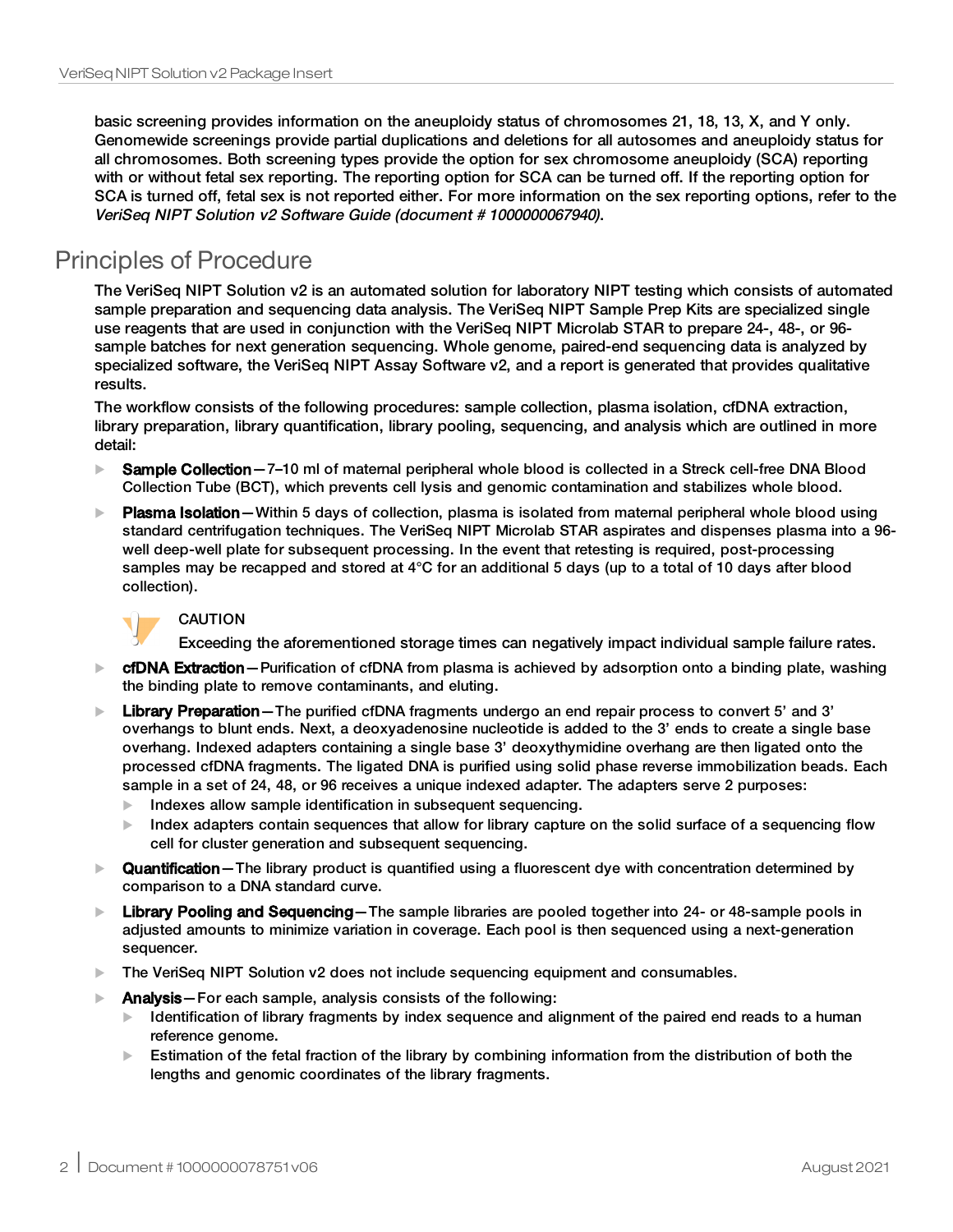- $\blacktriangleright$  After accounting for known biases, a statistical model detects regions of the genome which are under or overrepresented in the library in a manner consistent with an anomaly at the estimated level of fetal fraction.
- $\blacktriangleright$  The NIPT report provides summary results for the selected test menu where ANOMALY DETECTED or NO ANOMALY DETECTED is listed along with a fetal fraction estimate for samples passing QC.
- $\blacktriangleright$  The Supplementary Report provides quantitative metrics which characterize each detected anomaly.

# Limitations of the Procedure

- The VeriSeq NIPT Solution v2 is a screening test and should not be considered in isolation from other clinical findings and test results. Conclusions about the fetal condition and pregnancy management decisions should not be based on the results of the NIPT screening alone.<sup>7</sup>
- $\blacktriangleright$  The VeriSea NIPT Solution v2 reports on the following:
	- $\blacktriangleright$  Basic screen tests the overrepresentation of chromosomes 13, 18, and 21
	- $\blacktriangleright$  Genomewide screen tests under and overrepresentation of all autosomes, including partial deletions and duplications of at least 7 Mb.
	- $\blacktriangleright$  In singleton pregnancies with Yes or SCA selected as the sex reporting option, the following sex chromosomal anomalies: XO, XXX, XXY, and XYY.
	- $\blacktriangleright$  In singleton pregnancies with Yes selected as the sex reporting option, fetal sex is reported.
	- $\blacktriangleright$  The presence of a Y chromosome in twin pregnancies.
- $\blacktriangleright$  Evidence supporting sensitivity and specificity for the test covers singleton and twin pregnancies. These instructions for use do not provide sensitivity or specificity data for triplets or higher-order pregnancies.
- $\blacktriangleright$  The VeriSeq NIPT Solution v2 is not intended to detect polyploidy, such as triploidy.
- $\triangleright$  The VeriSeq NIPT Solution v2 is not intended to detect balanced chromosome rearrangements.
- $\blacktriangleright$  The assay requires matemal peripheral whole blood samples from pregnant women of at least 10 weeks gestation.
- For basic screens, the VeriSeq NIPT Solution  $v2$  test looks for specific chromosome abnormalities. Results reported as NO ANOMALY DETECTED do not eliminate the possibility of chromosomal abnormalities of the tested chromosomes. A negative result does not eliminate the possibility that the pregnancy has other chromosomal abnormalities, genetic conditions, or birth defects (eg, open neural tube defect).
- $\blacktriangleright$  For genomewide screens, large deletions and duplications that are less than 75% of the size of the chromosome can be indicative of whole chromosome aneuploidy.
- $\blacktriangleright$  For genomewide screens, certain regions are excluded from analysis. A list of such blacklisted regions is available on the Illumina Support website. Genomic anomaly detection is only performed on non-excluded regions.
- $\blacktriangleright$  Fetal sex reporting is not available in all regions due to local regulations governing gender reporting.
- $\blacktriangleright$  The results of the test can be confounded by certain maternal and fetal factors including but not limited to the following:
	- $\blacktriangleright$  Recent maternal blood transfusion
	- $\blacktriangleright$  Maternal organ transplant
	- $\blacktriangleright$  Maternal surgical procedure
	- $\blacktriangleright$  Maternal immunotherapy or stem cell therapy
	- $\blacktriangleright$  Maternal malignancy
	- $\blacktriangleright$  Maternal mosaicism
	- $\blacktriangleright$  Fetoplacental mosaicism
	- $\blacktriangleright$  Fetal demise
	- $\blacktriangleright$  Nonviable twin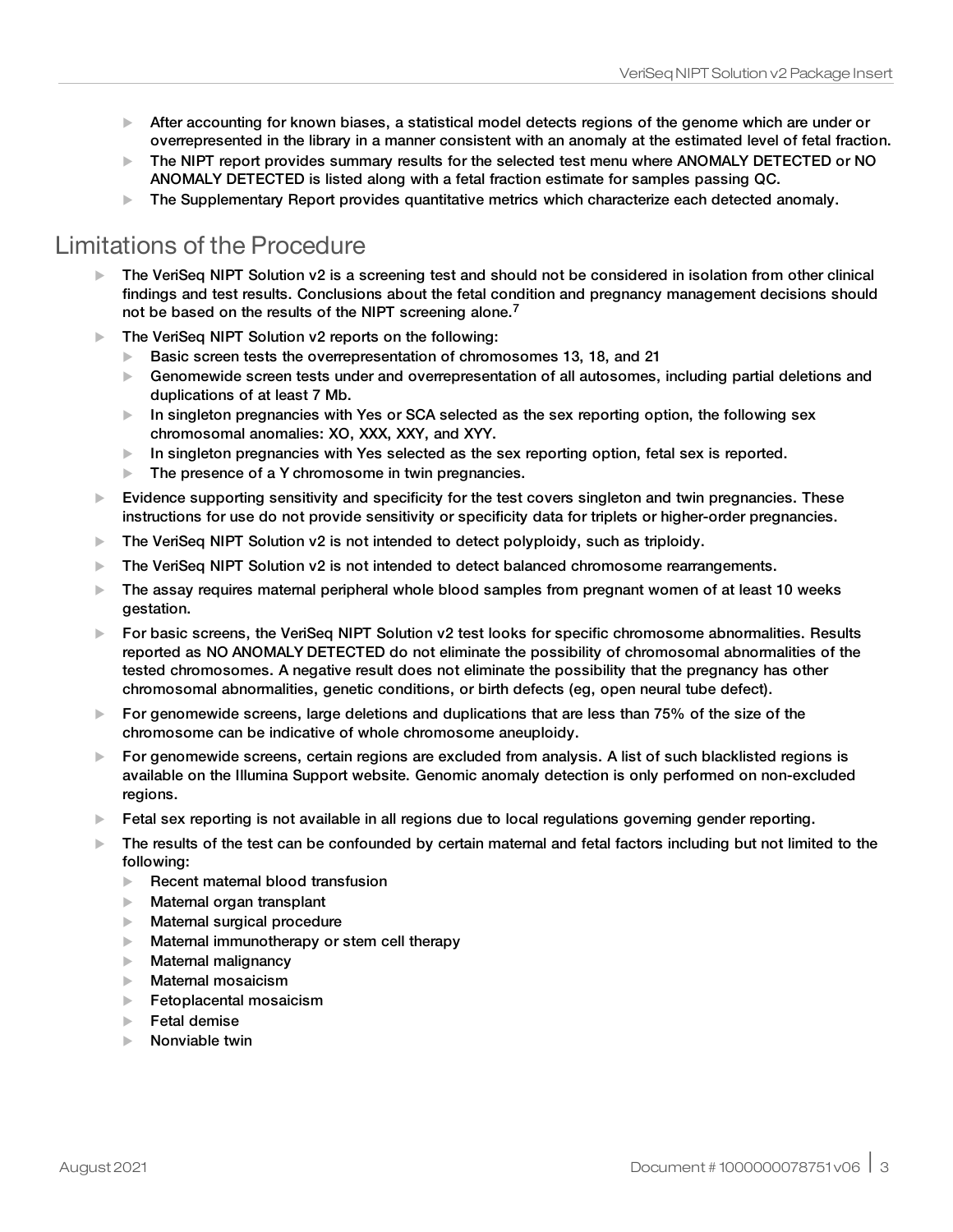# Product Components

The VeriSeq NIPT Solution v2 (part # 20030577) consists of the following sample prep kits:

- ▶ VeriSeq NIPT Sample Prep Kit (24 samples) (part # 20025895)
- ▶ VeriSeq NIPT Sample Prep Kit (48 samples) (part # 15066801)
- ▶ VeriSeq NIPT Sample Prep Kit (96 samples) (part # 15066802)

The VeriSeq NIPT Solution v2 (part # 20030577) consists of the following software components:

- $\blacktriangleright$  VeriSeg NIPT Assay Software v2 (part # 20047024), preinstalled on the VeriSeg Onsite Server v2
	- $\blacktriangleright$  VeriSeq Onsite Server v2 (part # 20028403 or 20047000) or an existing VeriSeq Onsite Server (part # 15076164 or # 20016240) that is upgraded to v2
- ▶ VeriSeq NIPT Workflow Manager v2 (part # 20044988), preinstalled on the VeriSeq NIPT Microlab STAR
	- u VeriSeq NIPT Microlab STAR (part# Hamilton Company Reno: 95475-01 (115V) & 95475-02 (230V), Hamilton Company Bonaduz: 806288)
- ▶ Local Run Manager VeriSeg NIPT module (part # 20044989)

# <span id="page-3-0"></span>**Reagents**

# Reagents Provided

Illumina provides the following reagents: VeriSeq NIPT Sample Prep Kit (24 samples) (part # 20025895), VeriSeq NIPT Sample Prep Kit (48 samples) (part # 15066801), and VeriSeq NIPT Sample Prep Kit (96 samples) (part # 15066802). The VeriSeq NIPT Sample Prep Kits are configured for use with the ML STAR (part # 95475-01, 95475-02, or 806288), which is provided by the Hamilton Company.

VeriSeq NIPT Sample Prep, Extraction Box

|--|

| Reagent Name on<br>Label | Number of Containers in<br>Kit | <b>Active Ingredients</b>                                              | Storage                             |
|--------------------------|--------------------------------|------------------------------------------------------------------------|-------------------------------------|
| Lysis Buffer             |                                | Guanidine hydrochloride in buffered aqueous solution                   | $15^{\circ}$ C to<br>$30^{\circ}$ C |
| Wash Buffer I            |                                | Guanidine hydrochloride and 2-propanol in buffered aqueous<br>solution | $15^{\circ}$ C to<br>$30^{\circ}$ C |
| Wash Buffer II           |                                | Buffered aqueous solution containing salts                             | $15^{\circ}$ C to<br>$30^{\circ}$ C |
| <b>Elution Buffer</b>    |                                | Buffered aqueous solution                                              | $15^{\circ}$ C to<br>$30^{\circ}$ C |
| <b>Proteinase Buffer</b> |                                | Glycerol in buffered aqueous solution                                  | $15^{\circ}$ C to<br>$30^{\circ}$ C |
| Proteinase K             | 3                              | Lyophilized Proteinase K                                               | $15^{\circ}$ C to<br>$30^{\circ}$ C |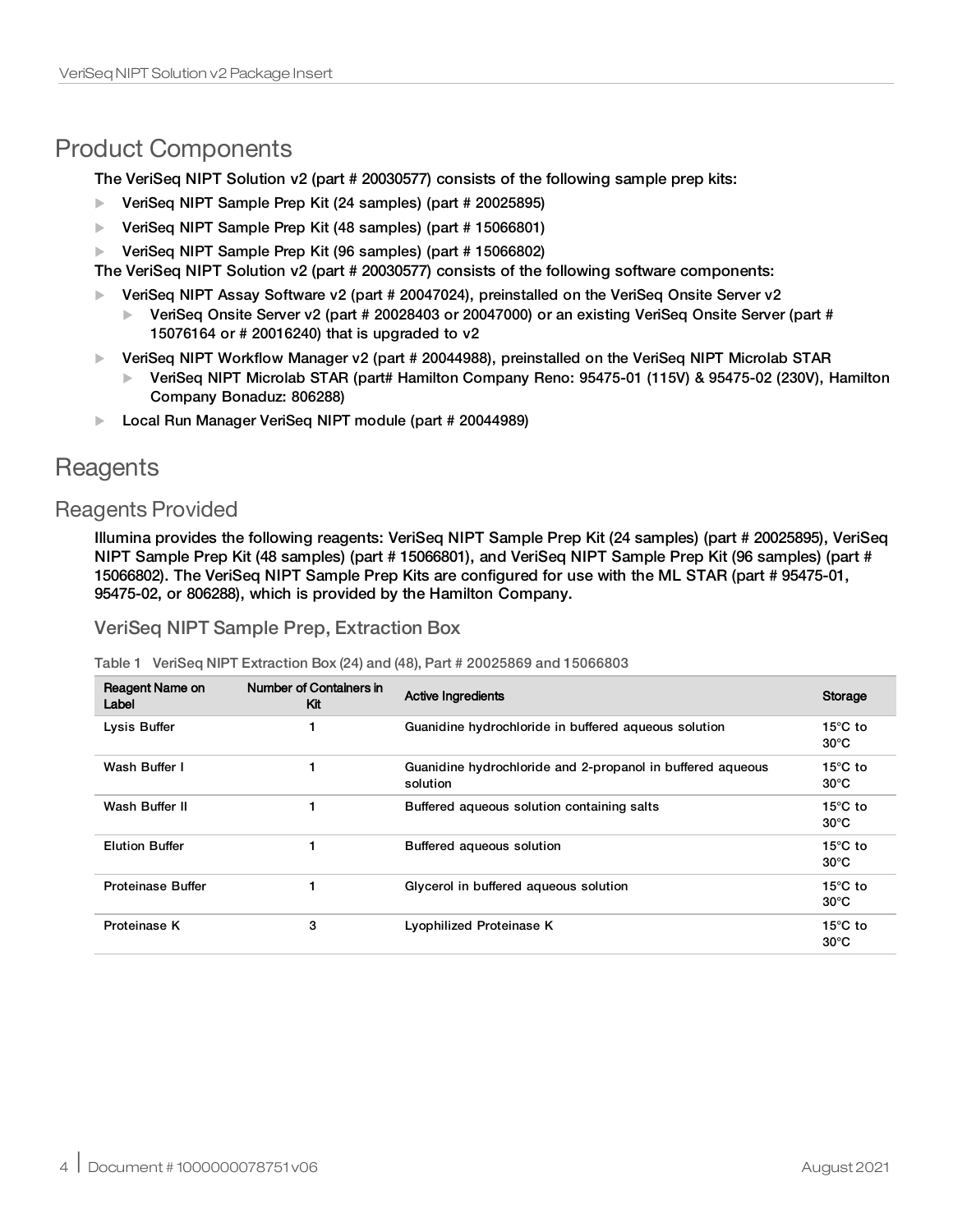| Reagent Name on<br>Label | Number of Containers in<br>Kit | <b>Active Ingredients</b>                                              | Storage                             |
|--------------------------|--------------------------------|------------------------------------------------------------------------|-------------------------------------|
| Lysis Buffer             |                                | Guanidine hydrochloride in buffered aqueous solution                   | $15^{\circ}$ C to<br>$30^{\circ}$ C |
| Wash Buffer I            |                                | Guanidine hydrochloride and 2-propanol in buffered aqueous<br>solution | $15^{\circ}$ C to<br>$30^{\circ}$ C |
| Wash Buffer II           | $\overline{2}$                 | Buffered aqueous solution containing salts                             | $15^{\circ}$ C to<br>$30^{\circ}$ C |
| <b>Elution Buffer</b>    |                                | Buffered aqueous solution                                              | $15^{\circ}$ C to<br>$30^{\circ}$ C |
| <b>Proteinase Buffer</b> |                                | Glycerol in buffered aqueous solution                                  | $15^{\circ}$ C to<br>$30^{\circ}$ C |
| Proteinase K             | 4                              | Lyophilized Proteinase K                                               | $15^{\circ}$ C to<br>$30^{\circ}$ C |

#### Table 2 VeriSeq NIPT Extraction Box (96), Part # 15066807

# VeriSeq NIPT Sample Prep, Library Prep Box

Table 3 VeriSeq NIPT Library Prep Box (24) and (48), Part # 20026030 and 15066809

| Reagent Name on Label             | Number of Containers in<br>Kit | <b>Active Ingredients</b>                                | Storage                                  |
|-----------------------------------|--------------------------------|----------------------------------------------------------|------------------------------------------|
| <b>End Repair Mix</b>             |                                | DNA polymerase and dNTPs in buffered aqueous<br>solution | $-25^{\circ}$ C to $-$<br>$15^{\circ}$ C |
| A-Tailing Mix                     |                                | DNA polymerase and dATP in buffered agueous<br>solution  | $-25^{\circ}$ C to -<br>$15^{\circ}$ C   |
| <b>Ligation Mix</b>               |                                | DNA ligase in buffered aqueous solution                  | $-25^{\circ}$ C to -<br>$15^{\circ}$ C   |
| <b>Hybridization Buffer</b>       |                                | Buffered agueous solution                                | $-25^{\circ}$ C to -<br>$15^{\circ}$ C   |
| VeriSeg NIPT DNA Adapter<br>Plate |                                | Oligonucleotides in buffered aqueous solution            | $-25^{\circ}$ C to -<br>$15^{\circ}$ C   |

#### Table 4 VeriSeq NIPT Library Prep Box (96), Part # 15066810

| Reagent Name on Label             | Number of Containers in<br>Kit | <b>Active Ingredients</b>                                | Storage                                  |
|-----------------------------------|--------------------------------|----------------------------------------------------------|------------------------------------------|
| <b>End Repair Mix</b>             |                                | DNA polymerase and dNTPs in buffered aqueous<br>solution | -25°C to -<br>$15^{\circ}$ C             |
| A-Tailing Mix                     | 2                              | DNA polymerase and dATP in buffered agueous<br>solution  | $-25^{\circ}$ C to $-$<br>$15^{\circ}$ C |
| <b>Ligation Mix</b>               | 2                              | DNA ligase in buffered aqueous solution                  | $-25^{\circ}$ C to $-$<br>$15^{\circ}$ C |
| <b>Hybridization Buffer</b>       |                                | Buffered agueous solution                                | $-25^{\circ}$ C to -<br>$15^{\circ}$ C   |
| VeriSeg NIPT DNA Adapter<br>Plate |                                | Oligonucleotides in buffered aqueous solution            | -25°C to -<br>$15^{\circ}$ C             |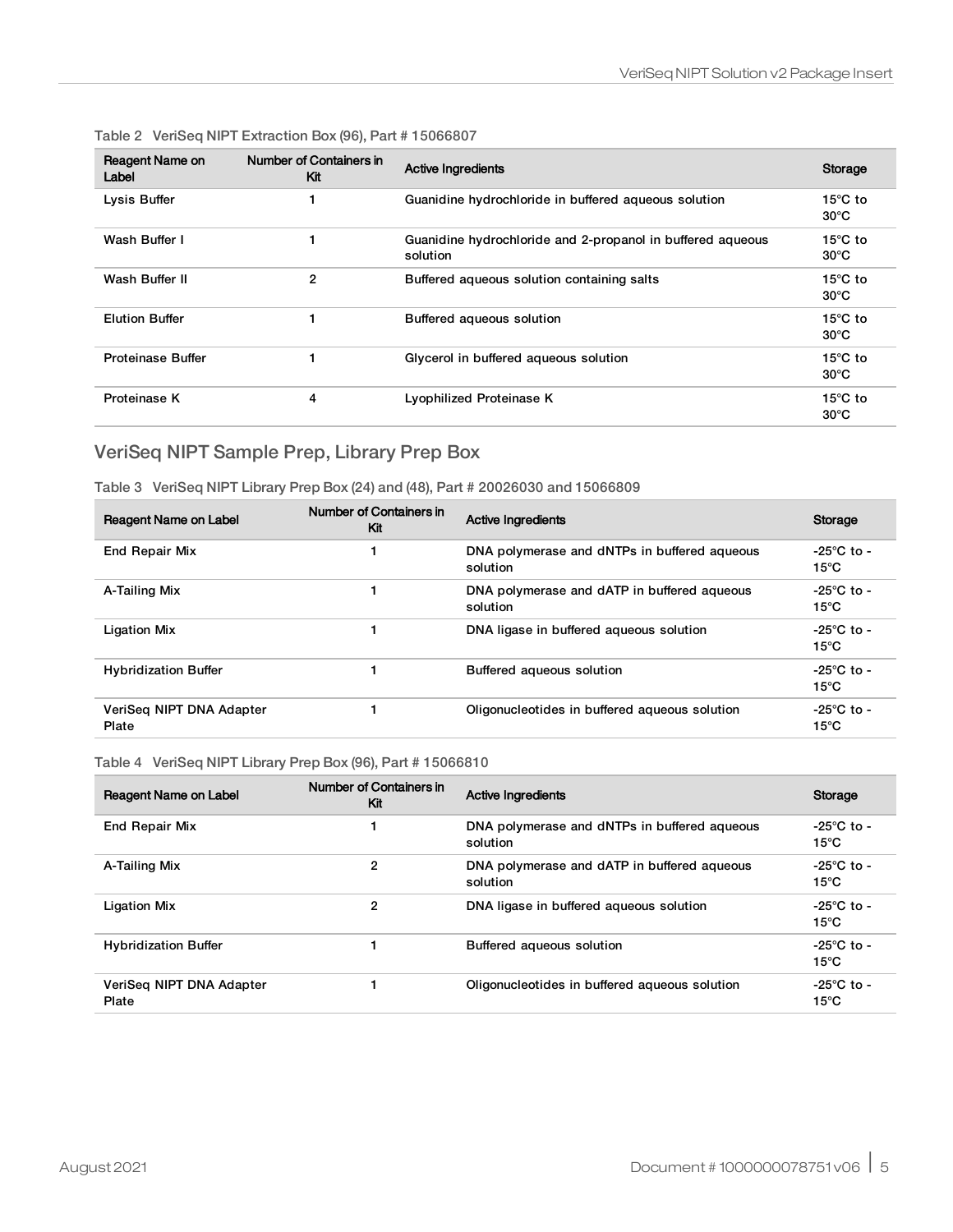# VeriSeq NIPT Sample Prep, Accessory Box

Table 5 VeriSeq NIPT Accessory Box, Part # 15066811

| Reagent Name on Label                 | Number of Containers in<br>Κit | <b>Active Ingredients</b>                                      | Storage                           |
|---------------------------------------|--------------------------------|----------------------------------------------------------------|-----------------------------------|
| <b>DNA Binding Plate</b>              |                                | Propylene microplate with modified silicone membrane           | $2^{\circ}$ C to<br>8°C           |
| <b>Resuspension Buffer</b>            |                                | Buffered aqueous solution                                      | $2^{\circ}$ C to<br>8°C           |
| <b>Sample Purification Beads</b>      |                                | Solid-phase paramagnetic beads in buffered aqueous<br>solution | $2^{\circ}$ C to<br>$8^{\circ}$ C |
| <b>DNA Quantification</b><br>Reagent  |                                | DNA intercalating dye in DMSO                                  | $2^{\circ}$ C to<br>$8^{\circ}$ C |
| <b>DNA Quantification</b><br>Standard |                                | dsDNA standard in buffered aqueous solution                    | $2^{\circ}$ C to<br>$8^{\circ}$ C |

## VeriSeq NIPT Sample Prep, Workflow Tubes and Labels

Table 6 Workflow Tubes and Labels, Part # 15071543

| Item Name on Label                  | Number of Items in Kit | Storage      |
|-------------------------------------|------------------------|--------------|
| Label (LBL)-Plate Barcode           |                        | 15°C to 30°C |
| Label (LBL)-Deep-well Plate Barcode | 12                     | 15°C to 30°C |
| Tube (TB)-Empty Pooling Tube        | b                      | 15°C to 30°C |

# Reagents Not Provided

### Reagents Required, Not Provided

- Sequencing reagents and consumables required for next-generation sequencing (NGS) system
- DNase/RNase-free water
- Ethanol, 100% (200 proof) of molecular biology grade



Non-molecular biology grade ethanol can potentially negatively impact performance of the assay.

## Reagents Optional, Not Provided

Dulbecco's Phosphate-Buffered Saline (DPBS) for no template control (NTC)

# Storage and Handling

- 1 Room temperature is defined as 15°C to 30°C.
- 2 All reagents are for one-time use only. After reagents are prepared for use, they should be used immediately.
- 3 If any of the packaging or contents of the VeriSeq NIPT Solution components are damaged or compromised, please contact Illumina Customer Service.
- 4 Reagents are stable when stored as indicated until the specified expiration date on the kit labels. For storage conditions, see the Storage column in the tables in [Reagents](#page-3-0) Provided on page 4. Do not use expired reagents.
- 5 Changes in the physical appearance of the reagents provided can indicate deterioration of the materials. If changes in the physical appearance occur (eg, obvious changes in reagent color or cloudiness apparent with microbial contamination), do not use the reagents.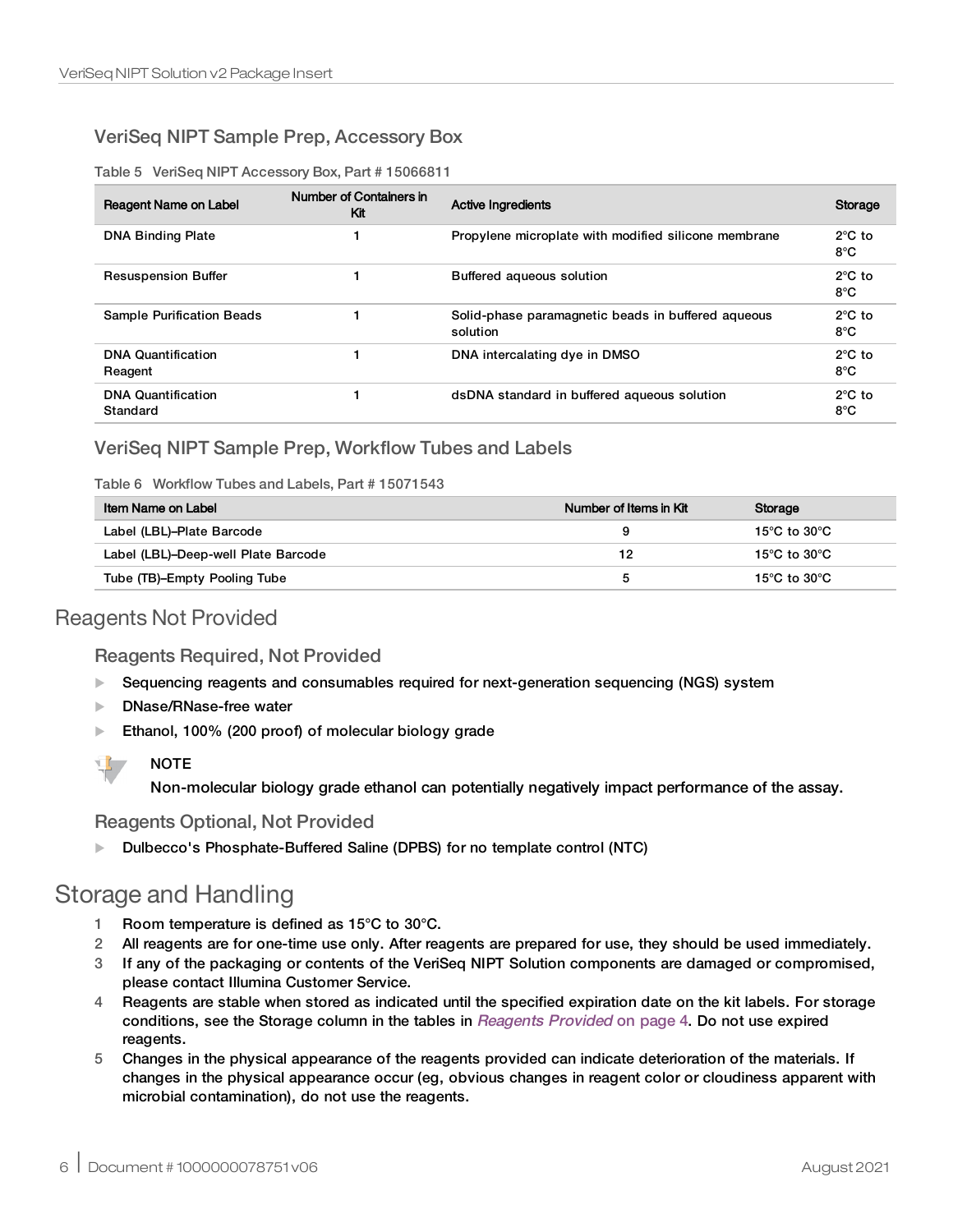- 6 Adhere to the following best practices when handling Sample Purification Beads:
	- $\blacktriangleright$  Never freeze the beads.
	- $\blacktriangleright$  Allow the beads to reach room temperature before use.
	- $\blacktriangleright$  Immediately before use, vortex the beads until well-suspended and color appears homogeneous.
- 7 Lysis Buffer, Wash Buffer I, Wash Buffer II, Elution Buffer, and Proteinase Buffer can form visible precipitates or crystals. Before use, vortex vigorously, and then visually inspect to make sure that no precipitates are present.
- 8 Never freeze whole blood after collection.
- 9 Sequence libraries as soon as possible after pooling. Pooled libraries are stable for up to 7 days at -25°C to -15°C. No additional denaturation is required if stored for this period of time at these conditions.

# Equipment and Materials

# Equipment and Materials Required, Not Provided

### Equipment Required, Not Provided

| Equipment                                                                                                                                                                                                                                                                          | Supplier                                                                                                                                          |
|------------------------------------------------------------------------------------------------------------------------------------------------------------------------------------------------------------------------------------------------------------------------------------|---------------------------------------------------------------------------------------------------------------------------------------------------|
| 20 µl single-channel pipettes                                                                                                                                                                                                                                                      | General lab supplier                                                                                                                              |
| 200 µl single-channel pipettes                                                                                                                                                                                                                                                     | General lab supplier                                                                                                                              |
| 1000 µl single-channel pipettes                                                                                                                                                                                                                                                    | General lab supplier                                                                                                                              |
| <b>Pipette Aid</b>                                                                                                                                                                                                                                                                 | General lab supplier                                                                                                                              |
| Refrigerator, 2°C to 8°C                                                                                                                                                                                                                                                           | General lab supplier                                                                                                                              |
| Freezer, -25°C to -15°C                                                                                                                                                                                                                                                            | General lab supplier                                                                                                                              |
| Microcentrifuge                                                                                                                                                                                                                                                                    | General lab supplier                                                                                                                              |
| Vortexer                                                                                                                                                                                                                                                                           | General lab supplier                                                                                                                              |
| Centrifuge and rotor assembly for blood collection tubes                                                                                                                                                                                                                           |                                                                                                                                                   |
| Recommended:<br>• Allegra X12R Series Centrifuge, 1600 g<br>• Allegra Centrifuge GH-3.8 Rotor with buckets<br>• Allegra Centrifuge Bucket Covers, set of two<br>• Allegra Centrifuge Adapter Assembly, 16 mm, set of four                                                          | Beckman Coulter, item #392304 (120 V or 230 V)<br>Beckman Coulter, item #369704<br>Beckman Coulter, item #392805<br>Beckman Coulter, item #359150 |
| Equivalent:<br>• Refrigerated centrifuge capable of 1600 $\times$ g with no-brake<br>option<br>• Swinging bucket rotor with buckets<br>• Bucket inserts, 24, 48, or 96 tube capacity, 76 mm<br>minimum depth<br>• Insert adapters to support 16 x 100 mm blood collection<br>tubes | General lab supplier                                                                                                                              |
| Centrifuge and rotor assembly for microplates                                                                                                                                                                                                                                      |                                                                                                                                                   |
| Recommended:<br>• Sorvall Legend XTR Centrifuge<br>• HIGHPlate 6000 Microplate Rotor                                                                                                                                                                                               | Thermo Fisher Scientific, catalog # 75004521 (120 V) or<br>catalog # 75004520 (230 V)<br>Thermo Fisher Scientific, catalog # 75003606             |
| • Two of either of the following support bases for<br>microplates:<br>• MicroAmp 96-Well Support Base<br>• 96-Well PCR Plate Carrier                                                                                                                                               | Thermo Fisher Scientific, catalog #4379590<br>Thermo Fisher Scientific, catalog # AB-0563/1000                                                    |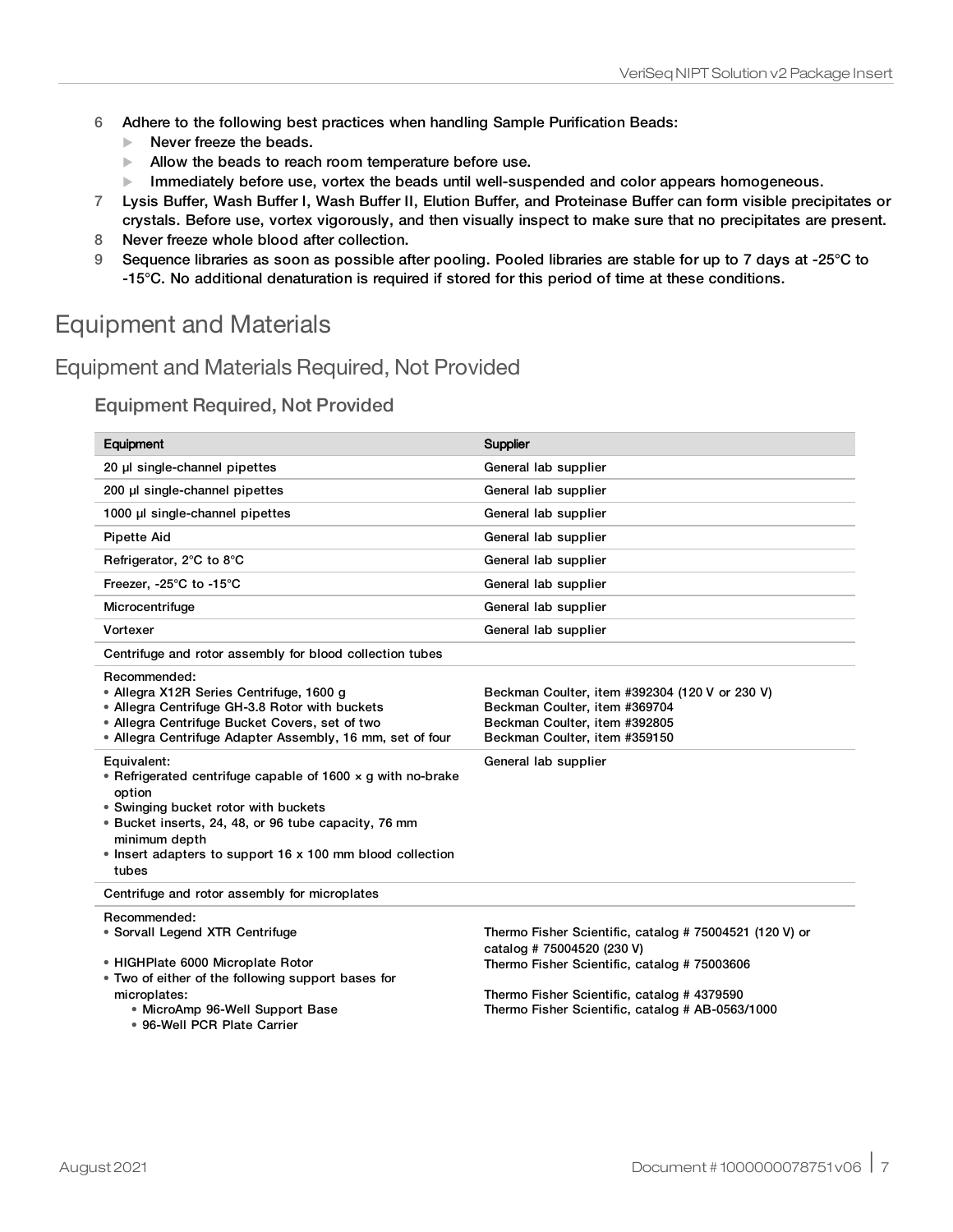| Equipment                                                                                                                                                                                                                                                                                                                                                                                         | Supplier                                                                                                       |
|---------------------------------------------------------------------------------------------------------------------------------------------------------------------------------------------------------------------------------------------------------------------------------------------------------------------------------------------------------------------------------------------------|----------------------------------------------------------------------------------------------------------------|
| Equivalent:<br>• Centrifuge capable of 5600 $\times$ q<br>• Swinging plate rotor with 96-well plate carriers, 76.5 mm<br>minimum depth<br>• Support base for microplates                                                                                                                                                                                                                          | General lab supplier                                                                                           |
| One of the following microplate readers (fluorometer) with<br>SoftMax Pro v6.2.2 or higher:<br>• Gemini XPS<br>• SpectraMax M2                                                                                                                                                                                                                                                                    | Molecular Devices, part # XPS<br>Molecular Devices, part # M2                                                  |
| SpectraMax High-Speed USB, Serial Adapter                                                                                                                                                                                                                                                                                                                                                         | Molecular Devices, part #9000-0938                                                                             |
| Thermal cycler with the following specifications:<br>• Heated lid<br>• 4°C to 98°C temperature range<br>• ±2°C temperature accuracy<br>• 2°C per second minimum ramp rate<br>• Compatible with Twin.tec PCR Plate 96-well, full skirt                                                                                                                                                             | General lab supplier                                                                                           |
| VeriSeq NIPT Microlab STAR                                                                                                                                                                                                                                                                                                                                                                        | Hamilton, part # 95475-01 (115 V), part # 95475-02 (230 V),<br>or part # 806288 (for Hamilton Company Bonaduz) |
| A next-generation sequencing (NGS) system with the<br>following capabilities:<br>• 2 x 36 bp paired-end sequencing<br>• Compatible with VeriSeg NIPT Sample Prep dual<br>index adapters<br>• Automatic production of .BCL files<br>• Two channel chemistry<br>• 400 million paired-end reads per run<br>• Compatible with VeriSeq NIPT Assay Software v2<br>or a NextSeq 550Dx Sequencing System. | Instrument supplier or Illumina, part # 20005715                                                               |
| If using a NextSeq 550Dx Sequencing System:<br>• NextSeg 550Dx High Output Reagent Kit v2.5, 75 cycles                                                                                                                                                                                                                                                                                            | Illumina, part # 20028870                                                                                      |
| VeriSeq Onsite Server v2 or an upgraded VeriSeq Onsite<br>Server                                                                                                                                                                                                                                                                                                                                  | Illumina, part # 20028403 or 20047000 (v2) or #15076164 or<br># 20016240 (upgraded)                            |

# Optional Equipment, Not Provided

| Equipment                                                | <b>Supplier</b>                                                          |
|----------------------------------------------------------|--------------------------------------------------------------------------|
| Pluggo Decapper System                                   | LGP Consulting, part #4600 4450                                          |
| SpectraMax SpectraTest FL1 fluorescence validation plate | Molecular Devices, part # 0200-5060                                      |
| Tube Revolver/Rotator, 15 ml tubes, 40 rpm, 100-240 V    | Thermo Scientific, catalog # 88881001 (US) or catalog #<br>88881002 (EU) |

# Materials Required, Not Provided

| Consumable                                 | Supplier                 |
|--------------------------------------------|--------------------------|
| 1000 µl Conductive Non-Sterile Filter Tips | Hamilton, part $#235905$ |
| 300 µl Conductive Non-Sterile Filter Tips  | Hamilton, part # 235903  |
| 50 µl Conductive Non-Sterile Filter Tips   | Hamilton, part # 235948  |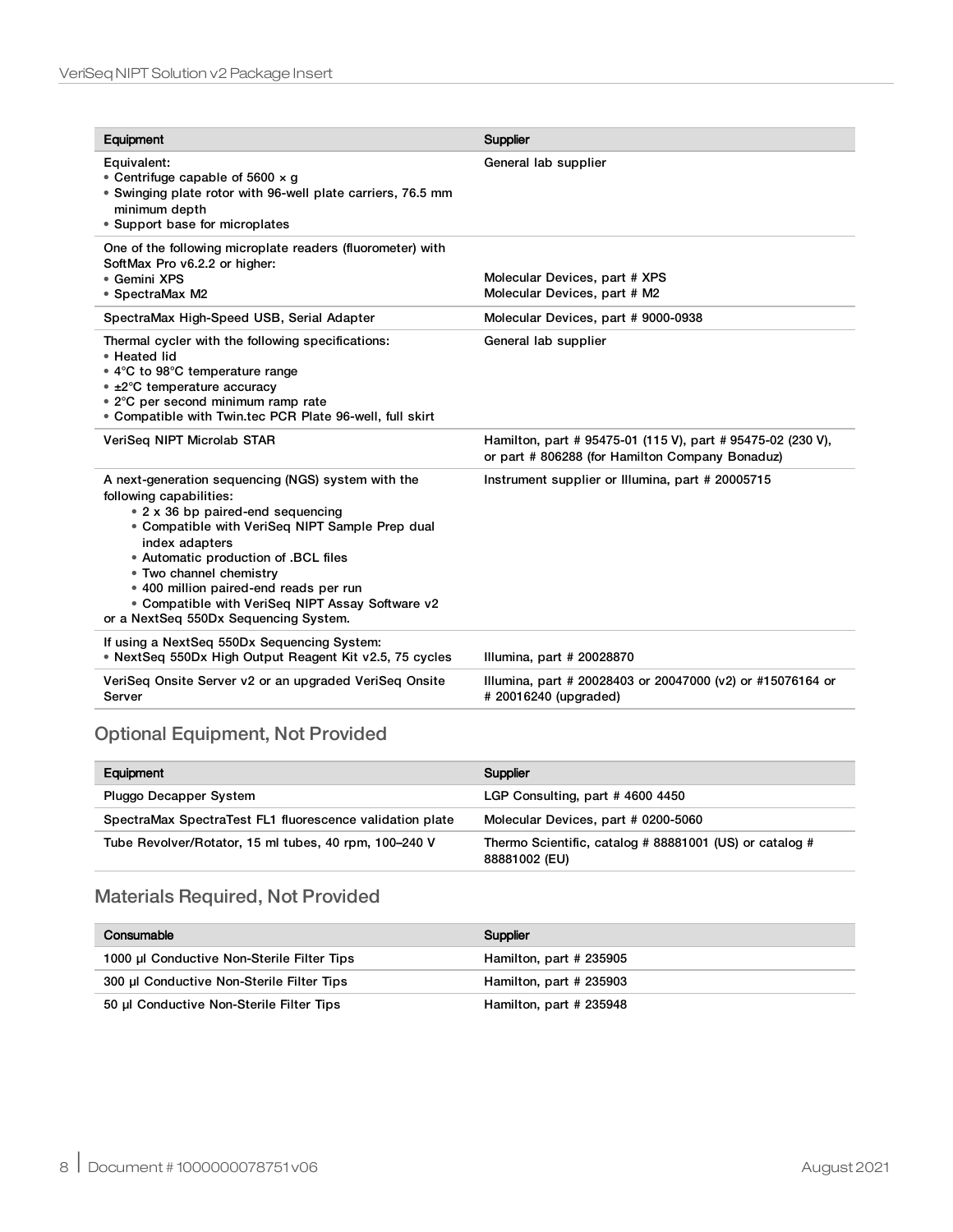| Consumable                                                                                                                                                                                                                                                                                                                                                                                                                                                                                                                                                       | <b>Supplier</b>                                                                                                                                                                                                                          |
|------------------------------------------------------------------------------------------------------------------------------------------------------------------------------------------------------------------------------------------------------------------------------------------------------------------------------------------------------------------------------------------------------------------------------------------------------------------------------------------------------------------------------------------------------------------|------------------------------------------------------------------------------------------------------------------------------------------------------------------------------------------------------------------------------------------|
| Deep-well reservoir with the following specifications:<br>• SLAS 1-2004 microplate format with 96 pyramidal or<br>conical bottom wells and a 240 ml minimum capacity.<br>• Polypropylene with preference for low DNA binding for all<br>sample contact surfaces.<br>• Internal dimensions (liquid level) are compatible with<br>automated aspiration and dispensing steps of VeriSeq<br>NIPT Microlab STAR.<br>• Height dimensions are compatible with automated<br>movements of VeriSeq NIPT Microlab STAR.                                                     | General Lab Supplier<br>Compatible reservoirs:<br>• Corning Axygen, product # RES-SW96-HP-SI<br>• Agilent, product # 201246-100                                                                                                          |
| Reagent tub with the following specifications:<br>. Tub that fits securely into the carrier of the VeriSeq NIPT<br>Microlab STAR with tapered bottom and a 20 ml minimum<br>capacity.<br>• Polypropylene that is free from RNase-/DNase.<br>• Internal dimensions (liquid level) are compatible with<br>automated aspiration and dispensing steps of VeriSeq<br>NIPT Microlab STAR.<br>• Height dimensions are compatible with automated<br>movements of VeriSeq NIPT Microlab STAR.                                                                             | General Lab Supplier<br>Compatible tubs:<br>* Roche, product # 03004058001                                                                                                                                                               |
| Deep-well plates with the following specifications:<br>• SLAS 1-2004, 3-2004, and 4-2004 microplate format with<br>96 pyramidal or conical bottom wells and a 2 ml minimum<br>well capacity.<br>• Polypropylene with preference for low DNA binding for all<br>sample contact surfaces and torque-resistant frame.<br>• Well dimensions (liquid level) are compatible with<br>automated aspiration and dispensing steps of VeriSeq<br>NIPT Microlab STAR.<br>• Plate height dimensions are compatible with automated<br>movements of VeriSeq NIPT Microlab STAR. | General Lab Supplier<br>Compatible plates:<br>• Eppendorf, part # 0030505301<br>• Eppendorf, part # 30502302<br>• USA Scientific, part # 1896-2000                                                                                       |
| 384-well plate with the following specifications:<br>· Microplate with 384 wells, optimized for low-volumes, with<br>a 50 µl minimum well capacity.<br>• Polystyrene with light-blocking and low DNA binding for<br>all sample contact surfaces.<br>• Well dimensions (liquid level) are compatible with<br>automated aspiration and dispensing steps of VeriSeq<br><b>NIPT Microlab STAR.</b><br>• Plate height dimensions are compatible with automated<br>movements of VeriSeq NIPT Microlab STAR.                                                            | General Lab Supplier<br>Compatible plates:<br>• Corning, product # 3820                                                                                                                                                                  |
| 96-well plate with the following specifications:<br>• Microplate with a torque-resistant frame and 96 wells with<br>tapered bottoms, raised rims, and a 150 µl minimum well<br>capacity.<br>• Polypropylene that is free from RNase-/DNase with low<br>DNA binding for all sample contact surfaces.<br>• Well dimensions (liquid level) are compatible with<br>automated aspiration and dispensing steps of VeriSeq<br>NIPT Microlab STAR.<br>• Plate height dimensions are compatible with automated<br>movements of VeriSeg NIPT Microlab STAR.                | General Lab Supplier<br>Compatible plates:<br>• Eppendorf, part # 0030129512<br>• Eppendorf, part # 30129580<br>• Eppendorf, part # 30129598<br>• Eppendorf, part # 30129660<br>• Eppendorf, part # 30129679<br>• BioRad, part # HSP9601 |
| One of the following seals:<br>• Microseal 'F' Foil<br>• Foil seals<br>Cell-Free DNA BCT CE                                                                                                                                                                                                                                                                                                                                                                                                                                                                      | Bio-Rad, catalog # MSF1001<br>Beckman Coulter, item # 538619<br>Streck, catalog # 218997                                                                                                                                                 |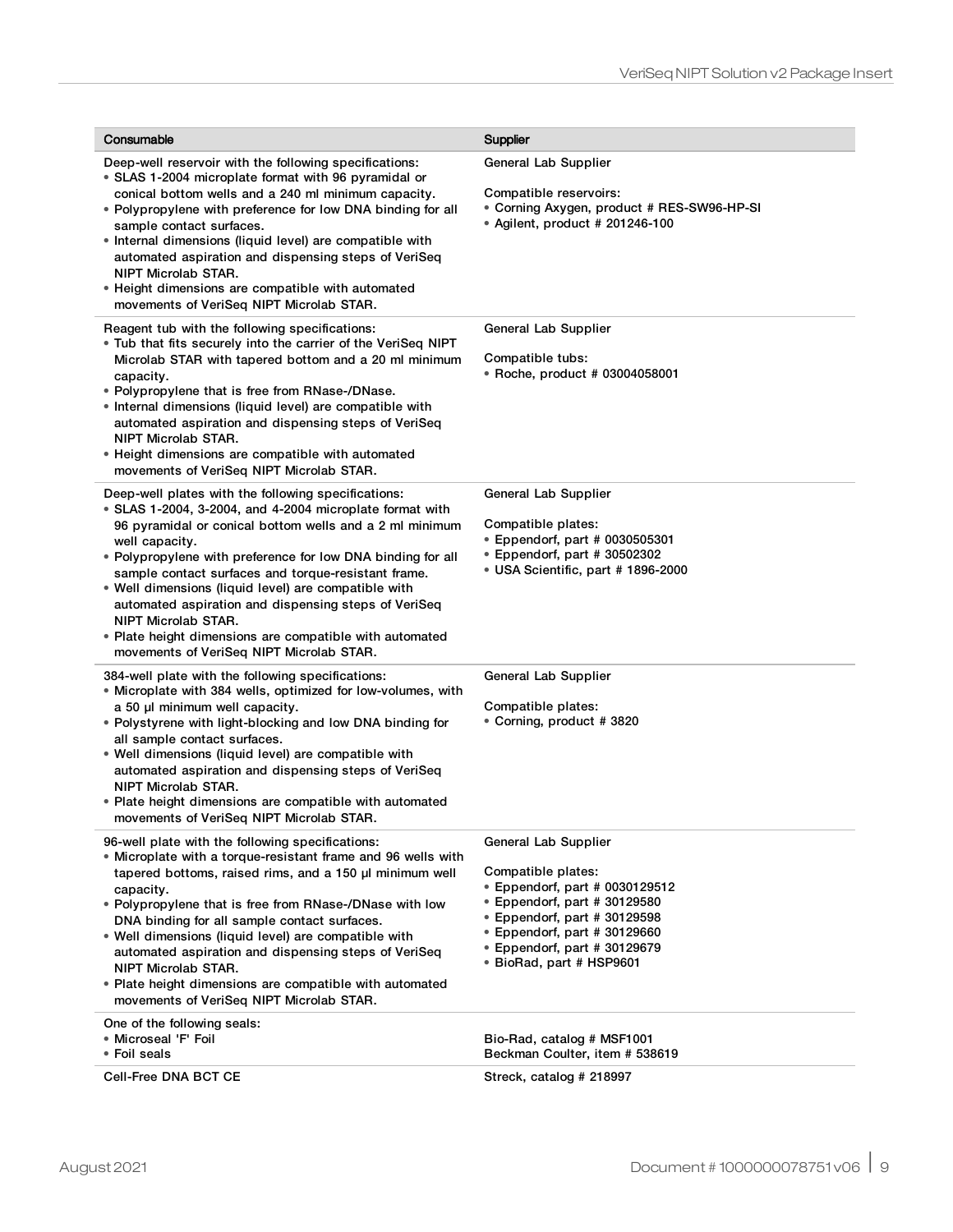| Consumable                                                                                       | Supplier                 |
|--------------------------------------------------------------------------------------------------|--------------------------|
| Push Caps                                                                                        | Sarstedt, order # 65.802 |
| 2 ml Screw-cap tubes                                                                             | General lab supplier     |
| 20 µl filter tips for 20 µl pipettor                                                             | General lab supplier     |
| 200 µl filter tips for 200 µl pipettor                                                           | General lab supplier     |
| 1000 µ filter tips for 1000 µ pipettor                                                           | General lab supplier     |
| 25 ml Serological Pipettes                                                                       | General lab supplier     |
| 10 ml Serological Pipettes                                                                       | General lab supplier     |
| Recommended:<br>Deconex® SOLARSEPT<br>Deconex <sup>®</sup> 61 DR                                 | <b>Borer Chemie AG</b>   |
| Equivalent:<br>An alcohol-based rapid disinfectant spray<br>A solution of disinfecting detergent | General lab supplier     |

## Optional Materials, Not Provided

| Consumable                                        | Supplier                 |
|---------------------------------------------------|--------------------------|
| Tube, screw cap, 10 ml (for control samples only) | Sarstedt, order # 60.551 |
| Tube, screw cap, 50 ml                            | General lab supplier     |

# Specimen Collection, Transport, and Storage

## CAUTION

Handle all specimens as if they are potentially infectious agents.

- 1 Whole blood specimens of 7–10 ml must be collected in Streck Cell-Free DNA BCT.
- 2 Transportation of whole blood must comply with all applicable governing regulations for the transport of etiologic agents. Expedited shipping/transportation methods are recommended.
- 3 During transport, store at temperatures between 4°C and 30°C. After samples are received, store at 2°C to 8°C until ready to proceed. The time between blood collection and initial plasma isolation should not exceed 5 days.
- 4 In the event that retesting is required, post-processing samples may be recapped and stored at  $4^{\circ}$ C for an additional 5 days (up to a total of 10 days after blood collection).



### CAUTION

Exceeding the aforementioned storage times can negatively impact individual sample failure rates.

# Warnings and Precautions

- u This assay contains Proteinase K. Personal injury can occur through inhalation, ingestion, skin contact, and eye contact. Use in a well-ventilated area, wear protective clothing, avoid breathing dust, and dispose of any containers and unused contents in accordance with applicable governmental safety standards.
- $\blacktriangleright$  This assay contains guanidinium chloride. Personal injury can occur through inhalation, ingestion, skin contact, and eye contact. Use in a well-ventilated area, wear protective clothing, and dispose of any containers and unused contents in accordance with applicable local governmental safety standards.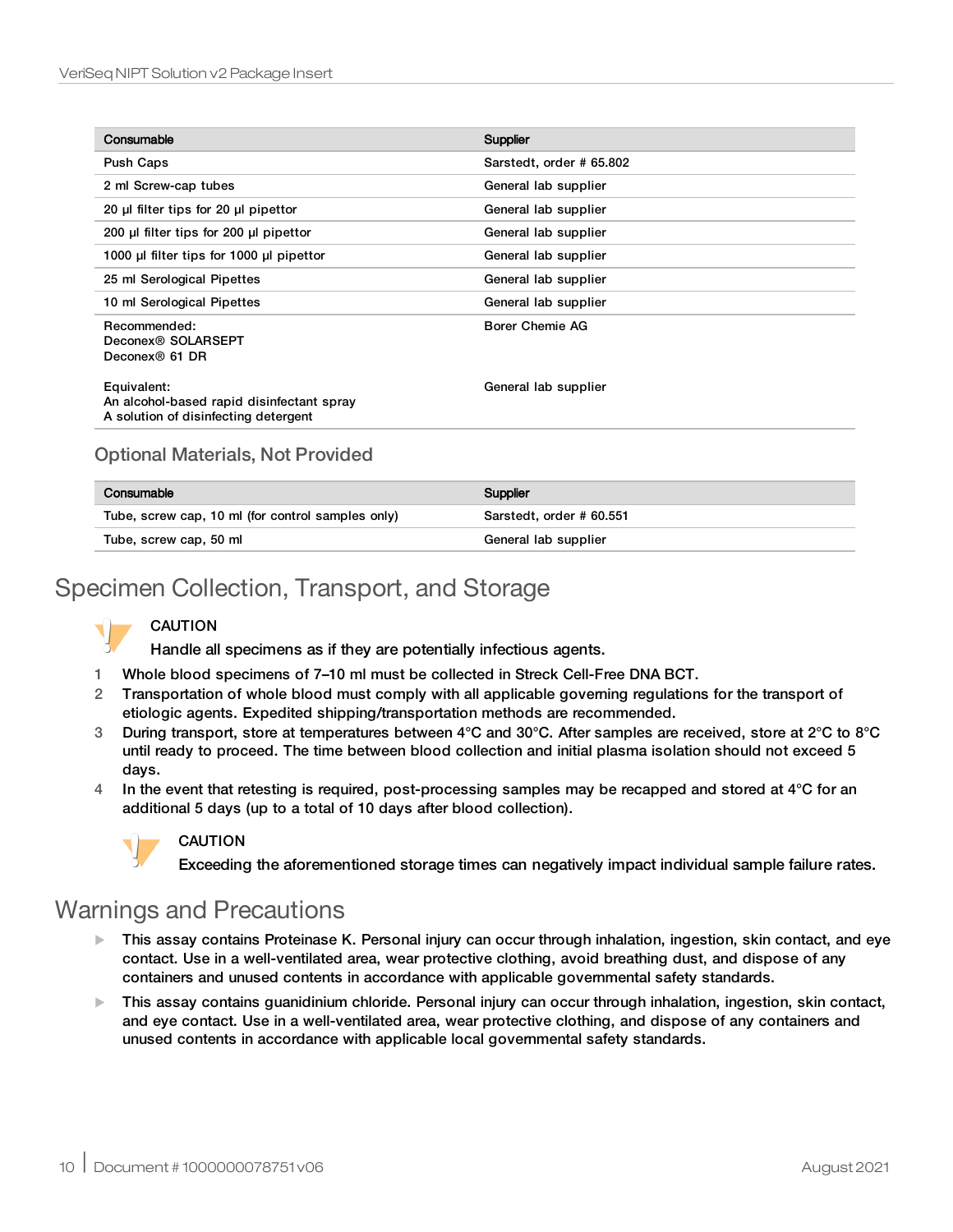- $\blacktriangleright$  This assay contains 2-propanol, a flammable chemical. Keep away from heat and open flames. Personal injury can occur through inhalation, ingestion, skin contact, and eye contact. Use in a well-ventilated area, wear protective clothing, and dispose of any containers and unused contents in accordance with applicable local governmental safety standards.
- $\blacktriangleright$  This assay contains dimethyl sulfoxide, a corrosive and combustible liquid. Personal injury can occur through inhalation, ingestion, skin contact, and eye contact. Use in a well-ventilated area, wear protective clothing, and dispose of any containers and unused contents in accordance with applicable local governmental safety standards.
- $\triangleright$  To prevent the formation of harmful gases, do not dispose of cfDNA extraction waste (contains guanidine thiocyanate) with waste containing bleach (sodium hypochlorite).
- $\blacktriangleright$  Handle all specimens as if they contain potentially infectious agents.
- $\blacktriangleright$  Use routine laboratory precautions. Do not pipette by mouth. Do not eat, drink, or smoke in designated work areas. Wear disposable gloves and laboratory coats when handling specimens and assay reagents. Wash hands thoroughly after handling specimens and assay reagents.
- $\triangleright$  Do not use any assay components beyond their stated expiration date on the assay box label. Do not interchange assay components from different assay lots. Assay lots are identified on the assay box label. Store the assay components at the specified temperature.
- $\blacktriangleright$  To prevent sample or reagent degradation, make sure that all sodium hypochlorite vapors from cleaning have fully dissipated before starting the protocol.
- $\blacktriangleright$  Failure to follow the procedures as outlined can result in erroneous results or significant reduction in sample quality.
- Immediately report any serious incidents related to this product to Illumina and the Competent Authorities of the member states in which the user and the patient are established.
- $\triangleright$  For environmental, health, and safety information, see the safety data sheets (SDS) at [support.illumina.com/sds.html](http://support.illumina.com/sds.html).

# Procedural Notes

## Avoiding Contamination

- Use fresh tips and fresh consumable labware.
- ▶ Use aerosol-resistant tips to reduce the risk of carry-over and sample-to-sample cross-contamination.
- $\blacktriangleright$  Due to the potential for contamination, take extreme care to make sure that well contents remain fully in the well. Do not splash contents. Centrifuge following any vortexing step.
- $\blacktriangleright$  Follow applicable governing regulations for proper laboratory practice and hygiene when handling blood and blood derivatives.
- $\triangleright$  Do not use aerosol bleach sprays when performing library preparation. Trace bleach contamination can lead to assay failure.

# VeriSeq NIPT Microlab STAR Deck Cleaning

- $\blacktriangleright$  Before use, inspect the deck for cleanliness. At least once a week, conduct the weekly maintenance and follow these cleaning instructions.
- Exemove all unloadable carriers and clean with an alcohol-based rapid disinfectant spray (Deconex® SOLARSEPT or equivalent) and leave them to dry. If they are heavily soiled, soak them afterward in a solution of disinfecting detergent (Deconex® 61 DR cleaning liquid or equivalent), rinse with the alcohol-based disinfectant, and leave to dry.
- ▶ Open the front cover and wipe the deck with a cloth saturated with Deconex® SOLARSEPT (or equivalent). The slide blocks in particular must be checked for cleanliness.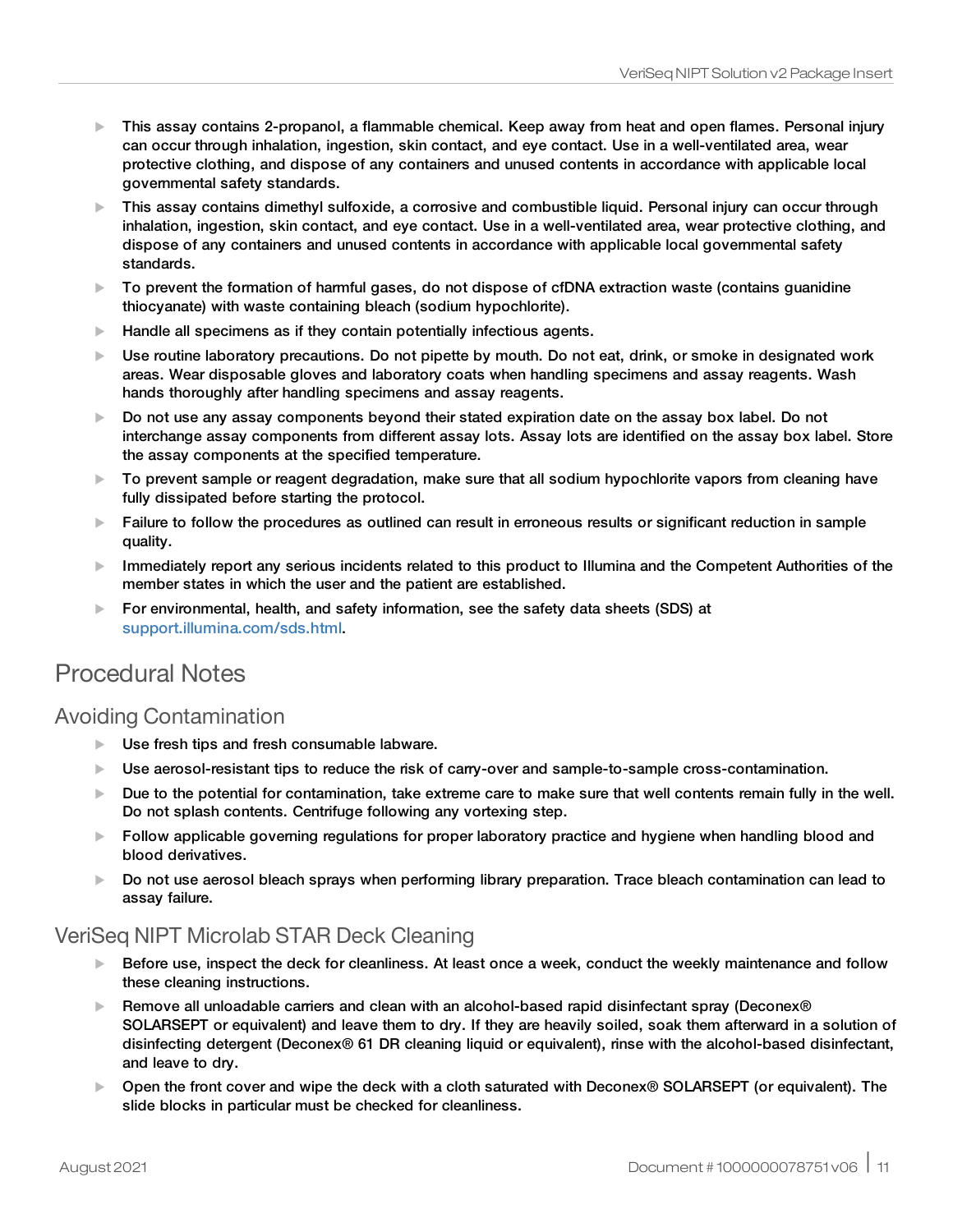- $\blacktriangleright$  Remove the CVS manifold and clean manifold, gasket, and interior compartments of CVS with cloth.
- $\blacktriangleright$  Empty tip waste for the CORE 96-head and the independent channel.
- Exemove the independent channel tip eject plate of the tip waste station and clean it: spray Deconex® SOLARSEPT (or equivalent) directly onto the surface and wipe. Pull a new plastic bag over the frame and reattach it. Put the clean tip eject plate back in place.
- ▶ Spray Deconex<sup>®</sup> SOLARSEPT (or equivalent) directly onto the surface of the CORE 96-head waste box and chute and wipe it clean.
	- If buildup is difficult to remove from tip wastes, wipe with a cloth wet with DNase/RNase-free water until the buildup is removed. Dispose of the cloth appropriately. Proceed to sterilize with the alcohol-based disinfectant.
- $\blacktriangleright$  Wet a lint-free cloth or cotton swab with 70% ethanol. Swab the laser scanner window of the barcode reader. Using the same cloth or swab, clean each well of the CPAC plate adapter. If using a cloth, press the cloth into each well of the adapter using the back of a pen to assure the interior of the well is properly cleaned.
- $\blacktriangleright$  Clean the independent channels:
	- $\triangleright$  On the independent channels, clean the tip eject sleeve (outer part of the pipetting channels) with a lint-free cloth soaked in Deconex® SOLARSEPT (or equivalent). (See the Hamilton Microlab STAR Reference Guide #15070074.)
	- $\triangleright$  Clean the stop disk and the O-rings of the pipetting head (outer part of the pipetting channels) with a lintfree cloth soaked in Deconex® SOLARSEPT (or equivalent).
- Clean the CORE 96-head:
	- ► Using the same lint-free cloth soaked in Deconex<sup>®</sup> SOLARSEPT (or equivalent), clean the casing of the 96head and the bottom of the stop disks.
	- ▶ Using the same cloth, or a torn strip of cloth soaked in Deconex<sup>®</sup> SOLARSEPT (or equivalent), 'floss' the cloth around the sides of the pipette channels of the 96-head in order to clean the o-rings. Repeat this procedure for every pipette channel on the 96-head.
- $\triangleright$  Spray the front and side cover with Deconex® SOLARSEPT (or equivalent), and wipe dry.
- ▶ Clean the Autoload protecting ribbon with a cloth soaked in Deconex<sup>®</sup> SOLARSEPT (or equivalent), and wipe without exerting pressure.
- $\blacktriangleright$  When the deck and components are completely dry, replace the carriers.



Improper cleaning and maintenance of the ML STAR can result in cross-contamination and poor assay performance.

## Quality Control

Control material with known performance characteristics may be evaluated to detect differences in processing and technical procedures in the laboratory.



Running a control sample or no template control reduces the total number of unknown maternal samples that can be processed with each sample prep kit.

Do not exceed two NTC samples per batch of 24 or 48 samples or four NTC samples per batch of 96 samples.

# Instructions for Use

# Tips and Techniques

Unless a safe stopping point is specified in the protocol, proceed immediately to the next step.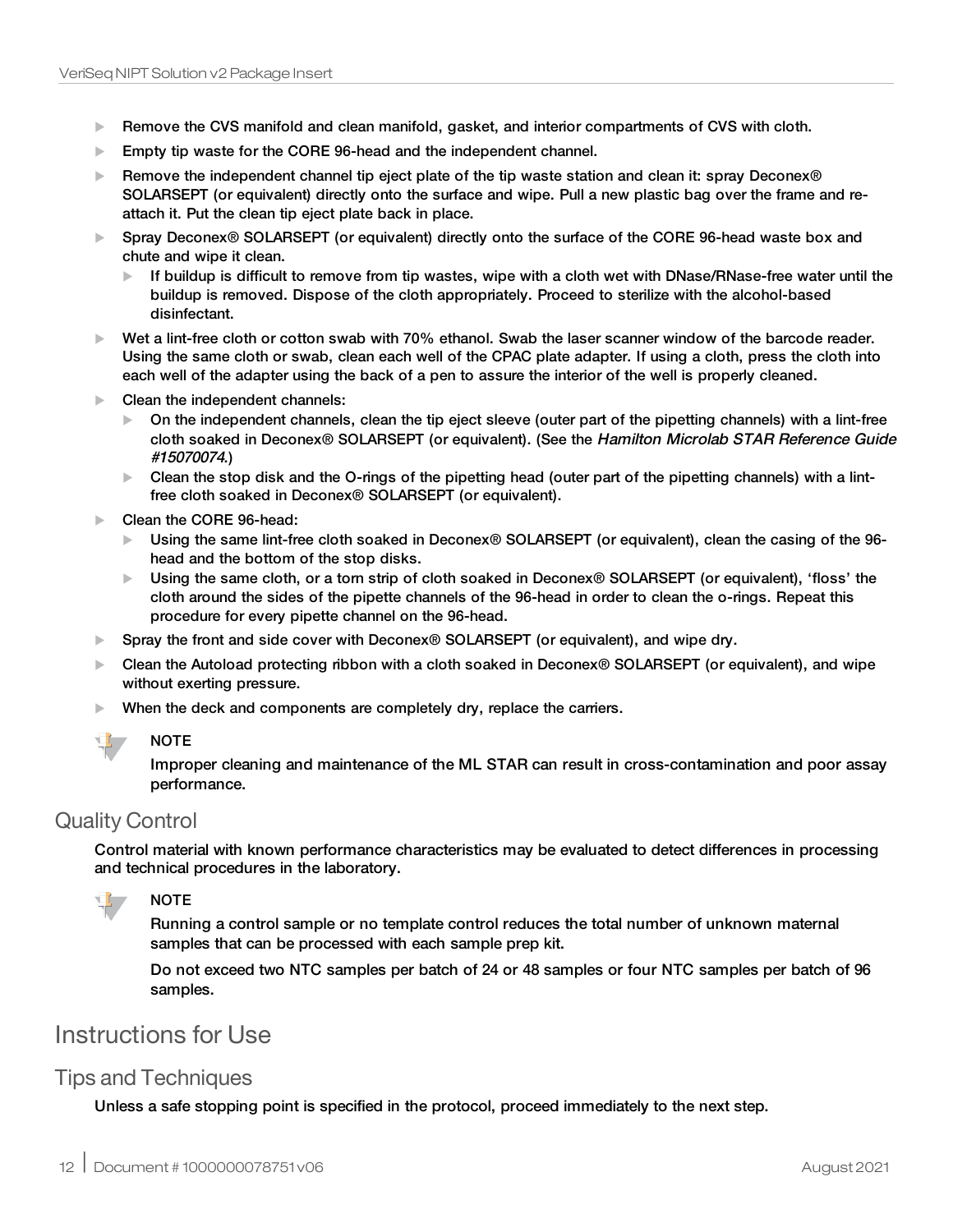### Barcoding Plates

- Barcodes for full-skirt plates start with PL.
- Barcodes for deep-well plates start with DW.
- Apply barcodes to full-skirt plates and deep-well plates on the side next to column 12.
- Load plates with the barcode facing right to enable automated scanning.

### Sealing and Unsealing the Plate

- $\blacktriangleright$  Always seal the 96-well plate before the following steps in the protocol:
	- Centrifuge steps
	- $\blacktriangleright$  Thermal cycling steps
- $\triangleright$  To seal the plate, apply the adhesive cover to the plate and then seal.
- $\blacktriangleright$  Before unsealing:
	- $\blacktriangleright$  Briefly centrifuge the 96-well plate at 1000  $\times$  g for 20 seconds.
	- $\blacktriangleright$  Place the plate on a flat surface before slowly removing the seal.

## VeriSeq NIPT Microlab STAR

- $\blacktriangleright$  Before use, perform and document the required maintenance according to the manufacturer instructions.
- ▶ Observe the ML STAR during the automated steps. Monitor the VeriSeq NIPT Workflow Manager v2 software interface for prompts and operator instructions.
- $\blacktriangleright$  Keep the front cover in place during operation.
- $\blacktriangleright$  Keep the deck clear of all items during operation.
- $\blacktriangleright$  During plate vacuum steps, if prompted by the VeriSeg NIPT Workflow Manager v2, manually assist forming the seal between the plate and the vacuum manifold.
- $\blacktriangleright$  Allow the system to dispose of tips from the adapter automatically. Do not manually remove tips unless prompted by the software.
- $\blacktriangleright$  Remove spent reagents and used consumables as prompted by the Workflow Manager.
- Empty vacuum waste carboys daily. The first carboy should never exceed  $\frac{1}{2}$  full. Overflow of vacuum waste can damage the vacuum pump and can reduce the applied vacuum of the system.

# Process Samples

#### Procedure

- 1 Complete the following steps for each aliquot:
	- a Centrifuge barcoded samples at 1600  $\times$  g for 10 minutes at 4°C with the brake off.
	- b When the centrifuge comes to a complete stop, remove the sample tubes. After centrifugation, begin plasma isolation within 15 minutes. If more than 15 minutes elapse, centrifuge again.
- 2 Inspect each tube for sample suitability, including verification of the following:
	- $\blacktriangleright$  Sample volume is as expected.
	- $\blacktriangleright$  Sample separated correctly during centrifugation.
	- $\blacktriangleright$  Plasma level is at least 1.5 ml above the buffy coat.
	- $\blacktriangleright$  Sample is not heavily hemolyzed (ie, plasma is not deep red in appearance).
	- $\blacktriangleright$  Sample is not lipemic (eg, plasma is not cloudy white or milky opaque in appearance).
	- Sample does not have clotting.

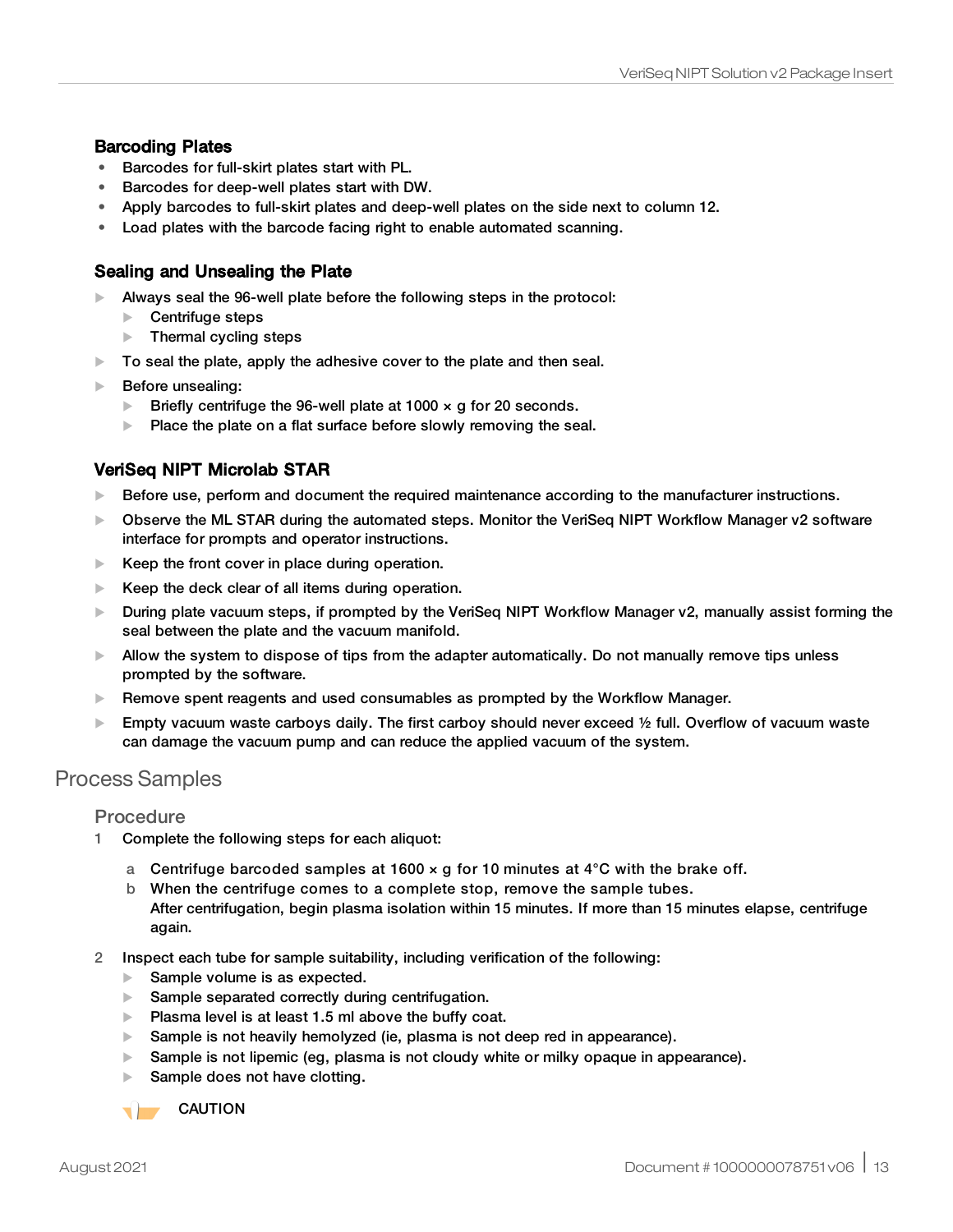Samples that have been improperly stored or handled can become unsuitable. If unsuitable samples are processed through the workflow, they can clog the binding plate during extractions, leading to sample overflow events into adjacent wells.

3 Uncap the tubes and load them into the tube carriers. Load all samples and any plasma controls for the batch.

## Isolate Plasma

#### Preparation

- 1 Label 1 deep-well plate Intermediate Plasma and apply a barcode.
- 2 Label 1 deep-well plate Final Plasma and apply a barcode.



#### CAUTION

Make sure to use the correct plate type for the Intermediate Plasma and Final Plasma plates. Use of a deep-well reservoir instead of a deep-well plate leads to sample amalgamation and can produce incorrect results.

#### Procedure

- 1 Open the AppLauncher, and then select VeriSeq NIPT Method.
- 2 Enter the Batch ID and username, and then select OK. The Batch ID has a 26-character limit. Use only numbers, letters, underscores (\_), or dashes (-). For example: 2025-10-16\_Batch3.
- 3 Select New Batch.
- 4 After initiation, select  $OK$  to begin plasma isolation.
- 5 Perform one of the following steps:
	- To load an existing sample sheet that you previously created, select the sample sheet associated with the batch, and then select OK.
	- To proceed without selecting a sample sheet, select No Sample Sheet.

For information on creating a sample sheet or setting default values, see the VeriSeq NIPT Solution v2 Software Guide (document # 1000000067940).



**NOTE** 

Sample type, singleton or twins, must be accurately recorded for each sample in order to ensure proper data analysis.

If you choose No Sample Sheet, make sure you have set default sample values in the Workflow Manager Service Tools.

- 6 Select the batch size, and then select OK.
- 7 Select the number of no template controls (NTCs), and then select OK.



## NOTE

NTC slots are always the last slots selected. For example, with two NTCs in a 24 sample run, positions 23 and 24 are NTCs.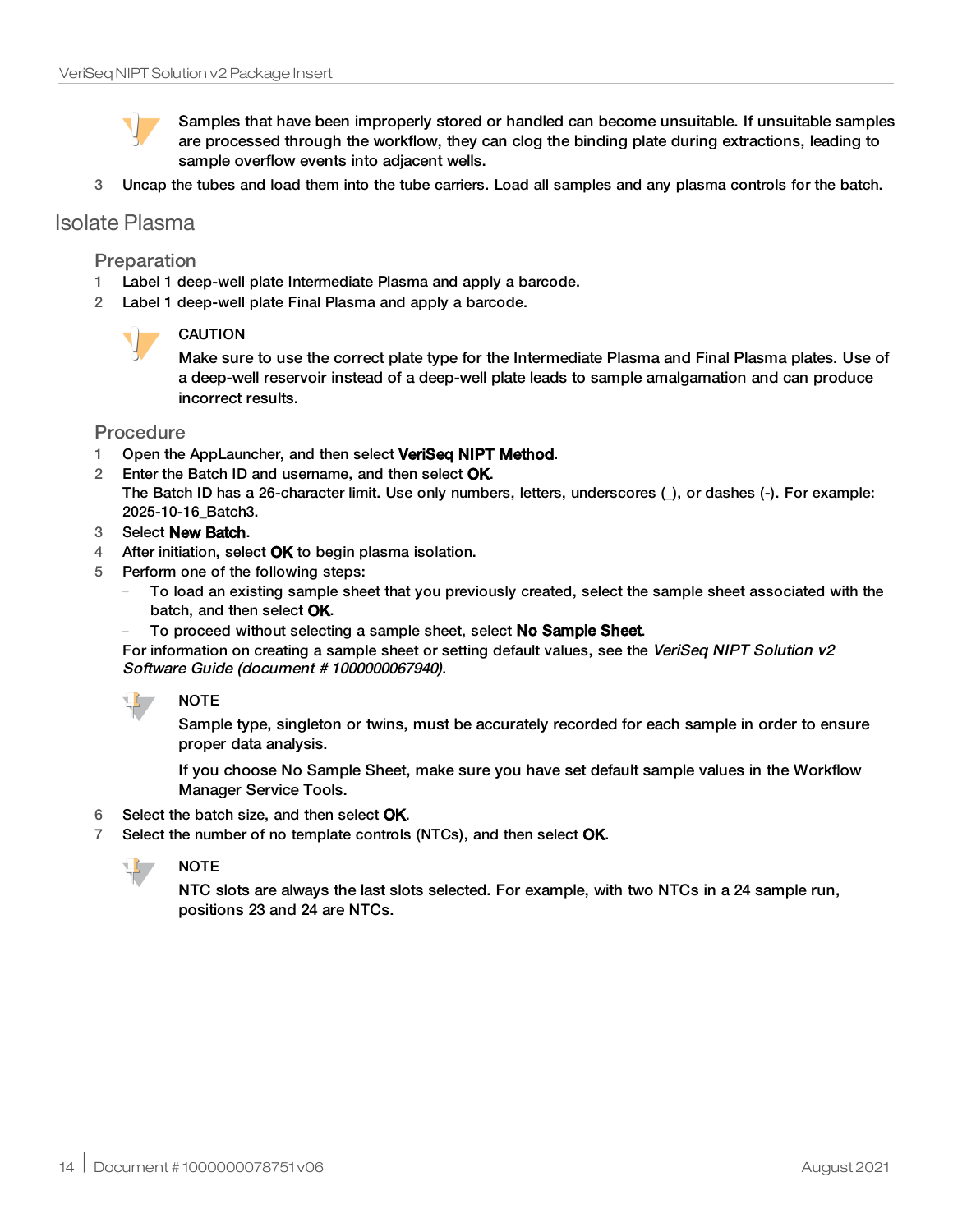8 Confirm that all barcodes are affixed, and then load the samples, tips, and plates (barcode facing right) onto the carrier. Select OK after each load prompt.

| Sample Batch<br><b>Size</b> | Carrier<br>Type  | <b>Track</b> | Item                                                          | <b>Site</b><br>Position |
|-----------------------------|------------------|--------------|---------------------------------------------------------------|-------------------------|
| 24, 48, 96                  | Tip              | $7 - 12$     | 1000 $\mu$ I tips                                             | 5                       |
|                             |                  |              | 1000 µl tips (96 batch only)                                  | 4, 5                    |
|                             | Tube             | 15           | Prepared blood sample tubes 1–24 (for all batch sizes)        | $1 - 24$                |
|                             | Tube             | 16           | Prepared blood sample tubes 25–48 (48 and 96 batch size only) | $25 - 48$               |
|                             | Tube             | 17           | Prepared blood sample tubes 49–72 (96 batch size only)        | $49 - 72$               |
|                             | Tube             | 18           | Prepared blood sample tubes 73-96 (96 batch size only)        | 73-96                   |
|                             | <b>Multiflex</b> | $19 - 24$    | Empty deep-well plate, Final Plasma - barcoded                | 4                       |
|                             | <b>Multiflex</b> | $19 - 24$    | Empty deep-well plate, Intermediate Plasma – barcoded         | 5                       |
|                             | Reagent          | 47           | <b>[Optional] DPBS for no template control</b>                | 5                       |

9 Make sure that the carriers, labware, and reagents are loaded correctly, and then select OK on the Pre-Spin Deck Verification screen.

- 10 Observe the ML STAR perform the automated steps.
- 11 When prompted by the Workflow Manager, make sure the ML STAR loading deck is free of any obstructions to allow the ML STAR to unload the carriers.
- 12 Select **Unload** to unload the deck.
- 13 Remove the Intermediate Plasma deep-well plate.
	- a Inspect the plate for consistent volumes in each well (no pipette errors). The expected volume is 1000 µl.
	- b Note any inconsistencies and record them when the Plasma Isolation procedure is complete.
	- c Seal the plate, load with balance, and centrifuge at  $5600 \times g$  for 10 minutes with the brake off or on the lowest setting.
- 14 Select Yes to proceed to final Plasma Preparation.
- 15 Remove the plate seal and reload the plate onto the carrier.

| Sample Batch Size | Carrier<br><b>Type</b> | Track | Item                                | <b>Site Position</b> |
|-------------------|------------------------|-------|-------------------------------------|----------------------|
| 24, 48, 96        | Multiflex              | 19–24 | Intermediate Plasma deep-well plate |                      |

- 16 Select the **Intermediate Plasma plate has been spun** checkbox, and then select **OK**.
- 17 Observe the ML STAR perform the automated steps.
- 18 When prompted by the Workflow Manager, make sure that the ML STAR loading deck is free of any obstructions to allow the ML STAR to unload the carriers.
- 19 Select Unload to unload the deck.
- 20 When prompted by the Workflow Manager, empty the carriers and deck.
- 21 Remove the Final Plasma deep-well plate.
- 22 Inspect the plate for:
	- $\triangleright$  Consistent volumes in each well. Expected volume is 900 µl.
	- $\blacktriangleright$  Visible cell pellets.
	- $\blacktriangleright$  Excessive hemolysis.

If you observe abnormal visible cell pellets or excessive hemolysis, invalidate the affected sample at the end of the Plasma Isolation method or use Batch Manager. For more information about Batch Manager, see VeriSeq NIPT Solution v2 Software Guide (document # 1000000067940).

- 23 When prompted by the Workflow Manager, select OK.
- 24 Enter comments about affected wells, and then select OK.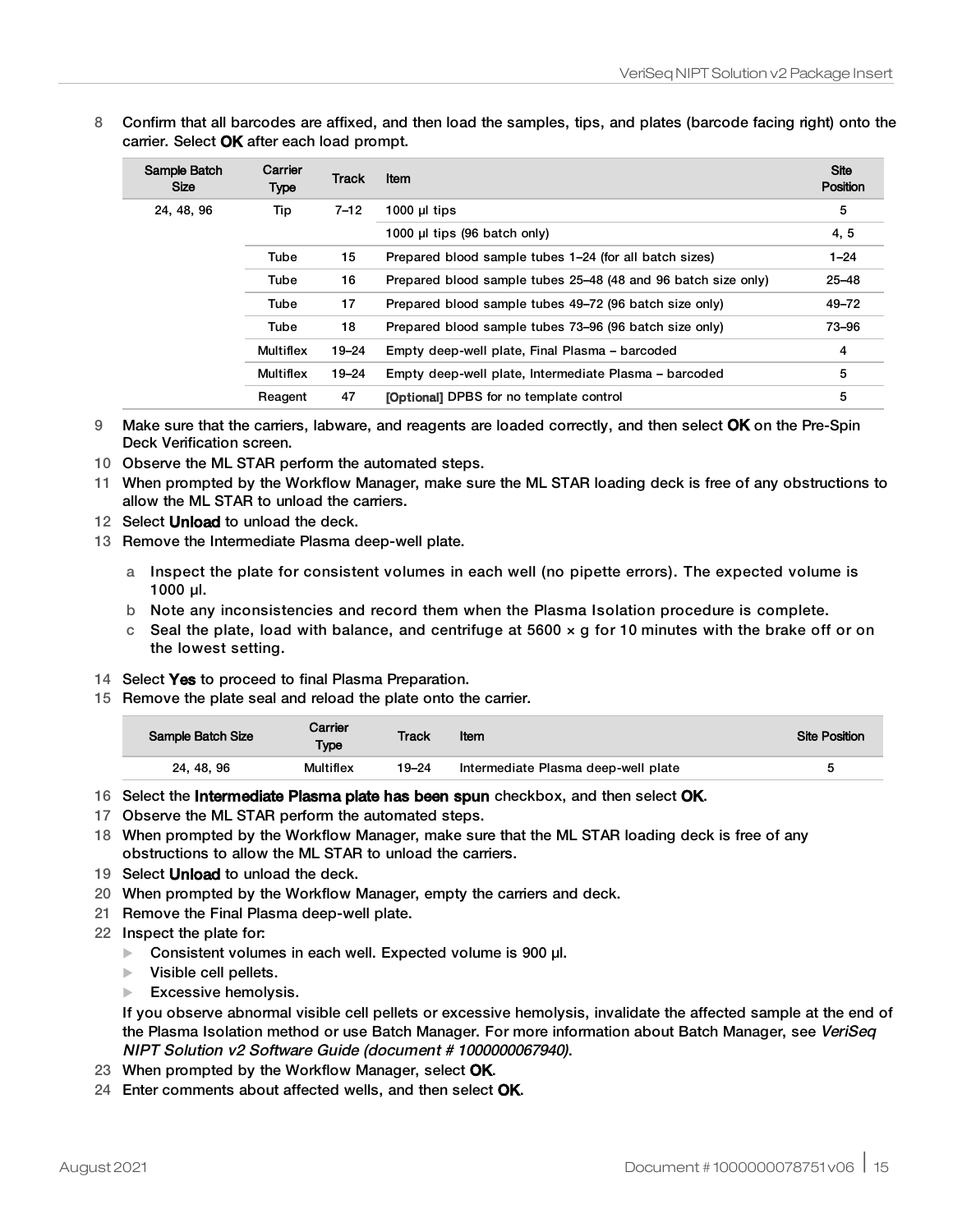- 25 Perform one of the following steps.
	- To continue to cfDNA Extraction, select Yes.
	- To stop, select Exit.

#### SAFE STOPPING POINT

If you are stopping, seal the Final Plasma plate and store at  $2^{\circ}C$  to  $8^{\circ}C$  for up to 7 days.

## Extract cfDNA

#### Preparation

- 1 Visually examine the Extraction and Accessory Boxes to confirm that the kit is not expired.
- 2 Prepare the following reagents. Label the reservoirs tubs and deep-well reservoirs with the name of the reagents.

| Item                         | Storage                           | Instructions                                                                                                                                                                  |
|------------------------------|-----------------------------------|-------------------------------------------------------------------------------------------------------------------------------------------------------------------------------|
| Final Plasma deep-well plate | $2^{\circ}$ C to<br>$8^{\circ}$ C | If previously stored, let stand for 30 minutes to bring to room temperature.<br>Centrifuge at 1000 x g for 20 seconds.<br>Unseal the Final Plasma deep-well plate before use. |

- 3 Slowly add 3.75 ml Proteinase Buffer to each reagent vial of Proteinase K.
	- Prepare 3 vials for 24 and 48 samples.
	- Prepare 4 vials for 96 samples.
- 4 Cap the Proteinase K vials and vortex until resuspended.



#### **CAUTION**

Do not contaminate the rubber stopper. Getting other substances on the rubber stopper can contaminate future samples.

- 5 Pool the prepared Proteinase K from all vials into a reagent tub and label it as Proteinase K.
- 6 Add 100 ml 100% EtOH to each reagent bottle of Wash Buffer II.
	- Prepare 1 bottle for 24 and 48 samples.
	- Prepare 2 bottles for 96 samples.
- 7 Invert the Wash Buffer II bottles to mix.
- 8 Mark the checkboxes on the Wash Buffer II bottles.
- 9 Label 1 new full-skirt plate Intermediate, and apply a plate barcode.
- 10 Label 1 new full-skirt plate cfDNA Elution, and apply a plate barcode.
- 11 Label 1 new deep-well plate Extraction Intermediate, and apply a deep-well plate barcode.
- 12 Apply a plate barcode to the DNA Binding plate.
- 13 Prepare a 70% EtOH cleaning solution (70% EtOH, 30% DNase/RNAse-free water) for cleaning of the vacuum system.
- 14 Prepare the vacuum system.
	- a Remove the vacuum manifold and clean with 70% EtOH.
	- b Empty the vacuum waste.
	- c Make sure that the ML STAR vacuum system is on.

Avoid cleaning the gasket with EtOH as this can brittle the material.

#### Procedure

- 1 Select OK to start cfDNA Extraction.
- 2 If the VeriSeq NIPT Method is not already open:
	- a Open the AppLauncher, and select VeriSeq NIPT Method.
	- b Enter the Batch ID and username, and then select OK.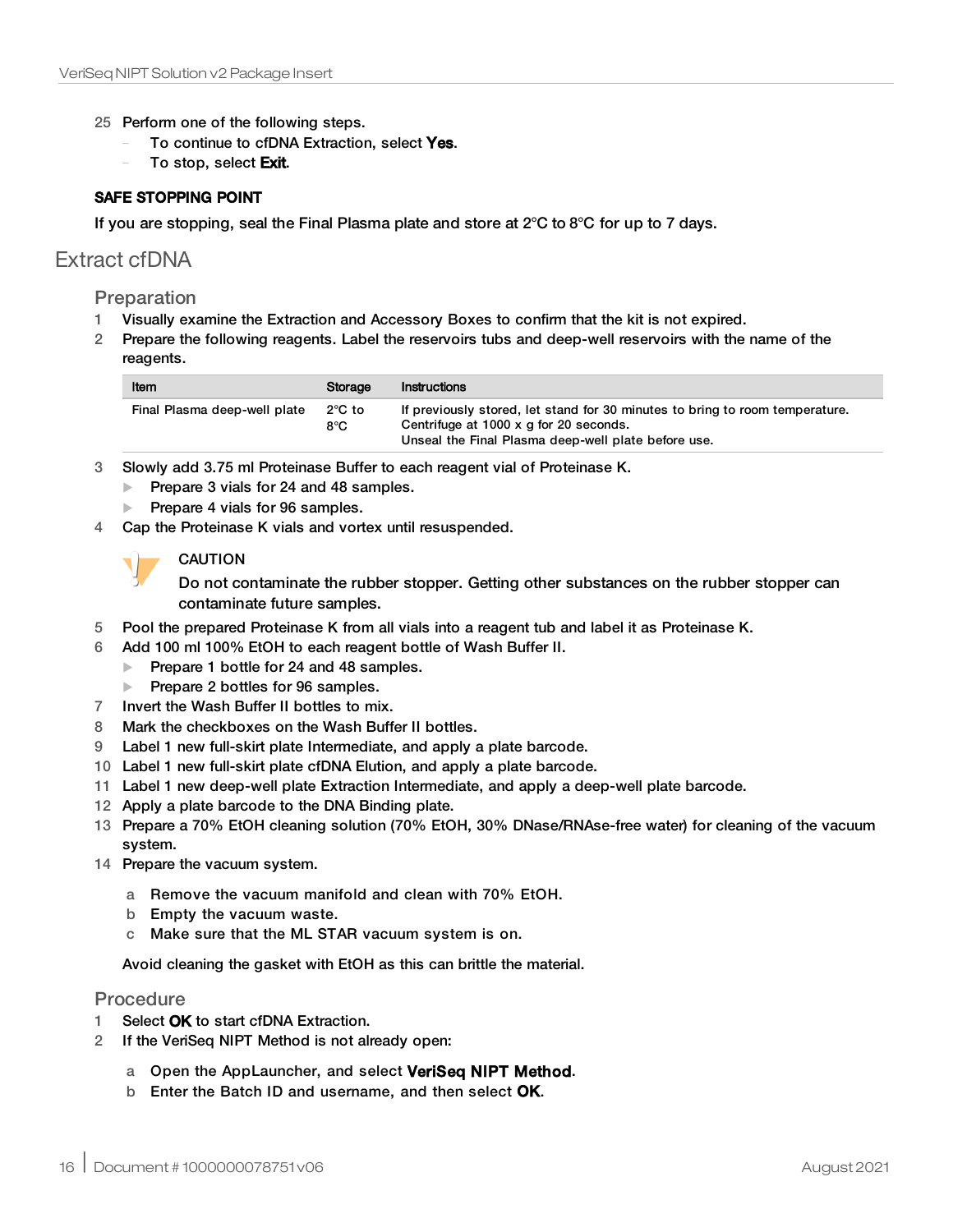3 Load tips onto the tip carriers as follows, and then select OK.

| Sample Batch Size | Carrier<br><b>Type</b> | <b>Track</b> | Item              | <b>Site Position</b> |
|-------------------|------------------------|--------------|-------------------|----------------------|
| 24                | Tip                    | $1 - 6$      | 1000 $\mu$ I tips |                      |
|                   |                        | $7 - 12$     | $300$ µl tips     |                      |
| 48                | Tip                    | $1 - 6$      | 1000 $\mu$ I tips | 1, 2                 |
|                   |                        | $7 - 12$     | $300$ µl tips     |                      |
| 96                | Tip                    | $1 - 6$      | 1000 $\mu$ I tips | 1, 2, 3, 4           |
|                   |                        | $7 - 12$     | $300$ µl tips     |                      |

4 Load counted tips onto the tip carriers as follows.

| Sample Batch Size | Carrier<br><b>Type</b> | <b>Track</b> | Item              | <b>Site Position</b> |
|-------------------|------------------------|--------------|-------------------|----------------------|
| 24, 48, 96        | Tip                    | 49-54        | 1000 $\mu$ I tips |                      |
|                   |                        |              | $300$ µl tips     |                      |
|                   |                        |              | 50 µl tips        | د                    |

5 Enter the location of the first and last tips for each tip rack, and then select OK.

- 6 Scan the Extraction Box barcodes.
- 7 Enter the user name or reagent preparer initials, and then select OK.
- 8 Scan the Accessory Box barcodes.
- 9 Enter the user name or reagent preparer initials, and then select OK.
- 10 Confirm that barcodes are affixed.
- 11 Unseal the Final Plasma deep-well plate, and load plates (barcode facing right) onto the plate carrier as follows, and then select OK.

| Sample Batch Size | Carrier<br><b>Type</b> | Track | Item                                                    | <b>Site Position</b> |
|-------------------|------------------------|-------|---------------------------------------------------------|----------------------|
| 24, 48, 96        | Multiflex              | 19–24 | New full-skirt plate, Intermediate - barcoded           |                      |
|                   |                        |       | New full-skirt plate, cfDNA Elution - barcoded          |                      |
|                   |                        |       | New deep-well plate, Extraction Intermediate – barcoded |                      |
|                   |                        |       | Final Plasma deep-well plate – barcoded                 | b                    |

12 Confirm that the DNA Binding plate is barcoded, then select OK.

- 13 For partial plate batches, apply a trimmed plate seal over the unused wells (columns 4–12 for 24 sample batches and columns 7–12 for 48 sample batches).
- 14 Load the DNA Binding plate onto the vacuum manifold with the barcode facing right.
- 15 Select the Are DNA Binding Plate Columns Sealed? checkbox, and then select OK.
- 16 Load reagent tubs onto the reagent carrier as follows, and then select OK.

| Sample Batch Size | Carrier<br>Type | <b>Track</b> | Item                 | <b>Site Position</b> |
|-------------------|-----------------|--------------|----------------------|----------------------|
| 24, 48            | Reagent         | 47           | 16 ml Elution Buffer |                      |
|                   |                 |              | 11 ml Proteinase K   | 2                    |
| 96                | Reagent         | 47           | 16 ml Elution Buffer |                      |
|                   |                 |              | 15 ml Proteinase K   | 2                    |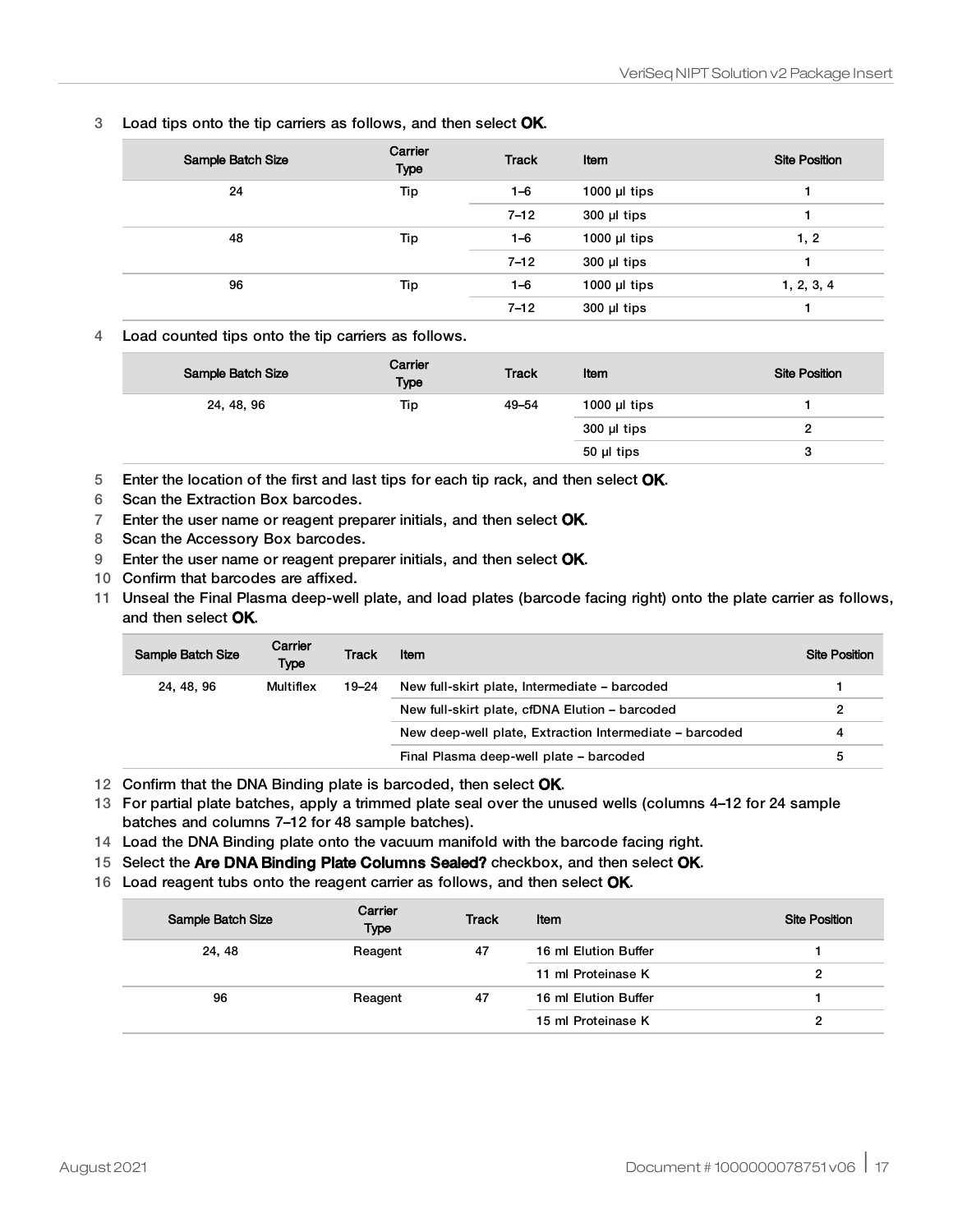17 Transfer the specified reagents to the deep-well reservoirs, and then load the reservoirs onto the deep-well carriers as follows.

#### 18 Select OK.

| Sample Batch Size | Carrier<br>Type | <b>Track</b> | Item                          | <b>Site Position</b> |
|-------------------|-----------------|--------------|-------------------------------|----------------------|
| 24, 48            | Deep-well       | $39 - 44$    | 125 ml Wash Buffer II         | 1                    |
|                   |                 |              | 125 ml Wash Buffer I          | 2                    |
|                   |                 |              | 60 ml 100% EtOH               | 3                    |
|                   |                 |              | 100 ml Lysis Buffer           | 4                    |
|                   |                 |              | 60 ml DNase/RNase-free water  | 5                    |
| 96                | Deep-well       | $39 - 44$    | 200 ml Wash Buffer II         | 1                    |
|                   |                 |              | 125 ml Wash Buffer I          | $\overline{2}$       |
|                   |                 |              | 100 ml 100% EtOH              | 3                    |
|                   |                 |              | 100 ml Lysis Buffer           | 4                    |
|                   |                 |              | 100 ml DNase/RNase-free water | 5                    |

- 19 Wait for the automated reagent volume check to complete.
- 20 Confirm that the vacuum waste is not more than half full (empty recommended), and then select OK.
- 21 Confirm the placement of all carriers, labware, and reagents, and then select OK on the Extraction Deck Verification screen.
- 22 Observe the ML STAR during the automated steps.

#### CAUTION

You must manually invalidate sample overflows not detected by the system prior to the contamination of nearby wells.

- 23 After the final vacuum step, remove the DNA Binding plate and clean the bottom surface with 70% EtOH.
- 24 Seal any uncovered wells on the DNA Binding plate and place it on the empty Final Plasma deep-well plate.
- 25 Centrifuge the DNA Binding plate/Final Plasma plate assembly at 5600 × g for 10 minutes with the brake on.
- 26 Select OK.
- 27 During DNA Binding plate centrifugation, complete the vacuum cleaning:
	- a Remove vacuum manifold, and then select OK.
	- b Wait for the automated waste disposal to complete.
	- c Clean the vacuum manifold and inside the vacuum system with 70% EtOH, and then replace the vacuum manifold.
	- d Select the Manifold is on Vacuum checkbox to initiate the elution plate transfer on vacuum manifold, and then select OK.
- 28 After centrifugation, unseal the wells containing samples on the DNA Binding plate and place it on top of the cfDNA Elution plate.

The cfDNA Elution plate is on the vacuum manifold.

- 29 Load the DNA Binding plate with the barcode to the right, and then select  $OK$ .
- 30 Observe the ML STAR during the automated steps.
- 31 After incubation, select the **Plates are assembled as indicated** checkbox to confirm that the DNA Binding/cfDNA Elution plate assembly is on a support base (if required by centrifuge).
- 32 Seal the uncovered wells on the DNA Binding plate.
- 33 Centrifuge at 5600  $\times$  g for 2 minutes with the brake on, and then select OK.
- 34 Inspect the cfDNA Elution plate for consistent volumes in each well. The expected volume is approximately 55 µl.
- 35 Seal and retain the cfDNA Elution plate for library preparation.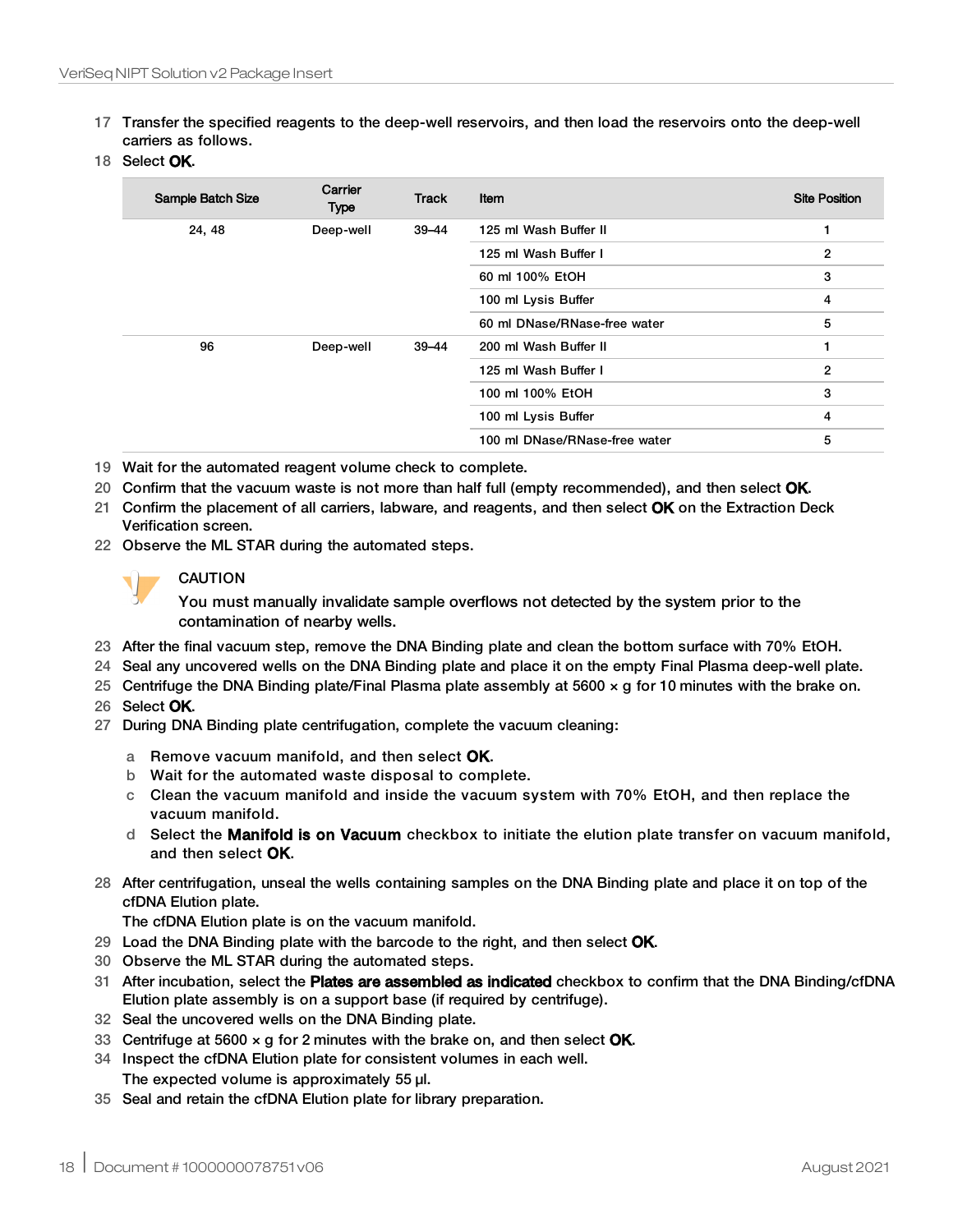- 36 When prompted by the Workflow Manager, make sure that the ML STAR loading deck is free of any obstructions to allow the ML STAR to unload the carriers
- 37 Select **Unload** to unload the deck.
- 38 Unload all carriers and clean the ML STAR deck, and then select OK.
- 39 Enter comments about affected wells, and then select OK.
- 40 Perform one of the following steps:
	- To continue to Prepare Libraries, select Yes.
	- To stop, select Exit.

#### SAFE STOPPING POINT

If you are stopping, seal the cfDNA Elution plate and store at -25°C to -15°C for up to 7 days.

### Prepare Libraries

Preparation

- 1 Visually examine the Library Prep and Accessory boxes to confirm that the kits are not expired.
- 2 Prepare the following reagents. Label the reservoir tubs and deep-well reservoirs with the reagent names.

| Item                                     | Storage                                | Instructions                                                                                                                                                                                       |
|------------------------------------------|----------------------------------------|----------------------------------------------------------------------------------------------------------------------------------------------------------------------------------------------------|
| <b>End Repair Mix</b>                    | -25 $^{\circ}$ C to<br>$-15^{\circ}$ C | Thaw at room temperature.<br>Vortex to mix.                                                                                                                                                        |
| A-Tailing Mix                            | -25 $^{\circ}$ C to<br>$-15^{\circ}$ C | Thaw at room temperature.<br>Vortex to mix, and then centrifuge briefly.                                                                                                                           |
| <b>Ligation Mix</b>                      | $-25^{\circ}$ C to<br>$-15^{\circ}$ C  | Thaw at room temperature.<br>Vortex to mix, and then centrifuge briefly.                                                                                                                           |
| <b>Resuspension Buffer</b>               | $2^{\circ}$ C to $8^{\circ}$ C         | Vortex to mix.<br>Return to storage after use.                                                                                                                                                     |
| <b>Hybridization Buffer</b>              | -25 $^{\circ}$ C to<br>$-15^{\circ}$ C | Thaw at room temperature.<br>Vortex to mix.<br>Return to storage after use.                                                                                                                        |
| VeriSeg NIPT DNA<br><b>Adapter Plate</b> | $-25^{\circ}$ C to<br>$-15^{\circ}$ C  | Thaw at room temperature.<br>Vortex to mix.<br>Centrifuge at $1000 \times g$ for 20 seconds.<br>Apply a plate barcode.                                                                             |
| Sample Purification<br><b>Beads</b>      | $2^{\circ}$ C to $8^{\circ}$ C         | Let stand for 30 minutes to bring to room temperature.<br>Vortex vigorously before each use.<br>Mix by vortexing or inversion until all beads are in suspension and the mixture<br>is homogenous.  |
| cfDNA Elution Plate                      | -25 $^{\circ}$ C to<br>$-15^{\circ}$ C | If previously stored, confirm that the plate was not stored more than 7 days and<br>thaw at room temperature.<br>Vortex at 1500 rpm for 1 minute.<br>Centrifuge at 1000 $\times$ g for 20 seconds. |

3 Prepare fresh 50 ml 80% EtOH from 40 ml 100% EtOH and 10 ml DNase/RNase-free water. Invert the EtOH to mix.

- 4 Label 1 new full-skirt plate Libraries and apply a plate barcode.
- 5 Make sure that the ML STAR thermal control is on.

#### Dilute Enzymes

1 Combine A-Tailing Mix and Resuspension Buffer in a screw cap tube. Vortex to mix, and then centrifuge briefly.

| Sample Batch Size | A-Tailing Mix | <b>Resuspension Buffer</b> |
|-------------------|---------------|----------------------------|
| 24, 48            | 900 µl        | 1200 µl                    |
| -96               | 1800 ul       | 2400 µl                    |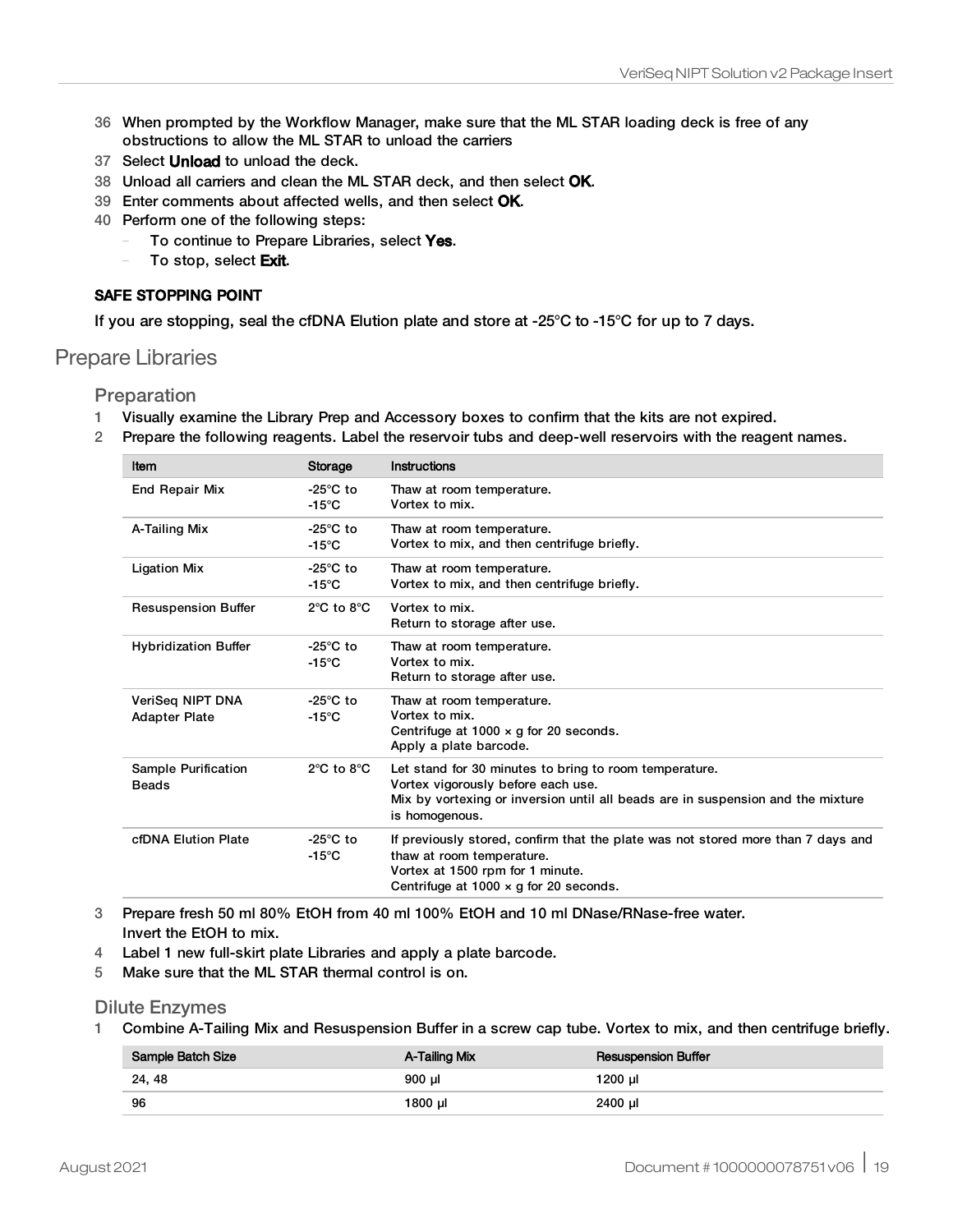2 Combine Ligation Mix and Resuspension Buffer in a screw cap tube. Vortex to mix, and then centrifuge briefly.

| Sample Batch Size | <b>Ligation Mix</b> | <b>Resuspension Buffer</b> |
|-------------------|---------------------|----------------------------|
| 24, 48            | 230 µl              | 1713 µl                    |
| -96               | 440 µl              | 3278 ul                    |

Procedure

- 1 Select OK to start Library Preparation. If the VeriSeq NIPT Method is not already open:
	- a Open the AppLauncher, and then select VeriSeq NIPT Method.
	- b Enter the Batch ID and user name, and then select OK.
- 2 Confirm that the following consumables are prepared as indicated on the Reagent Preparation screen:
	- $\blacktriangleright$  A-Tailing Mix, Ligation Mix, and 80% EtOH.
	- **EXECT ADAPTER PURIFICATION BEADS, End Repair Mix, and the VeriSeq NIPT DNA Adapter Plate.**
- 3 Select the checkboxes, and then select OK.
- 4 Scan the Library Prep Box barcodes.
- 5 Enter the user name or reagent preparer initials, and then select OK.
- 6 Scan the Accessory Box barcodes.
- 7 Enter the user name or reagent preparer initials, and then select OK.
- 8 Load tips onto the tip carriers as follows, and then select OK for each carrier.

| Sample Batch Size | Carrier<br>Type | <b>Track</b> | Item          | <b>Site Position</b> |
|-------------------|-----------------|--------------|---------------|----------------------|
| 24                | Tip             | $1 - 6$      | 50 µl tips    |                      |
|                   |                 | $7 - 12$     | 300 µl tips   | 1, 2                 |
| 48                | Tip             | $1 - 6$      | 50 µl tips    | 1, 2                 |
|                   |                 | $7 - 12$     | $300$ µl tips | 1, 2, 3, 4           |
| 96                | Tip             | $1 - 6$      | 50 µl tips    | 1, 2, 3, 4           |
|                   |                 | $7 - 12$     | $300$ µl tips | 1, 2, 3, 4, 5        |

9 If you stopped the protocol after the cfDNA Extraction procedure, load counted tips onto the tip carriers as follows.

| Sample Batch Size | Carrier<br><b>Type</b> | <b>Track</b> | Item              | <b>Site Position</b> |
|-------------------|------------------------|--------------|-------------------|----------------------|
| 24, 48, 96        | Tip                    | 49-54        | 1000 $\mu$ I tips |                      |
|                   |                        |              | $300$ µl tips     |                      |
|                   |                        |              | 50 µl tips        | 3                    |

- 10 Enter the location of the first tip for each tip rack, and then select OK.
- 11 Confirm that barcodes are affixed, and load plates (barcode facing right) onto the plate carrier as follows, and then select OK.

| Sample Batch Size | Carrier<br><b>Type</b> | <b>Track</b> | Item                                               | <b>Site Position</b> |
|-------------------|------------------------|--------------|----------------------------------------------------|----------------------|
| 24, 48, 96        | Multiflex              | 19–24        | cfDNA Elution plate - barcoded                     |                      |
|                   |                        |              | DNA Adapter plate - barcoded                       | 2                    |
|                   |                        |              | New 96-well full-skirt plate, libraries - barcoded | 3                    |
|                   |                        |              | New 96-well full-skirt plates                      | 4, 5                 |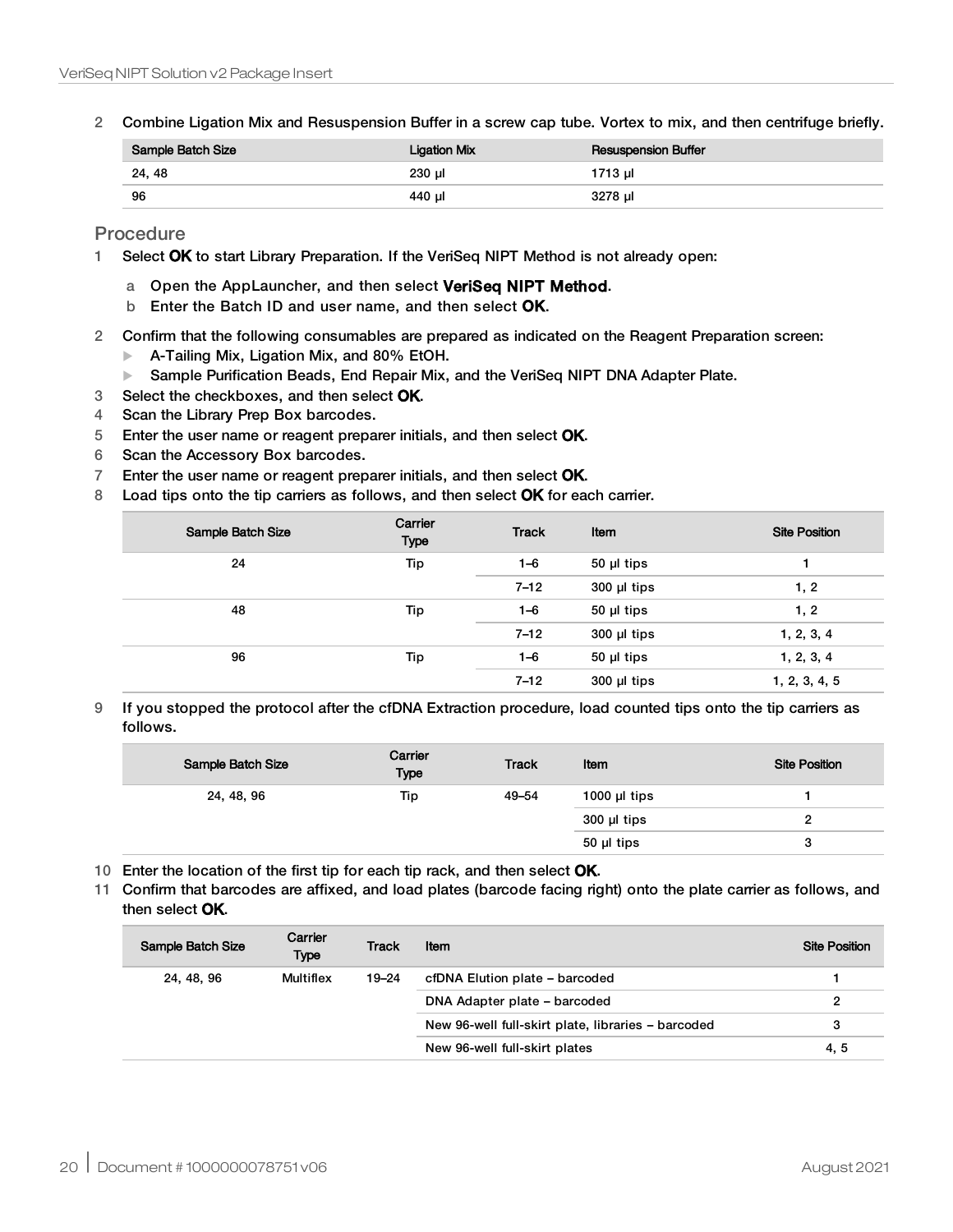12 Load the deep-well carrier as follows, and then select OK.

| Sample Batch Size | Carrier<br>Type | <b>Track</b> | Item                                    | <b>Site Position</b> |
|-------------------|-----------------|--------------|-----------------------------------------|----------------------|
| 24, 48, 96        | Deep-well       | $39 - 44$    | 50 ml 80% EtOH in a deep-well reservoir |                      |
|                   |                 |              | New 96-well full-skirt plates           | 2, 3, 4, 5           |

13 Load reagent tubs onto the reagent carrier as follows, and then select OK.

| Sample Batch Size | Carrier<br><b>Type</b> | <b>Track</b> | Item                                  | <b>Site Position</b> |
|-------------------|------------------------|--------------|---------------------------------------|----------------------|
| 24, 48, 96        | Reagent                | 47           | 2.5 ml End Repair Mix                 |                      |
|                   |                        |              | Prepared A-Tailing Mix (total volume) |                      |
|                   |                        |              | Prepared Ligation Mix (total volume)  | 3                    |
|                   |                        |              | 10 ml Sample Purification Beads       | 4                    |
|                   |                        |              | 12 ml Hybridization Buffer            | 5                    |

14 Make sure that the carriers, labware, and reagents are loaded as indicated, and then select OK on the Library Deck Verification screen.

- 15 Wait for the automated reagent volume check to complete.
- 16 Observe the ML STAR during the automated steps.
- 17 When prompted by the Workflow Manager, make sure that the ML STAR loading deck is free of any obstructions to allow the ML STAR to unload the carriers, and then select Unload to unload the deck.
- 18 Inspect the Libraries plate for consistent volumes in each well.



#### CAUTION

If well volumes are inconsistent, samples can produce incorrect results.

- 19 If storing, seal and retain the Libraries plate.
- 20 Unload the carriers, clean the deck, and then select OK.
- 21 Enter comments about affected wells, and then select OK.
- 22 Perform one of the following steps:
	- $\blacktriangleright$  To continue to Quantify Libraries, select Yes.
	- $\blacktriangleright$  To stop, select **Exit.**
- 23 Unless you are stopping, proceed immediately with quantification.

### SAFE STOPPING POINT

If you are stopping, seal the Libraries plate prior to storage. The Libraries plate is stable for up to 7 days from date of preparation at -25°C to -15°C.

# Quantify Libraries

#### <span id="page-20-0"></span>Preparation

1 Prepare the following reagents:

| ltem                                  | Storage                        | Instructions                                                                                                                                                                                         |
|---------------------------------------|--------------------------------|------------------------------------------------------------------------------------------------------------------------------------------------------------------------------------------------------|
| <b>DNA Quantification</b><br>Reagent  | $2^{\circ}$ C to $8^{\circ}$ C | Protect from light.<br>Thaw at room temperature for 30-150 minutes.<br>(Removing reagent at start of the Prepare Libraries procedure is recommended.)<br>Vortex to mix, and then centrifuge briefly. |
| <b>DNA Quantification</b><br>Standard | $2^{\circ}$ C to $8^{\circ}$ C | Vortex to mix, and then centrifuge briefly.                                                                                                                                                          |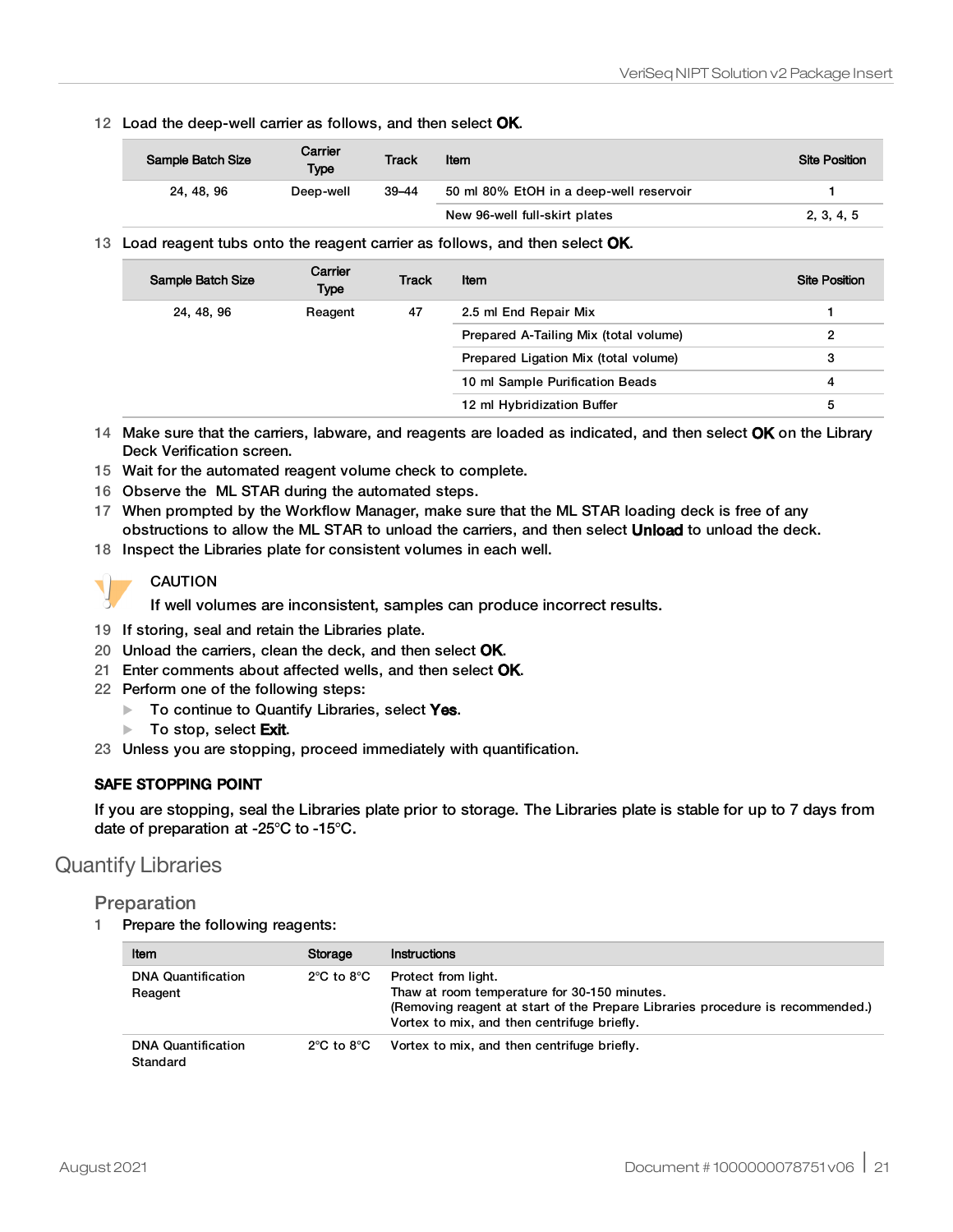| Item                       | Storage                        | <b>Instructions</b>                                                                                                                                                                  |
|----------------------------|--------------------------------|--------------------------------------------------------------------------------------------------------------------------------------------------------------------------------------|
| Libraries plate            | -25°C to -<br>$15^{\circ}$ C   | If previously stored, confirm that the plate was not stored for more than 7 days<br>and thaw at room temperature.<br>Vortex to mix.<br>Centrifuge at 1000 $\times$ g for 20 seconds. |
| <b>Resuspension Buffer</b> | $2^{\circ}$ C to $8^{\circ}$ C | Vortex to mix.                                                                                                                                                                       |

- 2 Turn on the fluorometer 10 minutes before use.
- 3 Apply a plate barcode to a new 384-well plate.
- 4 Apply a plate barcode to a new full-skirt plate.

#### **Procedure**

- 1 Select OK to start quantification.
- 2 If the VeriSeq NIPT Method is not already open:

#### a Open the AppLauncher, and select VeriSeq NIPT Method.

- b Enter the Batch ID and user name, and then select OK.
- 3 Scan the Accessory Box barcodes.
- 4 Enter the user name or reagent preparer initials, and then select OK.
- 5 Load tips onto the tip carrier as follows, and then select OK.

| Sample Batch Size | Carrier<br><b>Type</b> | <b>Track</b> | Item            | <b>Site Position</b> |
|-------------------|------------------------|--------------|-----------------|----------------------|
| 24, 48            | Tip                    | 1–6          | 300 µl tip rack |                      |
|                   |                        |              | 50 µl tip rack  |                      |
| 96                | Tip                    | 1–6          | 300 µl tip rack |                      |
|                   |                        |              | 50 µl tip rack  | 2, 3                 |

- 6 Confirm that barcodes are affixed, and then, if needed, unseal the Libraries plate.
- 7 Load plates (barcode facing right) onto the Multiflex carrier as follows, and then select OK.

| Sample Batch Size | Carrier<br>Type | <b>Track</b> | Item                             | <b>Site Position</b> |
|-------------------|-----------------|--------------|----------------------------------|----------------------|
| 24, 48, 96        | Multiflex       | $19 - 24$    | New full-skirt plates - barcoded |                      |
|                   |                 |              | New 384-well plate - barcoded    |                      |
|                   |                 |              | Libraries plate - barcoded       | 3                    |
|                   |                 |              | New 96-well full-skirt plates    | 4, 5                 |

#### 8 Load reagent tubes without caps into the tube carrier as follows, and then select OK.

| Sample Batch Size | Carrier<br>Type | <b>Track</b> | Item                               | <b>Site Position</b> |
|-------------------|-----------------|--------------|------------------------------------|----------------------|
| 24, 48, 96        | Tube            | 46           | <b>DNA Quantification Standard</b> |                      |
|                   |                 |              | <b>DNA Quantification Reagent</b>  |                      |

#### 9 Load reagent tubs onto the reagent carrier as follows, and then select OK.

| Sample Batch Size | Carrier<br><b>Type</b> | <b>Track</b> | Item                      | <b>Site Position</b> |
|-------------------|------------------------|--------------|---------------------------|----------------------|
| 24, 48, 96        | Reagent                | 47           | New reagent tub (empty)   |                      |
|                   |                        |              | 16 ml Resuspension Buffer |                      |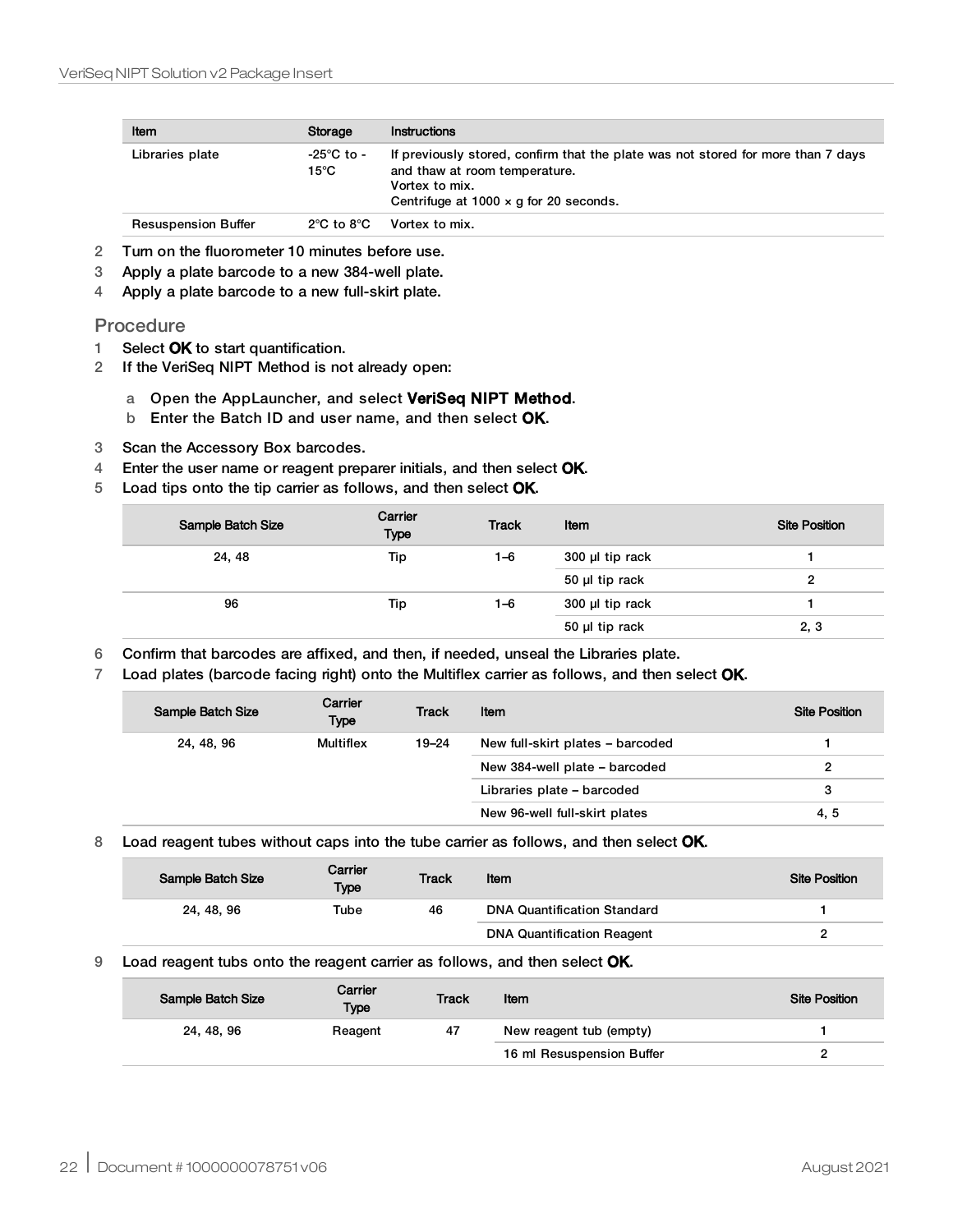10 If you stopped the protocol after the Library Preparation procedure, load counted tips onto the tip carriers as follows.

| Sample Batch Size | Carrier<br><b>Type</b> | <b>Track</b> | Item              | <b>Site Position</b> |
|-------------------|------------------------|--------------|-------------------|----------------------|
| 24, 48, 96        | Tip                    | 49-54        | 1000 $\mu$ I tips |                      |
|                   |                        |              | 300 µl tips       |                      |
|                   |                        |              | $50$ µl tips      | ت                    |

- 11 Enter the location of the first and last tips for each tip rack, and then select OK.
- 12 Make sure that the carriers, labware, and reagents are loaded as indicated, and then select OK in the Quant Deck Verification screen.
- 13 Wait for the automated reagent volume check to complete.
- 14 Observe the ML STAR during the automated steps.
- 15 When prompted by the Workflow Manager, make sure that the ML STAR loading deck is free of any obstructions to allow the ML STAR to unload the carriers.
- 16 Select Unload to unload the deck.
- 17 Unload the Libraries plate.
	- a Inspect the plate for consistent volumes in each well.
	- b Seal the Libraries plate and store at room temperature until the fluorometric data analysis is complete.
- 18 Unload the remaining 96-well plates and check for consistent volumes in each well.
- Gross volume errors can indicate an issue with pipetting steps.
- 19 Unload the 384-well plate and check for liquid in the appropriate wells.
- 20 Seal the plate with a foil seal.
- 21 Centrifuge at 1000  $\times$  g for 20 seconds.
- 22 Incubate at room temperature for 10 minutes, protected from light.
- 23 Unload all carriers and clean the ML STAR deck, and then select OK.



Do not discard quantification reagents until data is obtained. You still require the reagents if you need to perform requantification.

- 24 After incubation, remove the foil seal and load the 384-well plate onto the microplate reader. Make sure that A1 is in the top left corner when loading.
- 25 Double click the VeriSeq NIPT template to open it in SoftMax Pro.
- 26 Select **New Experiment** in the Home tab.
- 27 Select Read.
- 28 Export the data as XML as follows.
	- a Right click Plate, and then select Rename.
	- b Scan the barcode of the Quantification plate, and then select OK.
	- c In the upper-left corner of the screen, select the plate icon, and then select **Export** from the menu.
	- d Select the **Expt name** checkbox, set the plate date option to raw, set the output format to XML, and then select OK.
	- e Set the output file path and name, and then select **Save**.

The Hamilton computer must be able to access the file location. Do not use spaces in the file name or file path.

#### Analysis

- 1 In the Workflow Manager, on the Scanner Information screen, enter a fluorometer ID.
- 2 Enter comments about the fluorometer run, and then select OK.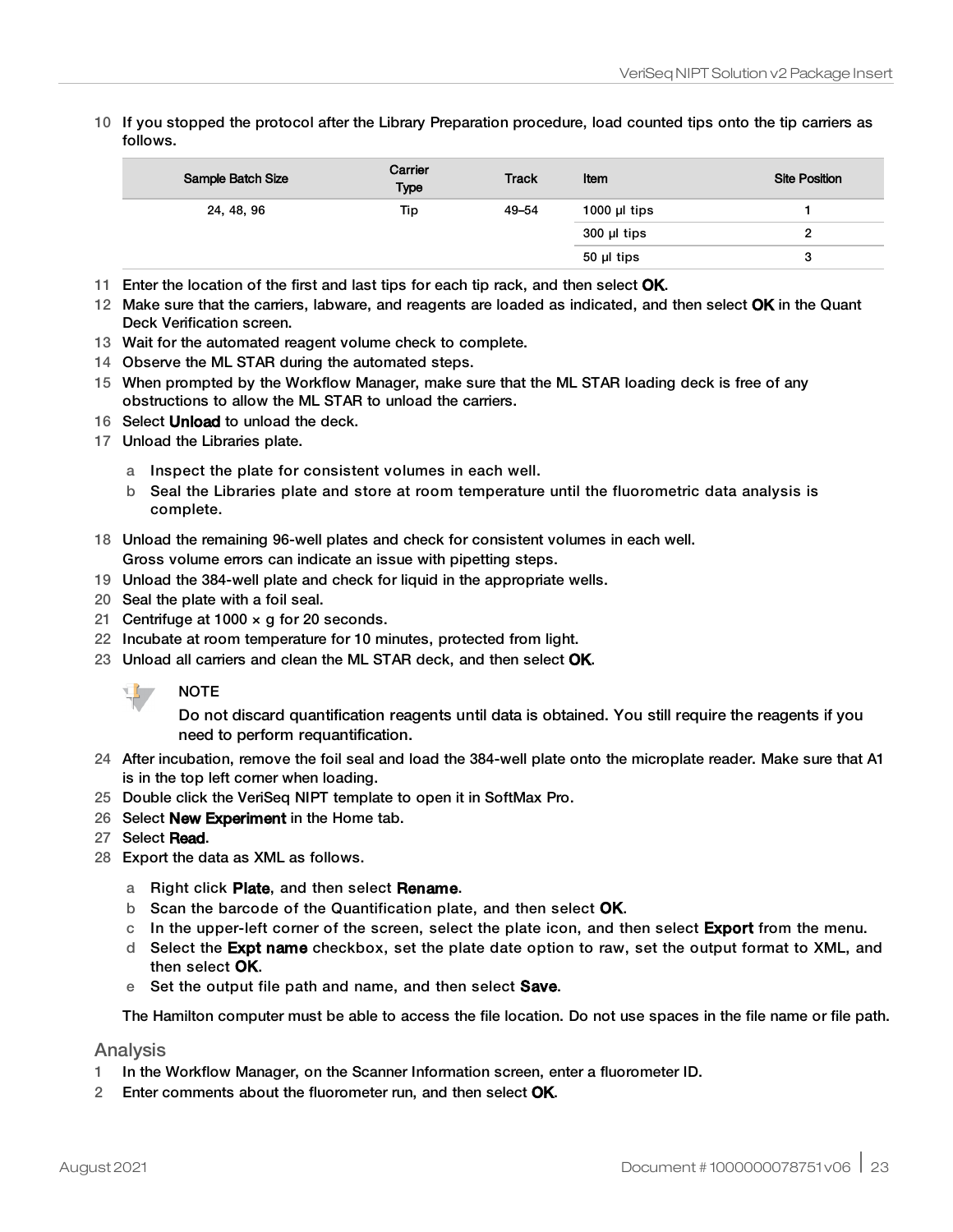- 3 Navigate to the XML quantification file that contains the fluorometric data, and then select OK.
- 4 Review the standards curve and sample concentration analysis results, and then select OK.
- 5 If you must rescan the plate, select Rescan.
- Samples are time- and light-sensitive. When necessary, perform the Rescan immediately.
- 6 Enter comments about affected wells, and then select OK.
- 7 Assess the results and proceed as follows.
	- If the results pass specification, proceed to Pool Libraries. For specifications, see the quantitation QC metrics and boundaries table in the VeriSeq NIPT Solution v2 Software Guide (document # 1000000067940).
	- If the results fail specification, the system aborts the method. Repeat the quantification procedures beginning with [Preparation](#page-20-0) on page 21.
- 8 Perform one of the following steps:
	- To continue to Pool Libraries, select Yes.
	- To stop, select Exit.

#### SAFE STOPPING POINT

If you are stopping, seal the Libraries plate prior to storage. The Libraries plate is stable for up to 7 days cumulative storage at -25°C to -15°C.

## Pool Libraries

#### Preparation

1 Prepare the following reagents:

| Item                        | Storage        | Instructions                                                                                                                         |  |
|-----------------------------|----------------|--------------------------------------------------------------------------------------------------------------------------------------|--|
| <b>Hybridization Buffer</b> | -25°C to -15°C | Thaw at room temperature.<br>Vortex to mix.<br>Return to storage after use.                                                          |  |
| Libraries plate             | -25°C to -15°C | If previously stored, thaw at room temperature.<br>Vortex at 1500 rpm for 1 minute.<br>Centrifuge at 1000 $\times$ g for 20 seconds. |  |

2 Label an empty pooling tube Pool A. For 96 samples, label a second empty pooling tube Pool B.

3 Save the following denature program on the thermal cycler with a heated lid.

- a Choose the preheated lid option and set to 102°C.
- b Set the reaction volume to 50 μl.
- c Set the ramp rate to maximum ( $\geq 2^{\circ}$ C per second).
- d Incubate at 96°C for 10 minutes, and then 4°C for 5 seconds.
- e Hold at 4°C.

#### Procedure

1 Place the Libraries plate on the preprogrammed thermal cycler and run the denature program.



## **NOTE**

Do not denature Libraries plate before the quantification has passed QC metrics, as you may want to perform requantification.

- 2 Centrifuge the Libraries plate at  $1000 \times g$  for 20 seconds.
- 3 Select OK in the Workflow Manager to start pooling libraries.
- 4 If the VeriSeq NIPT Method is not already open:
	- a Open the AppLauncher, and select VeriSeq NIPT Method.
	- b Enter the Batch ID and username, and then select OK.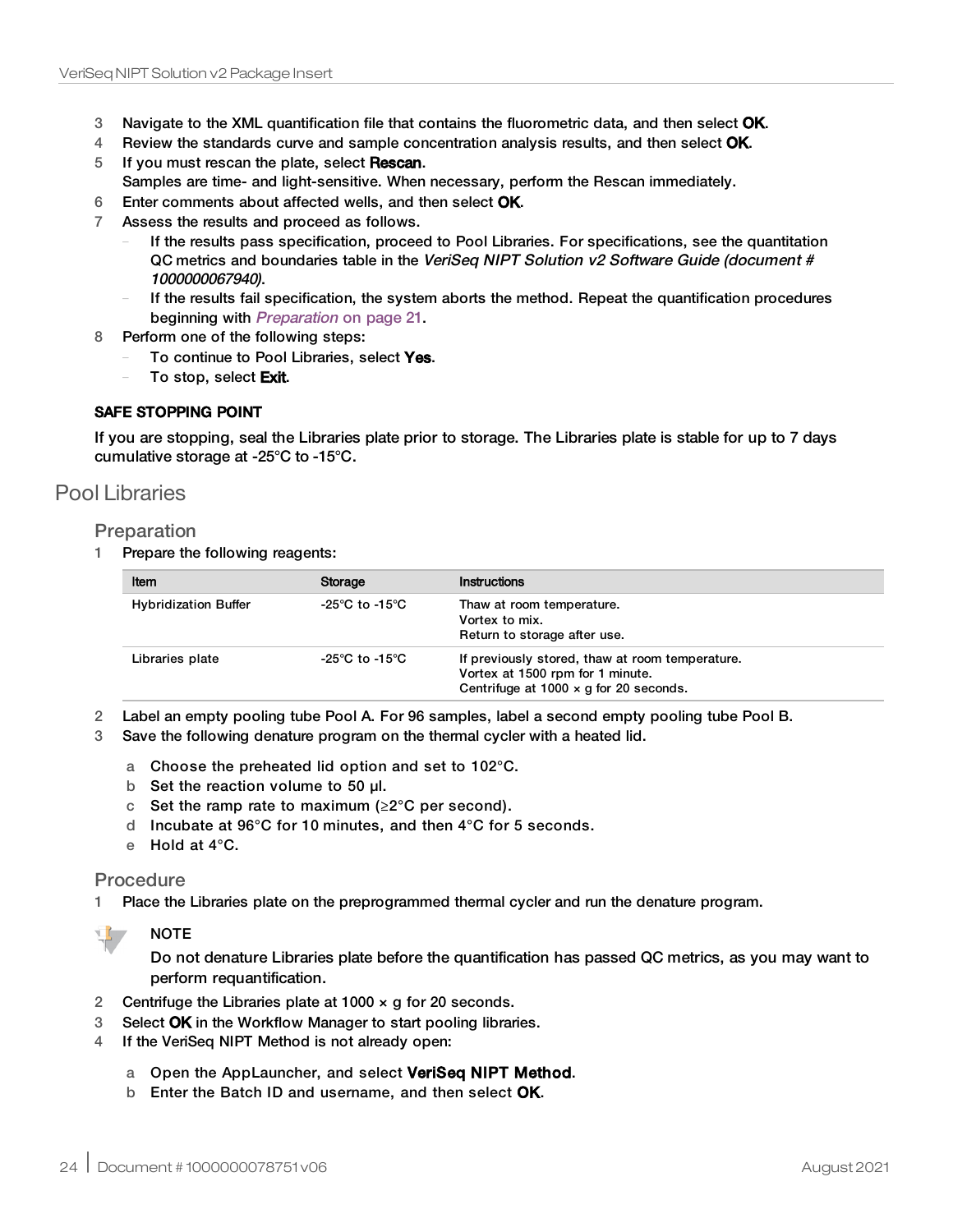5 Select the pool concentration, and then select OK.

If necessary, adjust the pooling concentration to achieve the target cluster density of 220–260 k/mm².

- 6 If prompted by the Workflow Manager, perform one of the following steps:
	- To load a sample sheet, select the sample sheet associated with the batch, and then select Load.
	- To use system default values for remaining sample types, sex reporting, or screen type, select Use Default for each setting.

For information on creating a sample sheet, see the VeriSeq NIPT Solution v2 Software Guide (document # 1000000067940).



#### CAUTION

Before selecting the Use Default option, make sure you have set default values in the Workflow Manager Service Tools. Failure to do so can result in an incomplete analysis of samples.

- 7 Select Start to begin timing the denaturing plate.
- 8 Load tips onto the tip carriers as follows.

| Sample Batch Size | Carrier<br>Type | <b>Track</b> | Item              | <b>Site Position</b> |
|-------------------|-----------------|--------------|-------------------|----------------------|
| 24, 48, 96        | Гiр             | 7–12         | 50 µl filter tips |                      |

9 Load the Denatured Library plate (barcode facing right) onto the Multiflex carrier as follows, and then select OK.

| Sample Batch Size | Carrier<br>Type  | <b>Track</b> | Item                               | <b>Site Position</b> |
|-------------------|------------------|--------------|------------------------------------|----------------------|
| 24, 48, 96        | <b>Multiflex</b> | 19–24        | Denatured Library plate (barcoded) |                      |
|                   |                  |              |                                    |                      |

#### 10 Load pooling tubes onto the tube carrier as follows, and then select OK.

| Sample Batch Size | Carrier<br>Type | <b>Track</b> | Item                  | <b>Site Position</b> |
|-------------------|-----------------|--------------|-----------------------|----------------------|
| 24, 48            | Tube            | 46           | New 2 ml tube, Pool A |                      |
| 96                | Tube            | 46           | New 2 ml tube, Pool A |                      |
|                   |                 |              | New 2 ml tube, Pool B |                      |

#### 11 Load reagent tubs onto the reagent carrier as follows, and then select OK.

| Sample Batch Size | Carrier<br><b>Type</b> | <b>Track</b> | Item                      | <b>Site Position</b> |
|-------------------|------------------------|--------------|---------------------------|----------------------|
| 24, 48, 96        | Reagent                | 47           | 3 ml Hybridization Buffer |                      |
|                   |                        |              |                           |                      |

#### 12 Load tips onto the tip carriers as follows.

| Sample Batch Size | Carrier<br><b>Type</b> | <b>Track</b> | Item                | <b>Site Position</b> |
|-------------------|------------------------|--------------|---------------------|----------------------|
| 24, 48, 96        | Tip                    | 49-54        | 1000 µl filter tips |                      |
|                   |                        |              | 300 µl filter tips  |                      |
|                   |                        |              | 50 µl filter tips   | з                    |

13 Enter the location of the first and last tips for each tip rack, and then select OK.

14 Make sure that the carriers, labware, and reagents are loaded as indicated, and then select OK in the Pooling Deck Verification screen.

- 15 Observe the ML STAR during the automated steps.
- 16 Enter comments about affected wells, and then select OK.
- 17 When prompted by the Workflow Manager, make sure that the ML STAR loading deck is free of any obstructions to allow the ML STAR to unload the carriers.
- 18 Select **Unload** to unload the deck.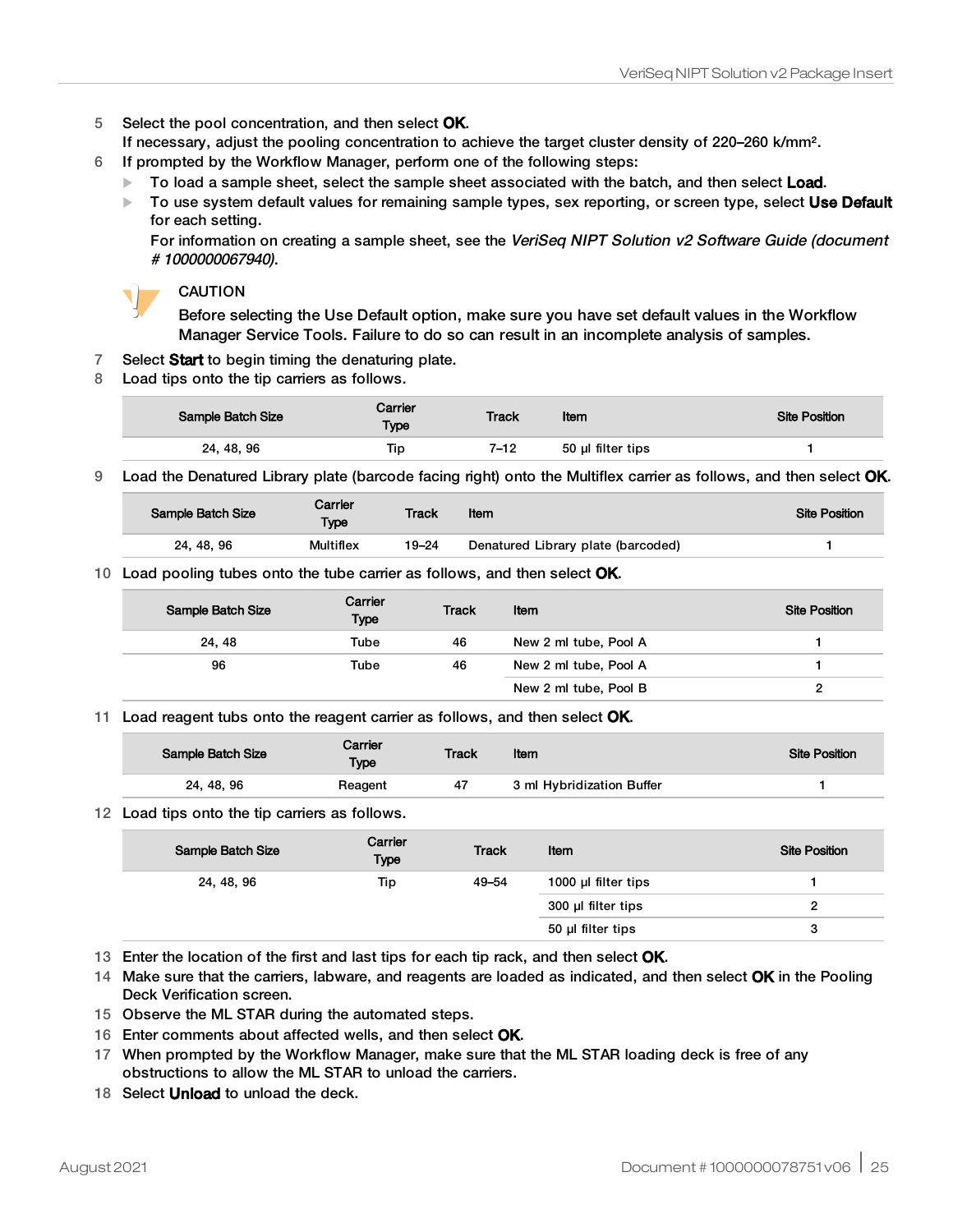- 19 Unload the tube carrier.
- 20 Cap each pooling tube, vortex, and then centrifuge briefly.
- 21 Select OK.
- 22 Sequence libraries as soon as possible after pooling. If necessary, seal the Libraries plate and store at -25°C to -15°C for up to 7 days to allow repooling.

#### SAFE STOPPING POINT

If you are stopping, cap the pooling tubes and store at -25°C to -15°C for up to 7 days.

## Prepare Pooled Libraries for Sequencing

#### **Preparation**

1 Prepare the following reagents:

| Item       | Storage        | Instructions                                                                              |
|------------|----------------|-------------------------------------------------------------------------------------------|
| Pool tubes | -25°C to -15°C | If previously stored, thaw at room temperature.<br>Vortex briefly.<br>Centrifuge briefly. |

- 2 Prepare the next-generation sequencing system by completing the following fields in the Local Run Manager VeriSeq NIPT module:
	- a Run Name
	- b Run Description (optional)
	- c Pool Barcode

For more information on using the Local Run Manager VeriSeq NIPT module, refer to VeriSeq NIPT Solution v2 Software Guide (document # 1000000067940).

#### CAUTION

The Pool Barcode entered in the Local Run Manager module must match the Pool Barcode entered in the Workflow Manager. Incorrect run configurations are rejected by the analysis software and may require resequencing.

The following procedure describes the proper loading of pooled libraries onto a cartridge-based next-generation sequencing instrument.

#### **Procedure**

- 1 Add the following consumables to the reagent cartridge, and then pipette to mix.
	- $\blacktriangleright$  900 µl Hybridization Buffer
	- $\blacktriangleright$  450 µl Pool A
- 2 Proceed with sequencing on a next-generation sequencing system.

For sequencing instructions, see the reference guide for your next-generation sequencing instrument. For a NextSeq 550Dx, refer to the NextSeq 550Dx Instrument Reference Guide (document # 1000000009513) or NextSeq 550Dx Instrument Package Insert (document # 1000000043133).

- 3 If necessary, repeat this procedure for Pool B.
	- $\triangleright$  To achieve target cluster density range, the library plate can be repooled using a different pooling concentration on the Hamilton. Repooling invalidates the original pool.
	- Alternatively, the ratio of pool to HT1 (450+900ul) can be modified to achieve target cluster density range.

# Next Generation Sequencing

The VeriSeq NIPT Solution v2 can be used with a next-generation sequencer with the following specifications:

- capable of 2x36 paired-end reads.
- compatible with index adapters in the VeriSeq NIPT Sample Prep kit.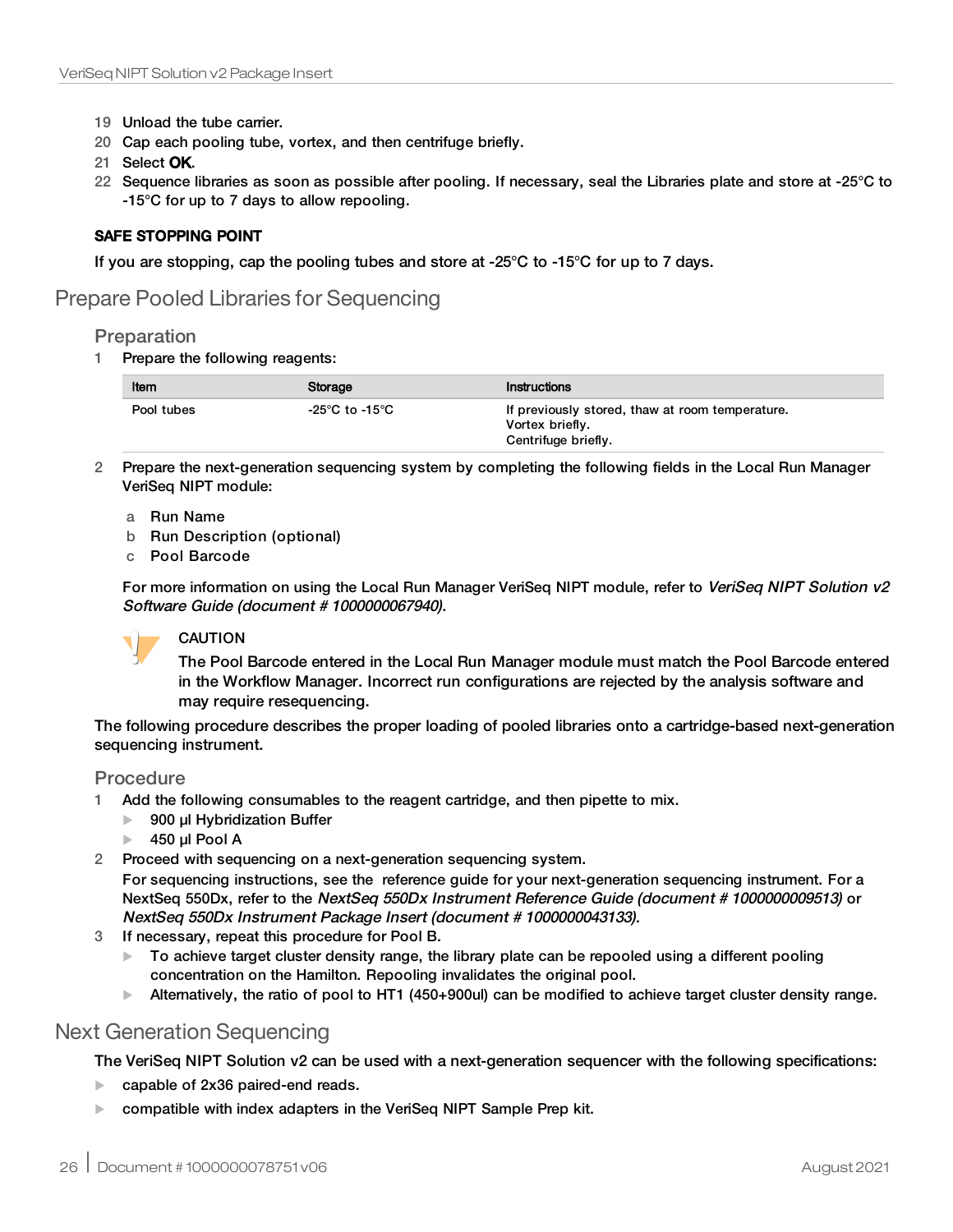- $\blacktriangleright$  two channel chemistry.
- $\blacktriangleright$  automatic production of .BCL files (raw data from sequencing instrument).
- $\blacktriangleright$  400 million paired-end reads per run.
- compatible with VeriSeq NIPT Assay Software v2.

The NextSeq 550Dx is compatible with the VeriSeq NIPT Solution v2.

## Sequence Data Analysis

After sequencing is complete, sequencing data is automatically sent to the VeriSeq NIPT Assay Software v2 for analysis and report generation. The report includes classifications for each sample in the batch as well as an assessment of all run QC metrics. The analysis process from sequencing completion to final results takes approximately 4 hours for a 48-sample batch. For detailed information on data analysis and the output file, see the VeriSeq NIPT Solution v2 Software Guide (document # 1000000067940).

## Interpretation of Results

The VeriSeq NIPT Solution v2 algorithm employs a sophisticated statistical model that combines several different types of information from the collection of paired-end sequenced library fragments. This model is used to detect regions of the genome that are under or overrepresented in the library of each sample. Importantly, this model accounts for whether the degree of under or overrepresentation is quantitatively consistent with an aneuploid event in the fetal genome at the level of fetal fraction estimated for the library.

For all chromosomes, paired-end sequencing data are aligned with the reference genome (HG19). Unique nonduplicated aligned reads are aggregated into 100 kb bins. The corresponding bin counts are adjusted for GC bias and according to previously established region-specific genomic coverage. Using such normalized bin counts, statistical scores are derived for each autosome by comparing the coverage regions that can be affected by aneuploidy with the rest of the autosomes. A log likelihood ratio (LLR) is computed for each sample by taking into account these coverage-based scores and the estimated fetal fraction. The LLR is the probability of a sample being affected given the observed coverage and fetal fraction versus the probability of a sample being unaffected given the same observed coverage. The calculation of this ratio also takes into account the estimated uncertainty in fetal fraction. For subsequent calculations, the natural logarithm of the ratio is used. The Assay Software assesses the LLR for each target chromosome and each sample to provide a determination of aneuploidy.

During batch creation, you must define the type of a sample (singleton or twin), the screening type (basic or genomewide), and the sex chromosome reporting (Yes, No, and SCA) desired for each sample. Together, these options determine the information reported for each sample.

For all sample types, the screening type determines which autosomal anomalies are reported. For the basic screening type, only whole chromosome trisomy events involving chromosomes 13, 18 and 21 are reported. For the genomewide screening type, whole or partial chromosome deletion or duplication of any autosomal chromosome are reported. The length of the smallest reportable partial chromosome deletion or duplication is 7 Mb.

For singleton samples, you can disable sex chromosome reporting. You can also configure to report sex chromosome aneuploidies either with or without reporting the sex of euploid samples.

For twin samples, if Yes is selected for sex chromosome reporting, the result is limited to reporting the presence or absence of a Y chromosome in the library. Sex chromosome aneuploidy cannot be reported for twin samples.

A result of ANOMALY DETECTED indicates the sample screens positive for one or more anomalies consistent with the selected screen type and sex chromosome reporting option. When an anomaly is detected, the report provides a description of the anomaly in cytogenetic notation.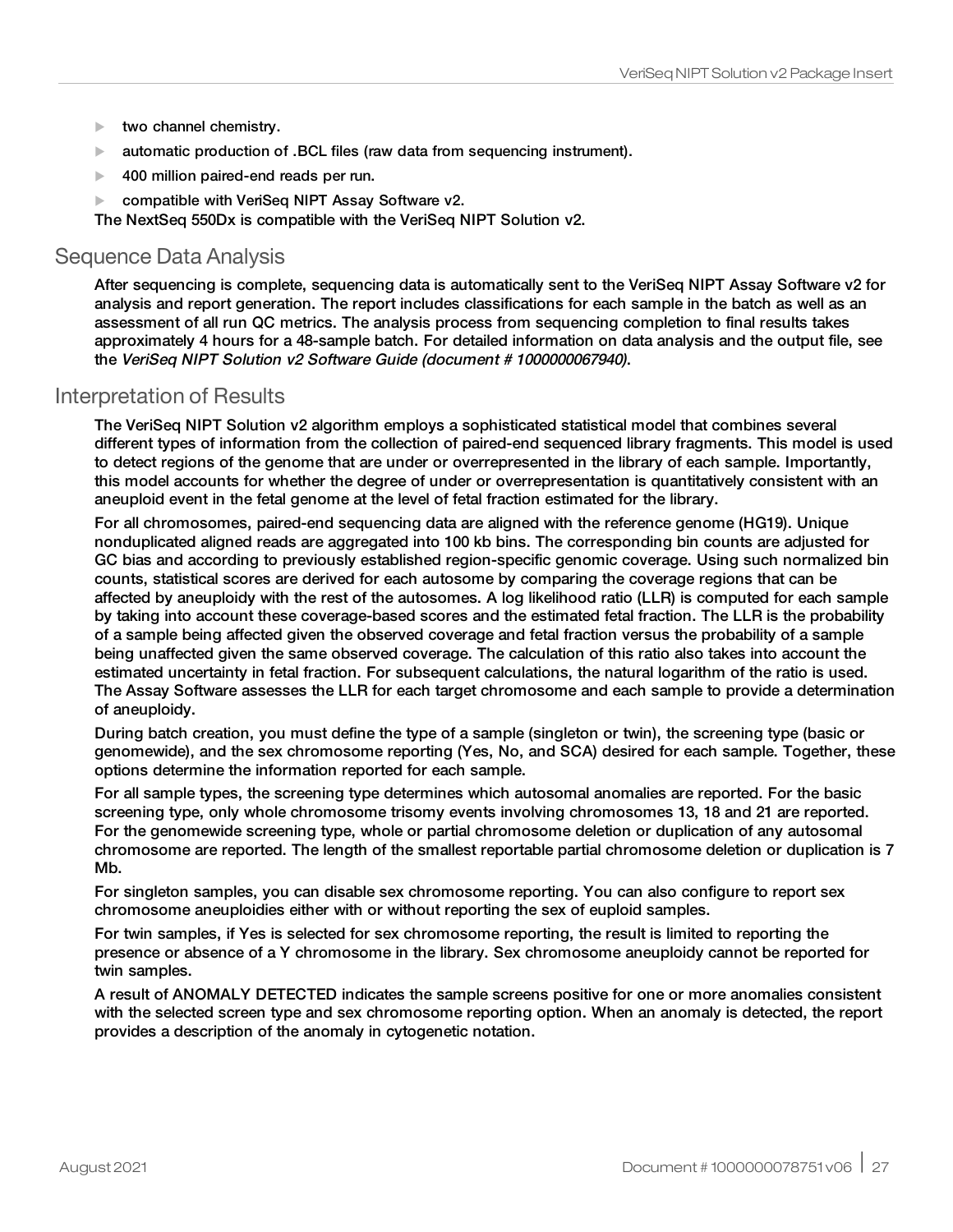The VeriSeq NIPT Assay Software v2 uses statistics generated during sequencing to provide a fetal fraction estimation (FFE) for each sample. The FFE is the estimated fetal cfDNA component that is recovered by the assay and reported as a rounded percentage for each sample. The average standard deviation of this estimate across all samples is 1.3%. The FFE is not to be used in isolation to exclude samples when reporting results.

To make chromosomal representation calls, the VeriSeq NIPT Assay Software v2 uses the individualized Fetal Aneuploidy Confidence Test (iFACT), a dynamic threshold metric that indicates whether the system has generated sufficient sequencing coverage, given the fetal fraction estimate for each sample. Negative calls are reported only if the sample meets the iFACT threshold. If a sample fails to achieve this threshold, the QC assessment displays FAILED iFACT and the system does not generate a result.

In addition to iFACT, the VeriSeq NIPT Assay Software v2 assesses several other QC metrics during analysis. The additional metrics include assessments of coverage uniformity on reference genomic regions and the distribution of cfDNA fragment lengths. The QC assessment displays either a QC flag or a QC failure for any metrics outside of the acceptable range. In the case of QC failure, the system does not generate a result for the sample. If a sample fails QC, the sample can be reprocessed provided sufficient plasma volume is in the blood collection tube.

The VeriSeq NIPT Solution v2 generates data for use in a final report. It does not generate a final report for the patient. Customers are responsible for the design and contents of the final report to be delivered to the point of care physician. Illumina is not responsible for the accuracy of wording in the final report for customers.



### CAUTION

Check the fetal fraction estimates of all samples. If fetal fraction estimates are similar for all samples within a run, sample amalgamation may have occurred and impacted results. Contact Illumina Technical Support for help troubleshooting.

# Performance Characteristics

The following data outlined in the clinical performance and analytical performance sections were generated by using the protocols and materials outlined in the Instructions for Use starting with plasma. All sequencing data for this section were generated on a NextSeq 500/550 sequencing system or a NextSeq 550Dx sequencing system with the following configurations:

|                           | NextSeq 500/550                               | NextSeg 550Dx                                 |
|---------------------------|-----------------------------------------------|-----------------------------------------------|
| On-instrument<br>Software | NextSeg Control Software 4.0                  | NextSeg Operating Software 1.3                |
| <b>Reagent Kit</b>        | NextSeq 500/550 High Output v2.5 (75 cycle)   | NextSeq 550Dx High Output v2.5 (75 cycle)     |
| Version                   | <b>Reagent Kit</b>                            | <b>Reagent Kit</b>                            |
| Sequencing                | 2x36 paired-end sequencing run in high output | 2x36 paired-end sequencing run in high output |
| Method                    | mode                                          | mode                                          |

# Clinical Study

The clinical accuracy of the VeriSeq NIPT Solution v2 was demonstrated by evaluating plasma samples from pregnant women with singleton and twin pregnancies. Samples were obtained from deidentified banked plasma samples that were previously processed from peripheral whole blood specimens. Over 45,000 samples were considered for study inclusion. These samples underwent previous prenatal screening for fetal chromosome aneuploidies and partial deletions and duplications of 7 Mb or greater. All samples from affected pregnancies and a subset of consecutive samples from unaffected pregnancies were eligible for testing if clinical outcomes were available and sample criteria were met. A total of 2,335 samples were in the testing analysis set. From this set, 2,328 samples were from singleton pregnancies and seven samples were from twin pregnancies.

Of these samples, 28 (1.2%, 28/2335) samples failed assay QC on first pass during the analysis of the completed sequencing data:

• 27 iFACT failures (one XO, 26 unaffected)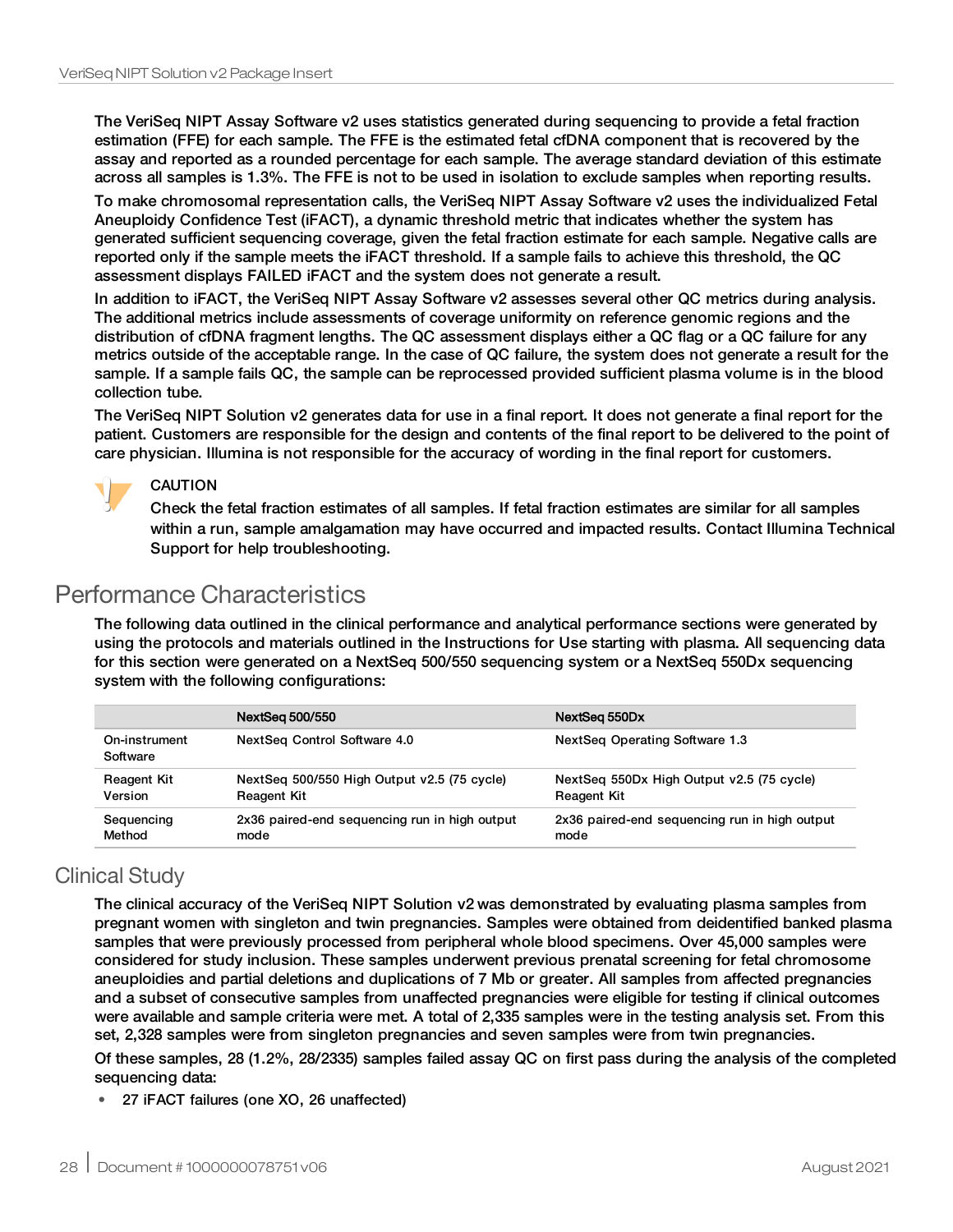• One failure for data outside of expected range

### Demographics and Pregnancy Characteristics

Maternal age, gestational age, and trimester of pregnancy are summarized in [Table](#page-28-0) 7 for the samples in the genomewide screen, including known mosaic samples.

The demographics were assessed between the basic and genomewide cohorts and showed no statistical difference. Demographics and pregnancy characteristics were similar whether known mosaics were included or excluded.

<span id="page-28-0"></span>Table 7 Demographics and Pregnancy Characteristics

| <b>Summary Statistic</b>              | Genomewide<br>(including known mosaics) |  |  |
|---------------------------------------|-----------------------------------------|--|--|
| Number of samples                     | 2307*                                   |  |  |
| Maternal age - years                  |                                         |  |  |
| Mean                                  | 35.08                                   |  |  |
| <b>Standard Deviation</b>             | 4.04                                    |  |  |
| Median                                | 34.95                                   |  |  |
| 25th percentile, 75th percentile      | 32.31, 37.79                            |  |  |
| Minimum, maximum                      | 20.22, 53.02                            |  |  |
| Gestational age at blood draw - weeks |                                         |  |  |
| Mean                                  | 10.93                                   |  |  |
| <b>Standard Deviation</b>             | 1.20                                    |  |  |
| Median                                | 10.57                                   |  |  |
| 25th percentile, 75th percentile      | 10.29, 11.14                            |  |  |
| Minimum, maximum                      | 10.00, 27.86                            |  |  |
| Trimester of pregnancy - n (%)        |                                         |  |  |
| < First (<14 weeks)                   | 2,252 (98%)                             |  |  |
| Second                                | 54 (2%)                                 |  |  |
| Third ( $\geq$ 27 weeks)              | $1(0\%)$                                |  |  |

\* Final samples presented contained 7 twins.

# Clinical Performance

Results as called by the VeriSeq NIPT Solution v2 were compared to the clinical reference standard outcomes. All study samples had clinical reference standard outcomes (clinical truth) related to fetal chromosomal aneuploidy status and partial deletions and duplications of 7 Mb or greater. The clinical reference standard outcome for samples included in this study depended on results of chromosome analysis or a newborn physical exam with an NGS-based NIPT negative screen. Trained study staff performed classification of clinical reference standard data in accordance with the Medical Coding document from the sponsor.

Chromosome analysis methods included karyotyping, fluorescence in situ hybridization (FISH), or comparative genomic hybridization chromosome microarray (CMA). Chromosome analysis was performed on neonatal or infant peripheral blood or saliva, products of conception (POC) samples, amniocytes, chorionic villi, placental tissues, or postnatal umbilical cord blood.

Mosaicism is defined as the presence of two or more cell lines of different chromosomal composition in an individual. The cell lines originate from the same zygote. The type and level of mosaicism varies and is dependent on the timing of mosaic events during embryogenesis and fetal development. Different types of mosaicism appear in prenatal diagnoses depending on the distribution of abnormal versus normal cell lines over cytotrophoblast, mesenchyme, or the fetus.<sup>10</sup> Although mosaicism can be seen with any chromosomal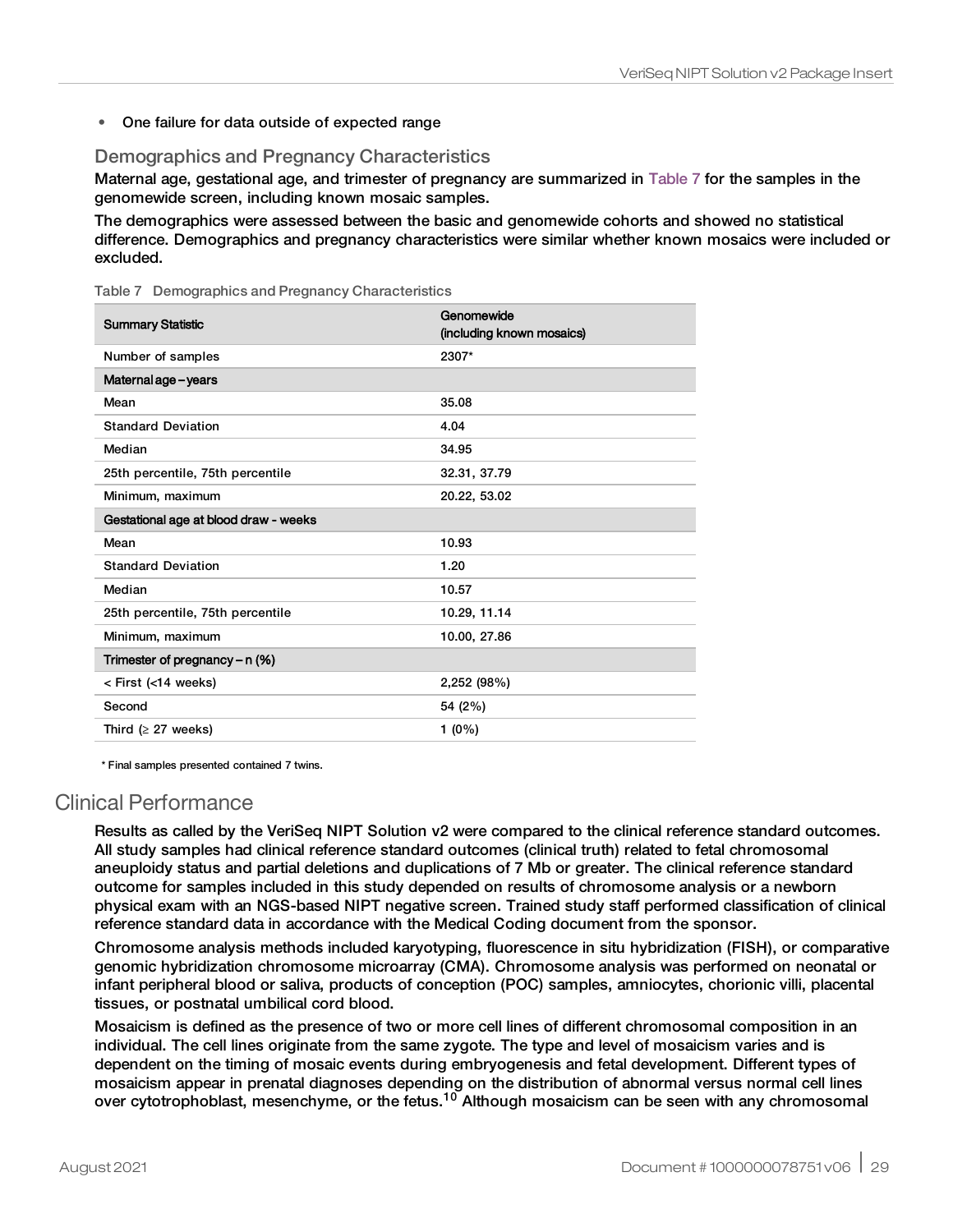anomaly, the prevalence of mosaicism in rare trisomies is higher than in the trisomies of chromosomes 21, 18, and 13 (T21, T18, and T13).<sup>11</sup> In the performance evaluation, mosaic cases were included in genomewide analysis, as the purpose of this screen type for this assay is to detect rare autosomal aneuploidies (RAAs).

#### Basic Screen Performance

<span id="page-29-0"></span>For the basic screen, anomalies include T21, T18, and T13. A total of 2,243 singleton and twin samples were included in the analysis. All seven twin pregnancies were correctly detected as T21 and are not reported in the following table.

Table 8 Sensitivity and Specificity of the VeriSeq NIPT Solution v2 for Detecting Trisomies 21, 18, & 13 in a Basic Screen for Singleton Pregnancies (Excluding Known Mosaics)

|                | T21                  | T18                | T13                |
|----------------|----------------------|--------------------|--------------------|
| Sensitivity    | $> 99.9\%$ (130/130) | $> 99.9\%$ (41/41) | $>99.9\%$ (26/26)  |
| 2-sided 95% CI | 97.1%, 100%          | 91.4%, 100%        | 87.1%, 100%        |
|                |                      |                    |                    |
| Specificity    | 99.90% (1982/1984)   | 99.90% (1995/1997) | 99.90% (2000/2002) |
| 2-sided 95% CI | 99.63%, 99.97%       | 99.64%, 99.97%     | 99.64%, 99.97%     |

The assay performance in the basic screen as shown in [Table](#page-29-0) 8 is calculated excluding a subset of 64 samples affected by RAAs, autosomal partial deletions or duplications, or known mosaicism. These 64 samples included eight T21 and three T18 mosaics. Five of these 11 samples were identified as affected with the anomaly detected by the VeriSeq NIPT Assay Software v2.

#### Genomewide Screen Performance

For the genomewide screen, any anomaly includes trisomies, monosomies, and partial deletions or duplications of 7 Mb or greater. Samples for the genomewide screen contained 36 samples with known mosaicism. A total of 2,307 singleton and twin samples were tested. All seven twin pregnancies were correctly detected as having a chromosome 21 anomaly and are not reported in the following tables.

#### Genomewide Screen Performance for Any Anomaly

Table 9 Sensitivity and Specificity of the VeriSeq NIPT Solution v2 for Detecting Any Anomaly in the Genomewide Screen (Including Known Mosaics)

|                  | Sensitivity     | Specificity        |
|------------------|-----------------|--------------------|
| Estimate % (n/N) | 95.5% (318/333) | 99.34% (1954/1967) |
| 2-sided 95% CI   | 92.7%, 97.3%    | 98.87%, 99.61%     |

Genomewide Screen Performance for Rare Autosomal Aneuploidy

Table 10 Sensitivity and Specificity of the VeriSeq NIPT Solution v2 for Rare Autosomal Aneuploidy (RAA) in the Genomewide Screen (Including Known Mosaics)

|                  | Sensitivity   | Specificity        |
|------------------|---------------|--------------------|
| Estimate % (n/N) | 96.4% (27/28) | 99.80% (2001/2005) |
| 2-sided 95% CI   | 82.3%, 99.4%  | 99.49%, 99.92%     |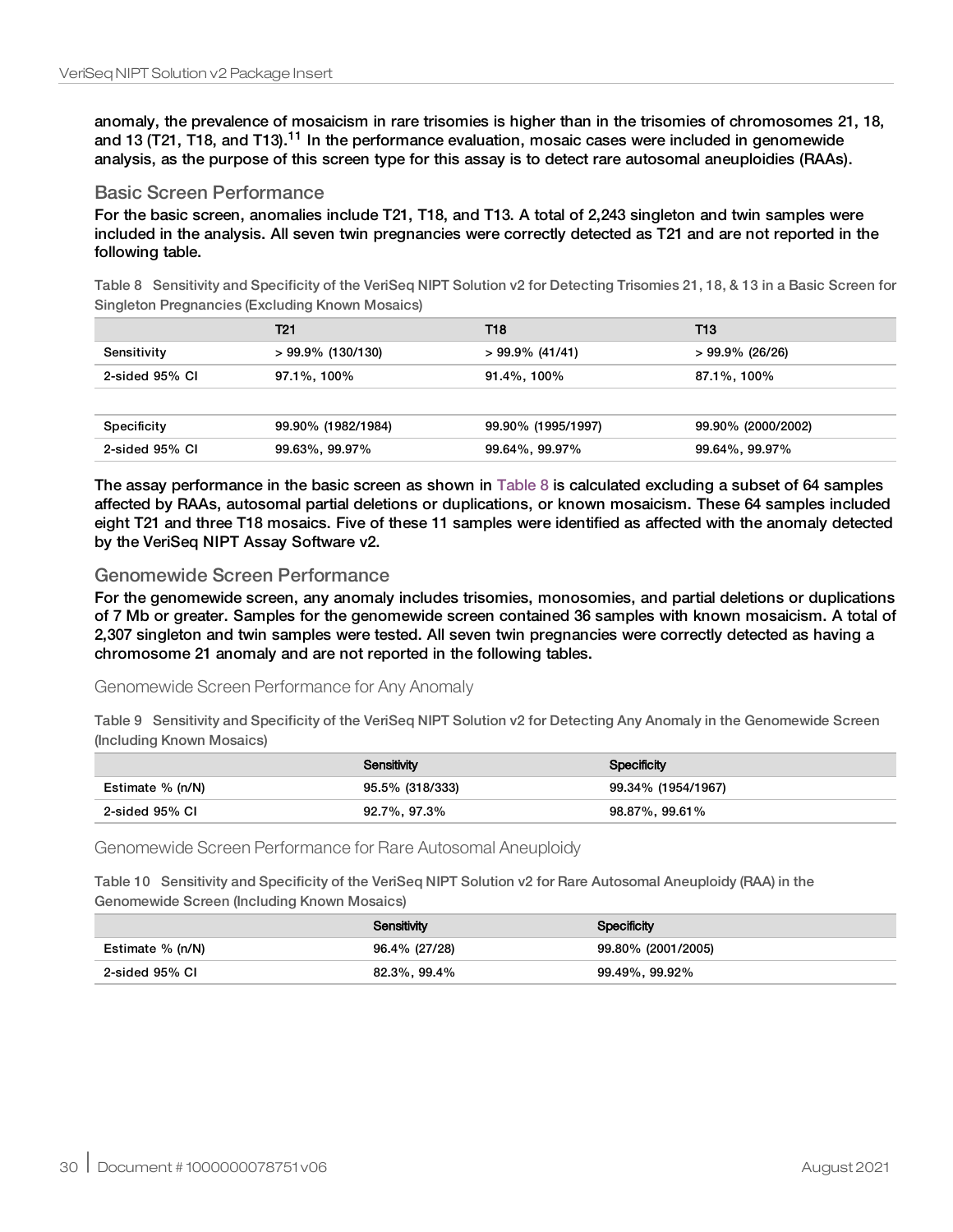### Genomewide Screen Performance for Partial Deletions and Duplications

| Table 11 Sensitivity and Specificity of the VeriSeq NIPT Solution v2 for Partial Deletions and Duplications of 7 Mb or More |
|-----------------------------------------------------------------------------------------------------------------------------|
| in the Genomewide Screen (Including Known Mosaics)                                                                          |

|                  | Sensitivity   | Specificity        |
|------------------|---------------|--------------------|
| Estimate % (n/N) | 74.1% (20/27) | 99.80% (2000/2004) |
| 2-sided 95% CI   | 55.3%, 86.8%  | 99.49%, 99.92%     |

#### Differences in Performance Between the Basic and Genomewide Screens

The scoring methodology for common trisomies and sex chromosome aneuploidies is the same for both the basic and genomewide screens. The basic screen only applies the algorithm to T21, T18, and T13. However, the genomewide screen expands upon this methodology to assess for all trisomies and RAAs and partial duplications and deletions.

There are two differences between the performance reporting described between basic and genomewide screens. First, for the genomewide screen, samples with known mosaicism both for common trisomies and for RAAs and partial deletions and duplications were included for performance metrics. Second, the genomewide screen can preferentially report the detection of a partial duplication or deletion over a full trisomy. The presence of a full trisomy in addition to a partial duplication or deletion can be seen by referencing the LLR score provided in the supplementary report.

#### Inclusion of Mosaics in Genomewide Screen

Mosaicism is listed as a limitation of this assay. When mosaicism is present, the fetal signal of an anomaly is reduced and therefore may be more challenging to detect without compromising the overall specificity of the assay. However, because mosaicism is more relevant for expanded content, samples with mosaicism were included in the genomewide screen.

Of the 64 samples included in the genomewide screen but not the basic screen, 36 samples were identified as having mosaicism by the clinical reference standard. Of these 36 samples, 23 calls matched the clinical reference standard.

#### Partial Deletion or Duplication versus Whole Chromosome Aneuploidy Detection

The VeriSeq NIPT Solution v2 features menu options for both a basic screen and a genomewide screen. In the basic screen, an ANOMALY DETECTED result is only reported when a full aneuploidy is detected on chromosomes 21, 18, or 13 and if all quality control metrics are met. In the genomewide screen, the system detects aneuploidy across all autosomes and partial deletion and duplication events of at least 7 Mb.

While using the genomewide screen, the system gives reporting precedence to a partial deletion or duplication event over the whole chromosome call if the size of the partial deletion or duplication covers less than or equal to 75% of the chromosome on which the event is detected. If the partial deletion and duplication region detected is larger than 75% of the size of the chromosome, the event is reported as a full trisomy or monosomy of the entire chromosome. Therefore, substantially large deletions and duplications that are less than 75% of the size of the chromosome can be indicative of a whole chromosome aneuploidy.

In all samples, the LLR score for the whole chromosome classification is available in the supplementary report. The LLR score should be reviewed with respect to the specified cutoff in [Figure](#page-38-0) 2 on page 39 prior to interpreting the result. Chromosome-level LLR scores exceeding the cutoff provide further support for an interpretation consistent with an aneuploidy of the whole chromosome.

In the clinical study, there were two singleton pregnancy samples with substantially large duplications (one on chromosome 21 and one on chromosome 18) that were less than 75% of the relative size of the chromosome (refer to [Table](#page-31-0) 12). Both events were reported as a partial duplications rather than a full trisomy for that chromosome. The LLR scores for these events were above the cutoff consistent with an affected outcome for a full trisomy. For either a partial duplication or a full trisomy call, the follow-up management for a positive NIPT call is offering the patient confirmation testing via prenatal diagnosis.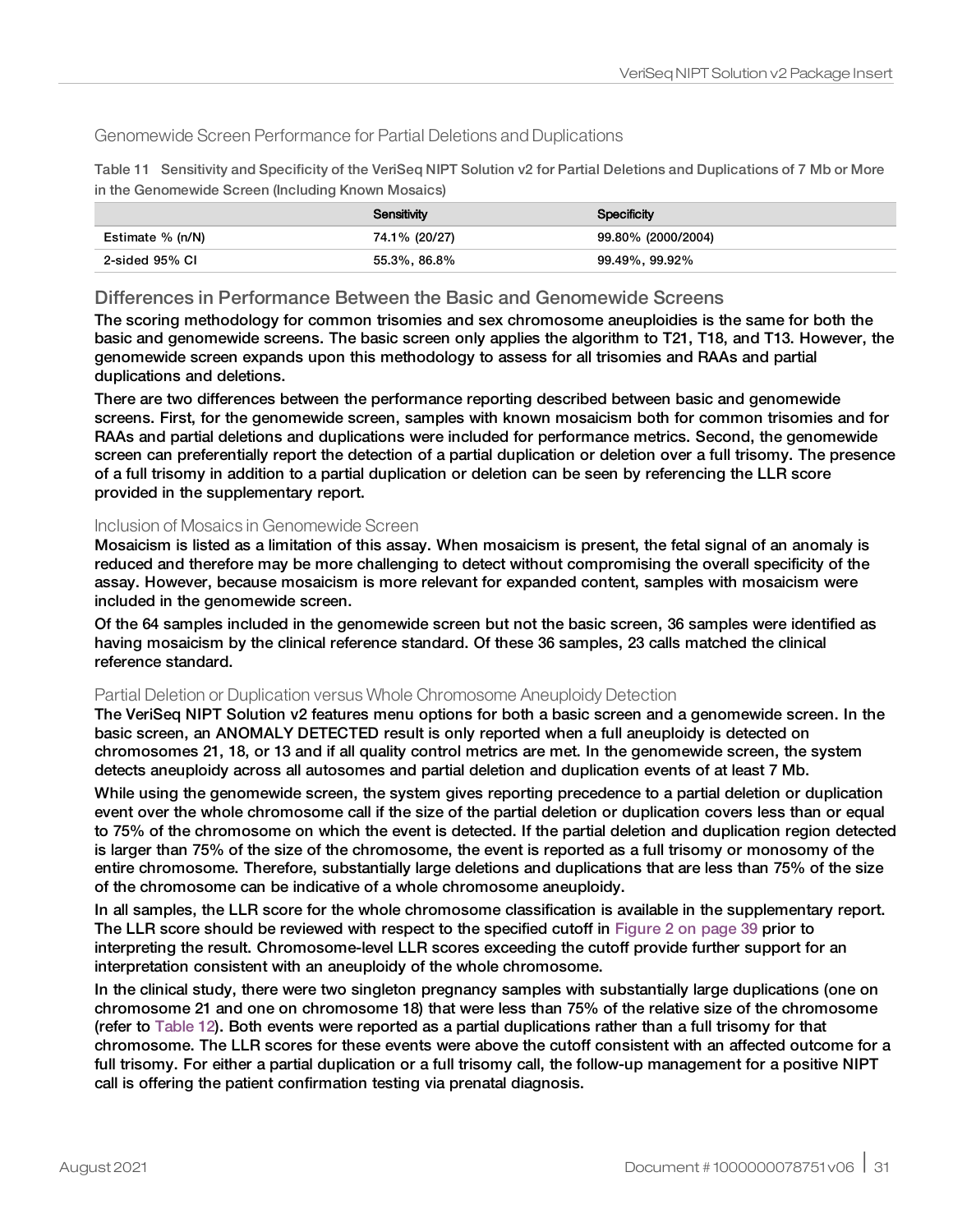|          | Clinical Truth       | Genomewide System Output  | Size of Anomaly (Mb) | % of Chromosome | <b>LLR Scores</b> |
|----------|----------------------|---------------------------|----------------------|-----------------|-------------------|
| Sample 1 | Trisomy 21 singleton | Partial duplication on 21 | 22.50                | 48.9%           | 19.43             |
| Sample 2 | Trisomy 18 singleton | Partial duplication on 18 | 47.00                | 60.2            | 12.99             |

<span id="page-31-0"></span>Table 12 Examples of Large Duplication Events Identified in the Genomewide Screen

Refer to the VeriSeq NIPT Solution v2 Software Guide (document # 1000000067940) for additional information on Quality Control metrics used to report aneuploidy results.

#### Sex Chromosomes

The VeriSeq NIPT Solution v2 sex chromosome results were compared to the clinical reference standard outcome and are summarized in the following table. The percent concordance was calculated for each sex chromosome within each clinical reference standard outcome. Percent concordance was calculated as the number of samples in which the VeriSeq NIPT Solution v2 sex chromosome call matched the clinical reference standard classification, divided by the total number of samples with the same clinical reference standard classification.

| <b>Fetal Sex Classification</b> |            | Phenotype from the Newborn<br><b>Physical Exam</b> |             | <b>Cytogenetic Results</b> |              |                |             |             |              |                   |                   |
|---------------------------------|------------|----------------------------------------------------|-------------|----------------------------|--------------|----------------|-------------|-------------|--------------|-------------------|-------------------|
| Detected                        | Karyotype  | Female                                             | <b>Male</b> | <b>XX</b>                  | <b>XY</b>    | XO             | <b>XXX</b>  | <b>XXY</b>  | <b>XYY</b>   | Other**           | <b>Missing</b>    |
| <b>Anomaly Not</b><br>Detected  | XX         | 997                                                | 0           | 21                         | $\mathbf 0$  | $\overline{2}$ | 0           | 0           | $\mathbf 0$  | 0                 | 0                 |
| Anomaly Not<br>Detected         | XY         | 0                                                  | 966         | 0                          | 15           | $\mathbf 0$    | $\mathbf 0$ | 0           | $\mathbf 0$  | $\mathbf 0$       | 1                 |
| Anomaly<br>Detected             | XO         | 0                                                  | $\mathbf 0$ | 0                          | 0            | 19             | $\mathbf 0$ | 0           | 1            | $\mathbf 0$       | 0                 |
| Anomaly<br>Detected             | <b>XXX</b> | 0                                                  | 0           | 0                          | $\mathbf{0}$ | $\mathbf 0$    | 17          | $\mathbf 0$ | $\mathbf{0}$ | 1                 | 0                 |
| Anomaly<br>Detected             | <b>XXY</b> | 0                                                  | $\mathbf 0$ | 0                          | $\mathbf{0}$ | $\mathbf 0$    | 0           | 23          | $\mathbf{0}$ | 1                 | $\mathbf 0$       |
| Anomaly<br>Detected             | <b>XYY</b> | 0                                                  | 0           | 0                          | $\mathbf 0$  | $\mathbf 0$    | 0           | 0           | 11           | $\mathbf 0$       | 0                 |
| Total                           |            | 997                                                | 966         | 21                         | 15           | 21             | 17          | 23          | 12           | $\overline{2}$    | 1                 |
| Percent<br>Concordant           |            | 100                                                | 100         | 100                        | 100          | 90.5           | 100         | 100         | 91.7         | Not<br>Applicable | Not<br>Applicable |

| Table 13 Percent Concordance for Fetal Sex Classification* |  |  |
|------------------------------------------------------------|--|--|
|                                                            |  |  |

\* Five twin pregnancies were correctly classified as presence of Y. Two pregnancies were correctly classified as no presence of Y.

\*\* Other cytogenetic results were XXXXX and XXYY.

## Positive Predictive Value and Negative Predictive Value of the VeriSeq NIPT Solution v2

Positive predictive value (PPV) and negative predictive value (NPV) of the test provide information regarding the ability of the test to inform clinical decisions based on test sensitivity, specificity, and pretest probability that a fetus is trisomy affected (prevalence). Because PPV and NPV depend on prevalence and the prevalence for these aneuploidies can vary across different subject populations, PPV and NPV were calculated for a range of plausible prevalence values based on the sensitivity and specificity values observed in the basic screen (without known mosaics) of the clinical accuracy study. [Table](#page-32-0) 17 is based on the genomewide screen (with known mosaics).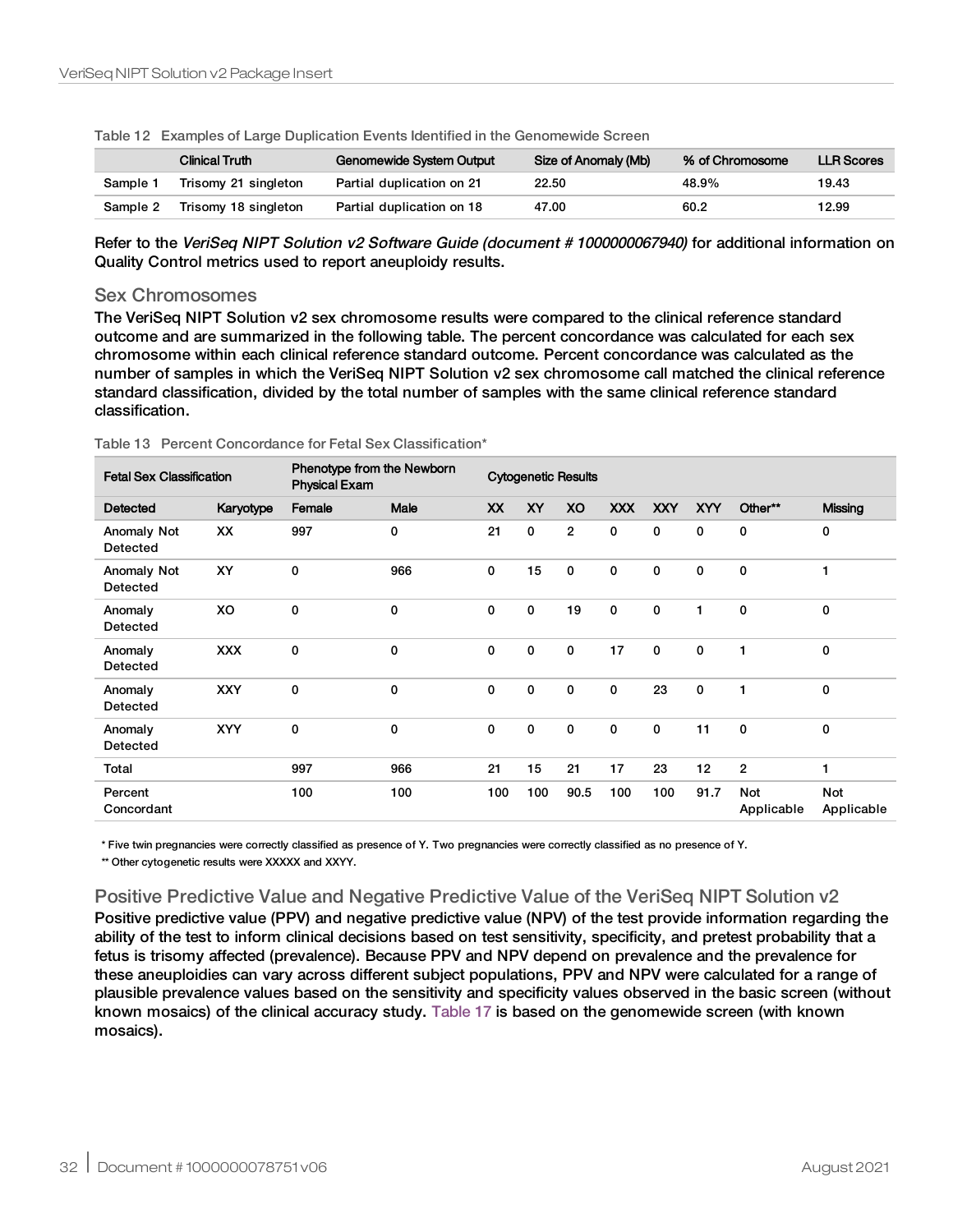| Prevalence (%) | <b>PPV (%)</b> | <b>NPV (%)</b> |
|----------------|----------------|----------------|
| 0.05           | 33.17          | >99.99         |
| 0.10           | 49.82          | >99.99         |
| 0.20           | 66.53          | >99.99         |
| 0.50           | 83.29          | >99.99         |
| 1.00           | 90.93          | >99.99         |
| 1.50           | 93.79          | >99.99         |
| 2.00           | 95.29          | >99.99         |

Table 14 Trisomy 21 Prevalence, PPV, and NPV in Basic Screen (Excluding Known Mosaics)

Table 15 Trisomy 18 Prevalence, PPV, and NPV in Basic Screen (Excluding Known Mosaics)

| Prevalence (%) | <b>PPV (%)</b> | <b>NPV</b> (%) |
|----------------|----------------|----------------|
| 0.03           | 23.06          | >99.99         |
| 0.05           | 33.31          | >99.99         |
| 0.10           | 49.99          | >99.99         |
| 0.20           | 66.68          | >99.99         |
| 0.30           | 75.03          | >99.99         |
| 0.40           | 80.04          | >99.99         |
| 0.50           | 83.38          | >99.99         |

Table 16 Trisomy 13 Prevalence, PPV, and NPV in Basic Screen (Excluding Known Mosaics)

| Prevalence (%) | <b>PPV</b> (%) | <b>NPV (%)</b> |
|----------------|----------------|----------------|
| 0.01           | 9.10           | >99.99         |
| 0.02           | 16.68          | >99.99         |
| 0.05           | 33.37          | >99.99         |
| 0.10           | 50.05          | >99.99         |
| 0.20           | 66.73          | >99.99         |

<span id="page-32-0"></span>Table 17 Any Anomaly Prevalence, PPV, and NPV in Genomewide Screen (Including Known Mosaics)

| Prevalence (%) | <b>PPV (%)</b> | <b>NPV (%)</b> |
|----------------|----------------|----------------|
| 0.01           | 1.42           | >99.99         |
| 0.02           | 2.81           | >99.99         |
| 0.05           | 6.74           | >99.99         |
| 0.10           | 12.64          | >99.99         |
| 0.20           | 22.45          | 99.99          |
| 0.50           | 42.07          | 99.98          |
| 1.00           | 59.34          | 99.95          |
| 1.50           | 68.75          | 99.93          |
| 2.00           | 74.68          | 99.91          |

### Fetal Fraction Distribution

The distribution of VeriSeq NIPT Solution v2 Fetal Fraction (FF) estimates from the genomewide screen with mosaics are shown by Clinical Reference Standard outcome category in [Figure](#page-33-0) 1.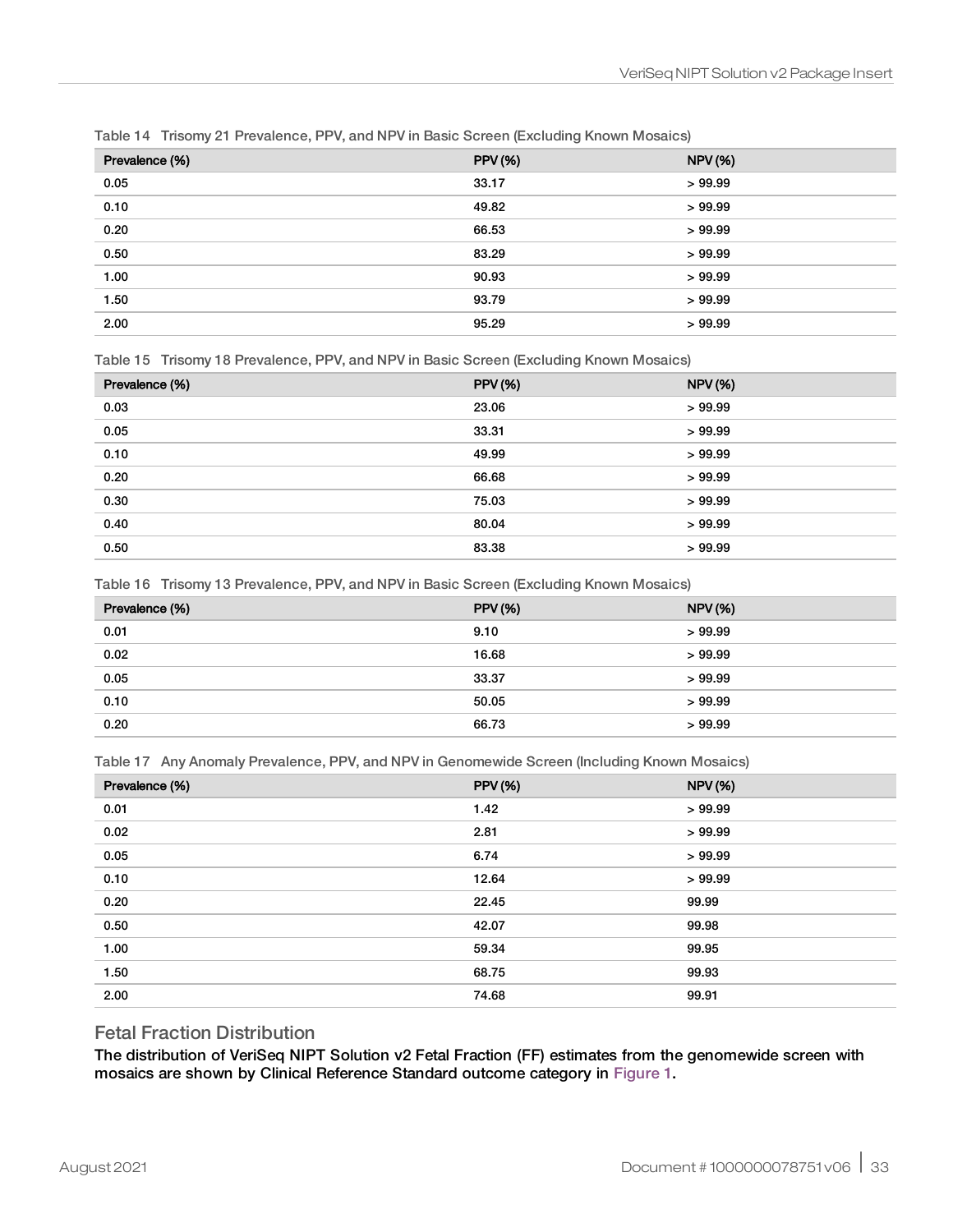40 30 Affectec 20 Clinical Reference **Jumber of samples**  $10$ Standard Outcome  $\mathbf 0$ Common Trisomy (n=214)  $\blacksquare$  SCA (n=75) 200 Genomewide (n=55)  $\Box$  All (n=2307) ≧ 100  $\mathbf 0$  $\mathbf 0$  $10$ 20 30 VeriSeq NIPT Solution v2 Fetal Fraction (%)

<span id="page-33-0"></span>Figure 1 Fetal Fraction Distribution

5 samples had anomalies across multiple categories. Common trisomy includes samples with trisomy 21, 18, and/or 13. Genomewide includes samples with RAA or partial deletions and/or duplications.

FF estimates ranged from 2% to 34% overall with a median of 9% and interquartile (IQ) range of 6% to 12%. The median FF estimate for common trisomies and events detected by the genomewide screen is 8% and for SCAs is 9%. The range in FF estimates was consistent for all the outcomes. There is no apparent shift in the distribution of FF among common trisomies, SCAs, events detected by the genomewide screen, or all samples in the genomewide analysis.

# Performance in Twin Pregnancies

### Estimating Trisomy 13, 18, and 21 and Chromosome Y Performance in Twin Pregnancies

Due to the low prevalence of trisomy 21, 18, and 13 in twin pregnancies, only a small number of affected twin samples were available for the clinical study. To estimate the performance of the VeriSeq NIPT Solution v2 in twin pregnancies, in silico models based on observations from clinical samples were used to simulate populations of twin pregnancies. This simulation was consistent with the intended use population. The distribution of fetal fraction was determined from approximately 4,500 twin samples and compared to the distribution from approximately 120,000 singleton samples. The distribution of fetal fraction conditional on aneuploidy status was determined from singleton putative calls (1,044 trisomy 21, 307 trisomy 18, and 192 trisomy 13). Combining the two distributions allowed for inferences of aneuploidy detection in twins. Sets of dizygotic and monozygotic twins were simulated, and a weighted average representing their prevalence in the intended use population was taken (2 dizygotic: 1 monozygotic) to estimate sensitivity. For specificity, sets of unaffected twins were simulated.

The fraction of each simulated sample affected by the trisomy (ie, the affected fraction) was calculated differently for each sample category:

 $\blacktriangleright$  For monozygotic twins, the affected fraction of each sample was set to 1.0 because, in this situation, the trisomy affects both twins.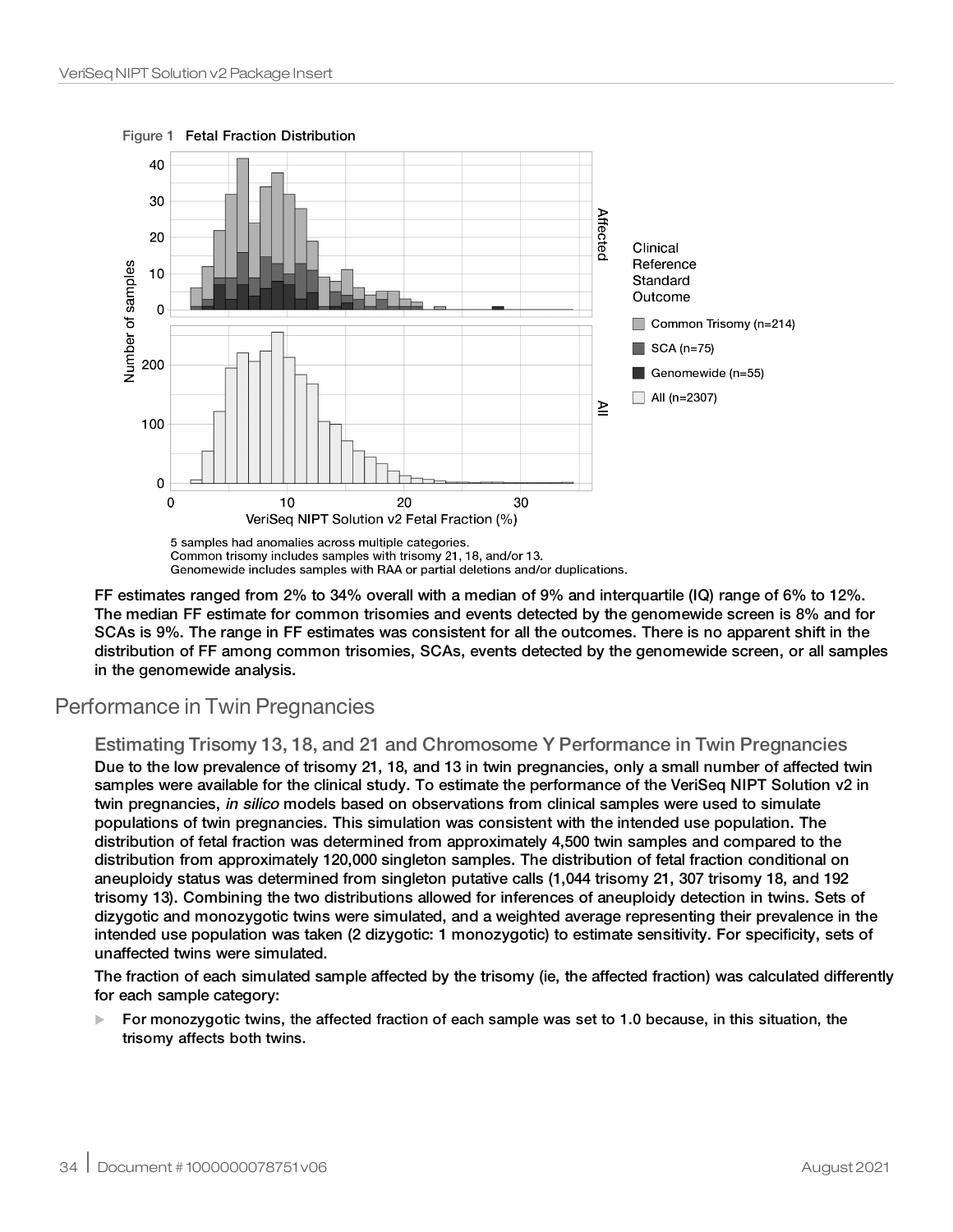- For dizygotic twins, it was assumed that only one twin was affected (to have both dizygotic twins be affected is extremely rare). Affected fraction values were simulated using the known distribution of fetal fraction ratios as determined from sex discordant clinical twin samples. A conservative approach was taken whereby it was assumed that the affected twin always had the lowest fetal fraction of the two twins. A correction factor was applied for fetal fractions being on average lower in trisomy 13 and 18 pregnancies.
- For unaffected twins, the affected fraction of each sample was set to zero.

For twins affected by either trisomy 18 or 13, the fetal fraction corresponding to the affected fraction of the sample was reduced. The reduction was proportional to the average reduction in fetal fraction observed in clinical data in trisomy 18 or 13 singletons versus euploid singletons.

Both the overall fetal fraction and the affected fraction of each simulated sample were then used to calculate an aneuploidy score using the standard VeriSeq NIPT Solution v2 algorithm. Sensitivity was calculated by determining how often the aneuploidy scores for the simulated affected twins were above the corresponding aneuploidy cutoff. Correspondingly, specificity was calculated by determining how often the aneuploidy scores for the simulated unaffected twins were below the corresponding aneuploidy cutoff ([Table](#page-34-0) 18). 95% confidence intervals were estimated based on the number of real clinical twin samples in the original data set, which were classified as either affected or unaffected by the relevant trisomy.

To estimate chromosome Y sensitivity in twin samples, sets of XY/XY and XX/XY twins were simulated. A weighted average representing their prevalence in the intended use population was taken (1 XY/XY: 1 XX/XY). To estimate chromosome Y specificity in twins, a set of XX/XX twins was simulated. The overall fetal fraction values were simulated according to the known distribution of fetal fraction in clinical twin samples.

For XY/XY and XX/XY twins, corresponding chromosome Y scores were estimated using the known relationship between fetal fraction and chromosome Y scores in clinical singleton samples classified as male. For XX/XY twins only, affected (ie, male) fetal fraction values were simulated using the known distribution of fetal fraction ratios observed between twins from the same pregnancy, as determined from sex discordant clinical twin samples. A conservative approach was taken whereby the affected fraction was selected such that it corresponded to the smaller of the two twins. For each simulated XX/XY sample, the chromosome Y score was multiplied by the affected fraction.

For XX/XX twins, chromosome Y scores were sampled from those scores observed in clinical singleton samples classified as female. The chromosome Y score and the overall fetal fraction were then used to classify each simulated sample as chromosome Y present or chromosome Y absent using the standard VeriSeq NIPT Solution v2 algorithm.

Sensitivity was calculated by determining how often the simulated XY/XY or XX/XY twins were correctly classified as chromosome Y present. Specificity was calculated by determining how often the simulated XX/XX twins were correctly classified as chromosome Y absent. 95% confidence intervals were estimated based on the number of real clinical twin samples in the original data set that were classified as either chromosome Y present or chromosome Y absent.

|                | Trisomy 21           | Trisomy 18           | Trisomy 13           | Presence of Y        |
|----------------|----------------------|----------------------|----------------------|----------------------|
| Sensitivity    | 96.4%                | 95.7%                | 93.6%                | $>99.9\%$            |
| 2-Sided 95% CI | $(86.4\%, 98.9\%)$   | $(68.3\%, 99.4\%)$   | (64.1%, 98.9%)       | $(99.9\%, > 99.9\%)$ |
|                |                      |                      |                      |                      |
| Specificity    | 99.9%                | $>99.9\%$            | $>99.9\%$            | $>99.9\%$            |
| 2-Sided 95% CI | $(99.8\%, > 99.9\%)$ | $(99.9\%, > 99.9\%)$ | $(99.9\%, > 99.9\%)$ | $(99.7\%, > 99.9\%)$ |

<span id="page-34-0"></span>

|  | Table 18 Estimates for Trisomy 21, 18, and 13 in Simulated Population of Twin Pregnancies |  |  |  |  |  |  |
|--|-------------------------------------------------------------------------------------------|--|--|--|--|--|--|
|--|-------------------------------------------------------------------------------------------|--|--|--|--|--|--|

[Table](#page-34-0) 18 provides point estimates and estimated 95% confidence intervals for the sensitivity and specificity of VeriSeq NIPT Solution v2 to detect trisomy 21, 18, 13, and the presence of Y in a simulated population of twin pregnancies consistent with the intended use population. Confidence intervals were estimated based on the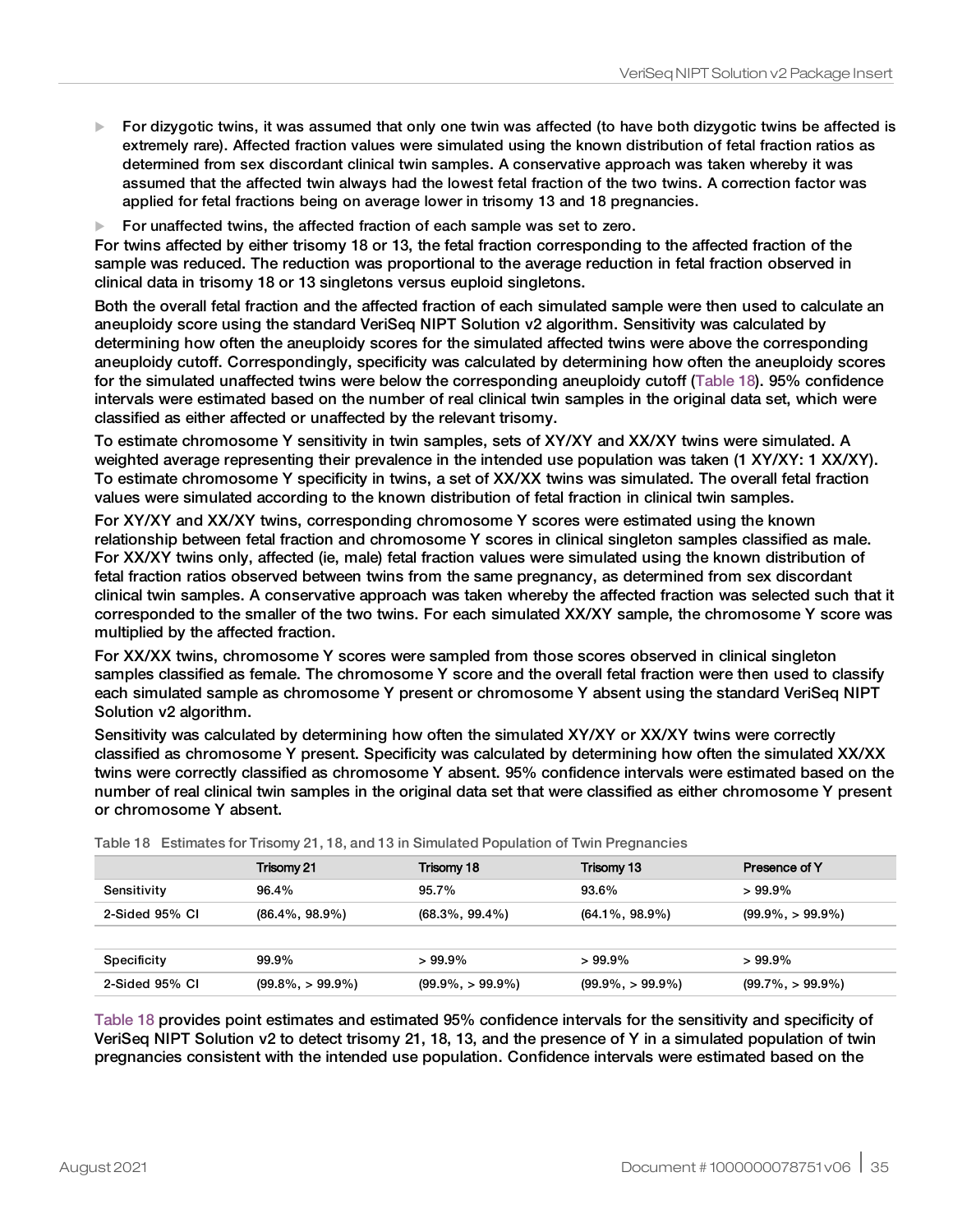number of QC passing clinical twin samples classified as either affected or unaffected by the relevant trisomy. The sensitivity calculation assumes that two thirds of affected twin pregnancies are dizygotic with one affected twin, while one third of affected twin pregnancies are monozygotic with both twins affected.

The estimates listed in [Table](#page-34-0) 18 pertain to twin pregnancies only. Due to even lower prevalence, data for higherorder pregnancies (triplets or higher) were insufficient to establish appropriate statistical models to estimate accuracy of aneuploidy detection.

# Analytical Performance

### **Precision**

To assess and quantify assay precision, a reanalysis of data using the VeriSeq NIPT Solution v2 analysis pipeline software from two previous studies from the VeriSeq NIPT Solution was conducted:

- Multisite Reproducibility study that comprised three runs by three operators across three sites using a single lot of reagent for a total of nine runs.
- $\blacktriangleright$  Within-Lab Precision study that comprised 12 runs at a single site using two ML STARs, two sequencing instrument systems, and three sequencing reagent lots.

The objective of the precision study was to quantify the precision of the assay with regards to trisomy 21 (T21) and Chromosome Y and estimate variability among different instruments, library preparation kits, and sequencing reagent lots.

A 5% fetal fraction T21 pool was created by combining cfDNA extracted from maternal plasma from pregnant women (with a T21 affected fetus) and cfDNA extracted from plasma from nonpregnant women. A 10% fetal fraction maternal-male (XY fetus) cfDNA pool was also created. The sample panel for each study for each run included 4 replicates of the 5% fetal fraction T21 affected sample pool and 20 replicates of the 10% fetal fraction maternal-male cfDNA pool. Testing was performed over 10 days for a total of 21 runs for the two studies combined.

T21 and the presence of chromosome Y were chosen for evaluation based on representativeness of clinical conditions and complexity of anomaly detection. As the smallest human autosome, the size of chromosome 21 has a direct impact on the sensitivity of T21 detection, particularly at low fetal fraction values such as those used in this study. Chromosome Y, as present in maternal plasma, is exclusively fetal in origin and therefore easier for the assay to detect.

The observed mean and standard deviations for the Chromosome 21 LLR Score and the Chromosome Y normalized chromosomal values (NCV) showed that replicate standard deviation (SD) was the largest source of variability. Variation between sites, instruments, and reagent lots added an insignificant amount of variability, as evidenced by the difference between Total SD and Replicate SD in [Table](#page-35-0) 19 and [Table](#page-35-1) 20.

| Response                | N   | Mean   | <b>Replicate SD</b> | Total Reproducibility SD* |
|-------------------------|-----|--------|---------------------|---------------------------|
| Chromosome 21 LLR Score | 36  | 34.43  | 11.36               | 11.36                     |
| Chromosome Y NCV        | 180 | 190.56 | 7.96                | 10.20                     |

<span id="page-35-0"></span>Table 19 Summary of Multisite (Reproducibility) Sequencing Response Standard Deviation (SD)

<span id="page-35-1"></span>\* Total includes variability due to site, operator, run, day, and replicate.

Table 20 Summary of Within Lab Sequencing Response Precision

| Response                | N   | Mean   | <b>Replicate SD</b> | Total Within Lab SD* |
|-------------------------|-----|--------|---------------------|----------------------|
| Chromosome 21 LLR Score | 48  | 36.01  | 9.07                | 10.25                |
| Chromosome Y NCV        | 240 | 198.68 | 7.63                | 7.82                 |

\* Total includes variability due to sequencing instrument, reagent lot, operator, run, day, and replicate.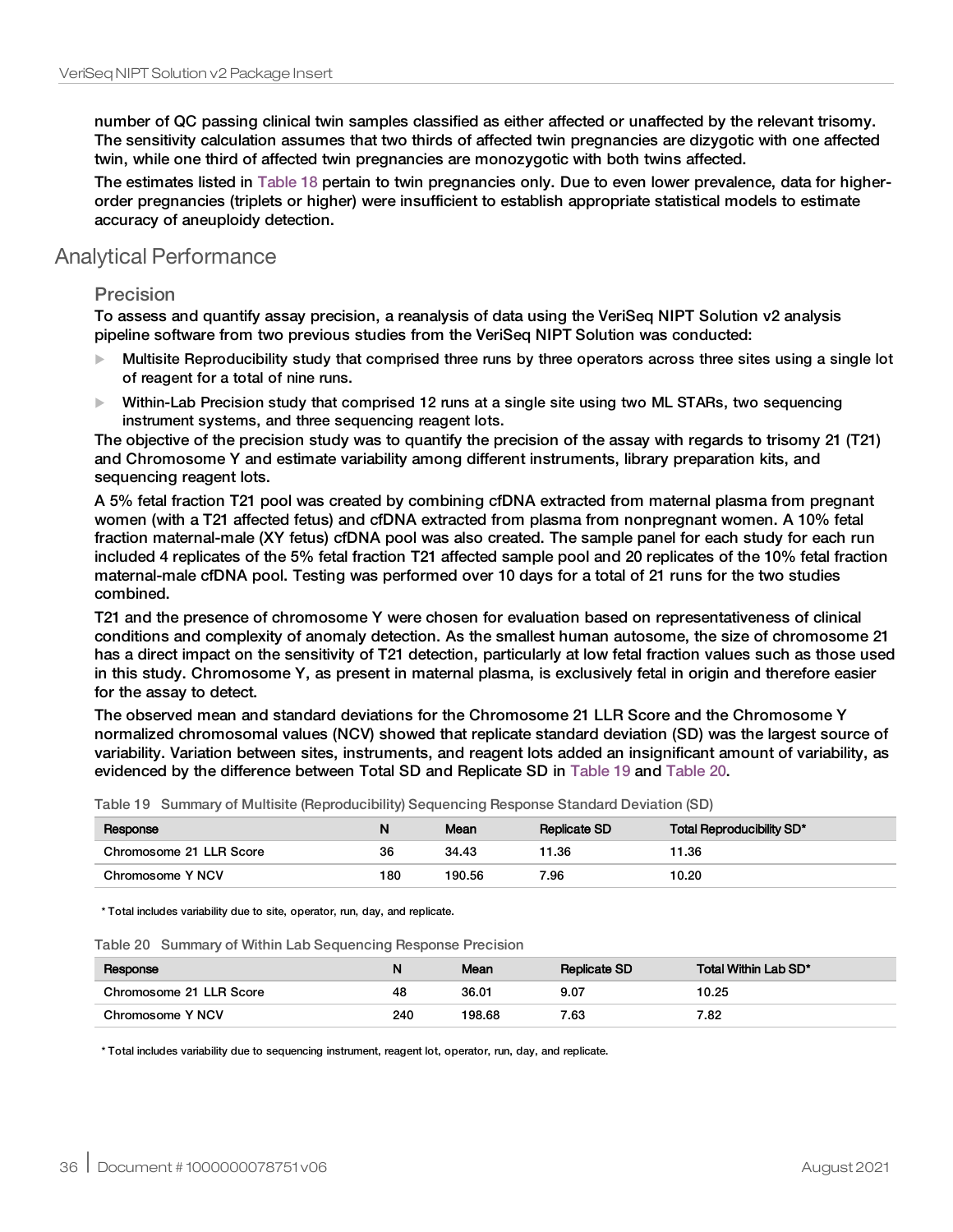An additional study was performed to compare VeriSeq NIPT Solution v2 sequencing precision (total standard deviation) using the version 2.0 of a flow cell versus version 2.5. The study included two types of flow cells (v2.0 and v2.5), three sequencing kit lots, four instrument systems, and two sequencing runs per combination for a total of 48 runs at a single site. One sequencing pool was prepared from cfDNA plates that were manually prepared. The sample panel included 4 replicates of the 5% fetal fraction T21 affected sample pool and 20 replicates of the 10% fetal fraction maternal-male (XY fetus) cfDNA pool. Results from the study are presented in [Table](#page-36-0) 21 and support that there is no difference in sequencing precision when using flow cell v2.0 versus flow cell v2.5.

Response Number of Observations per Version v2.0 Total SD\* v2.5 Total<br>SD\* Statistical Result\*\* Chromosome 21 LLR Score 96 9.56 8.44 Statistically Equivalent (pvalue=0.25) Chromosome Y NCV 480 480 7.74 7.38 Statistically Equivalent (pvalue=0.38)

<span id="page-36-0"></span>Table 21 Summary of Flow Cell v2.0 versus Flow Cell v2.5 Sequencing Response Precision

\* Total includes variability due to sequencing instrument, reagent lot, run, day, replicate

\*\*Based on F-test for equality of variances (standard deviations squared)

### Cross-Contamination

Cross-contamination was assessed in the VeriSeq NIPT Solution sample preparation workflow. Plasma pools from non-pregnant females (XX) and adult males (XY) were tested in a checkerboard pattern in the 96-well plate format across 4 plates. N = 48 each for female and male samples per plate, for a total of 192 female and 192 male samples. None of the female samples demonstrated chromosome Y coverage that was statistically higher than the estimated background, indicating no cross-contamination from male samples within the same plate. No detectable cross-contamination was observed in the VeriSeq NIPT Solution.

### Potentially Interfering Substances

The impact of potentially interfering substances was assessed in the VeriSeq NIPT Solution by evaluating the performance of the assay in the presence of such substances.

Albumin, bilirubin, hemoglobin, and triglycerides (endogenous) were each spiked into maternal plasma pools from unaffected female (XX fetus) pregnancies. They were tested at two concentrations for each test substance (n=16 for each). No interference in the performance of the assay was observed.

|  |  |  |  | Table 22 Potentially Interfering Substances (endogenous) |
|--|--|--|--|----------------------------------------------------------|
|--|--|--|--|----------------------------------------------------------|

| <b>Test Substance</b> | Low Test Concentration (mg/mL) | High Test Concentration (mg/mL) |
|-----------------------|--------------------------------|---------------------------------|
| <b>Albumin</b>        | 35                             | 50                              |
| <b>Bilirubin</b>      | 0.01                           | 0.15                            |
| Hemoglobin            | 100                            | 200                             |
| Triglyceride          | 1.5                            |                                 |

Naturally occurring maternal genomic DNA (gDNA) in the plasma can also potentially interfere with assay performance, as it can be extracted along with the fetal cfDNA. Genomic DNA levels at 1.6, 3.3, and 4.9 ng per sample (corresponding to 1, 2, and 3 standard deviations above mean expected gDNA concentration after 7 days of whole blood storage<sup>12</sup>) was added to cfDNA extracted from maternal plasma from unaffected female (XX fetus) pregnancies. Samples were then tested in the VeriSeq NIPT Solution (n=16 for each concentration). No interference in the performance of the assay was observed in the presence of elevated levels of gDNA.

Twenty drug-based potentially interfering substances (exogenous) commonly used or prescribed during pregnancy were tested per EP7-A2 (Interference Testing in Clinical Chemistry; Approved Guideline-Second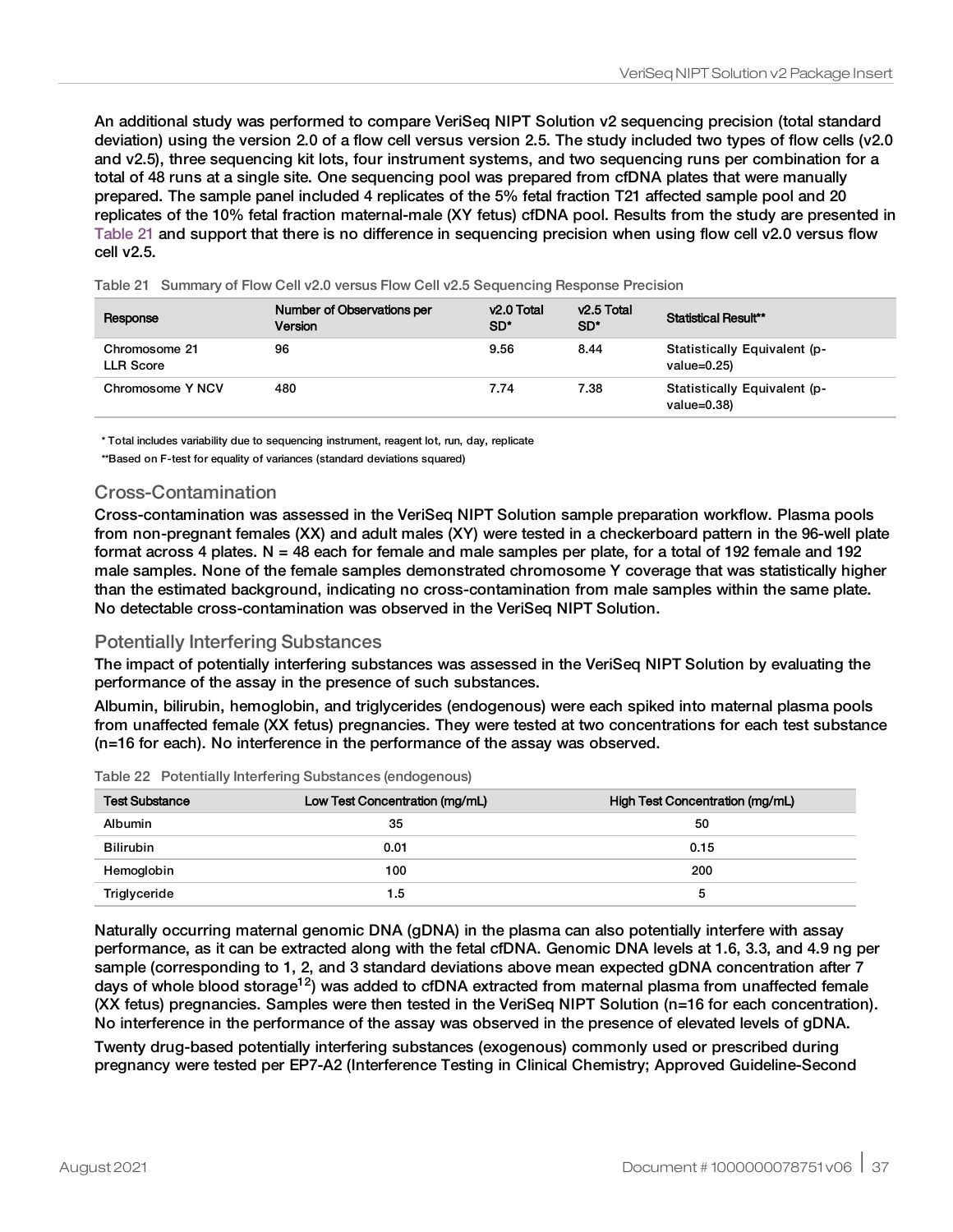Edition). The 20 potential interferents were combined into four pools, spiked into maternal plasma from unaffected female (XX fetus) pregnancies, and tested in the VeriSeq NIPT Solution (N=16 for each pool). No interference in the performance of the assay was observed in the presence of these exogenous substances.

| Pool 1            | Pool 2          | Pool 3           | Pool 4           |
|-------------------|-----------------|------------------|------------------|
| Acetaminophen     | Diphenhydramine | Albuterol        | Cetirizine       |
| Acetylcysteine    | Erythromycin    | <b>Bupropion</b> | Dextromethorphan |
| <b>Bisoprolol</b> | Guaifenesin     | Caffeine         | L-Ascorbic acid  |
| Citalopram        | Heparin         | Sertraline       | Metoprolol       |
| Desloratadine     | Lidocaine       | Sodium fluoride  | Nadolol          |

### Limit of Detection

The Limit of Detection (LOD) is defined as the level of fetal fraction that corresponds to the 95% detection probability of a condition of interest, such as T21. To assess the LOD of VeriSeq NIPT Solution v2 for various common conditions, studies and statistical analyses were conducted.

The probability of detection of a condition of interest in an affected sample processed by VeriSeq NIPT Solution v2 primarily depends on three factors:

- $\blacktriangleright$  fetal fraction
- $\blacktriangleright$  sequencing depth
- $\blacktriangleright$  size and complexity of the genomic region of interest.

Assuming constant sequencing depth, a given aberration is easier to detect in a sample with a higher fetal fraction percentage than in a sample with a lower fetal fraction percentage. Conversely, assuming constant fetal fraction, a given aberration is easier to detect in a sample with a higher sequencing depth than in a sample with a lower sequencing depth. Lastly, aberrations in smaller or more complex genomic regions are harder to detect than aberrations in larger or less complex genomic regions, assuming constant fetal fraction and sequencing depth.

To determine the LOD for T21 detection, samples comprising mixtures of pooled T21 samples and pooled unaffected samples were analyzed. The two types of analyte were mixed over a titration series to create a set of seven fetal fraction levels (0, 2, 3, 4, 5, 6, and 10%). Each level was represented by a total of 10 replicates.

To further increase the resolution of the fetal fraction grid for the LOD analysis, the data from this study was augmented with data obtained from an in silico dilution. The effects of experimental dilution and titration were simulated by the controlled mixing of sequencing data. The data from this in silico titration covered a set of 14 fetal fraction levels (1.25, 1.50, 1.75, 2.00, 2.25, 2.50, 2.75, 3.00, 3.25, 3.50, 3.75, 4.00, 4.25, and 4.50%) with 32 replicates for each level. A probit analysis was applied to the resulting data to determine the LOD for T21.

Independently, a statistical model using fetal fraction, sequencing depth, and genomic size/complexity was developed to predict the detection probability of any aberration in any sample. This model was established from the data corresponding to a set of 1,405 XY samples. The LOD for T21, as predicted by this model, was determined to be concordant with the probit-based estimate described above. This statistical model was used to estimate LOD values for aneuploidies on all autosomes and for partial deletions and duplications.

[Figure](#page-38-0) 2 shows the 95% detection probability for average regions by size and the autosomal limits of detection for all trisomies and all monosomies.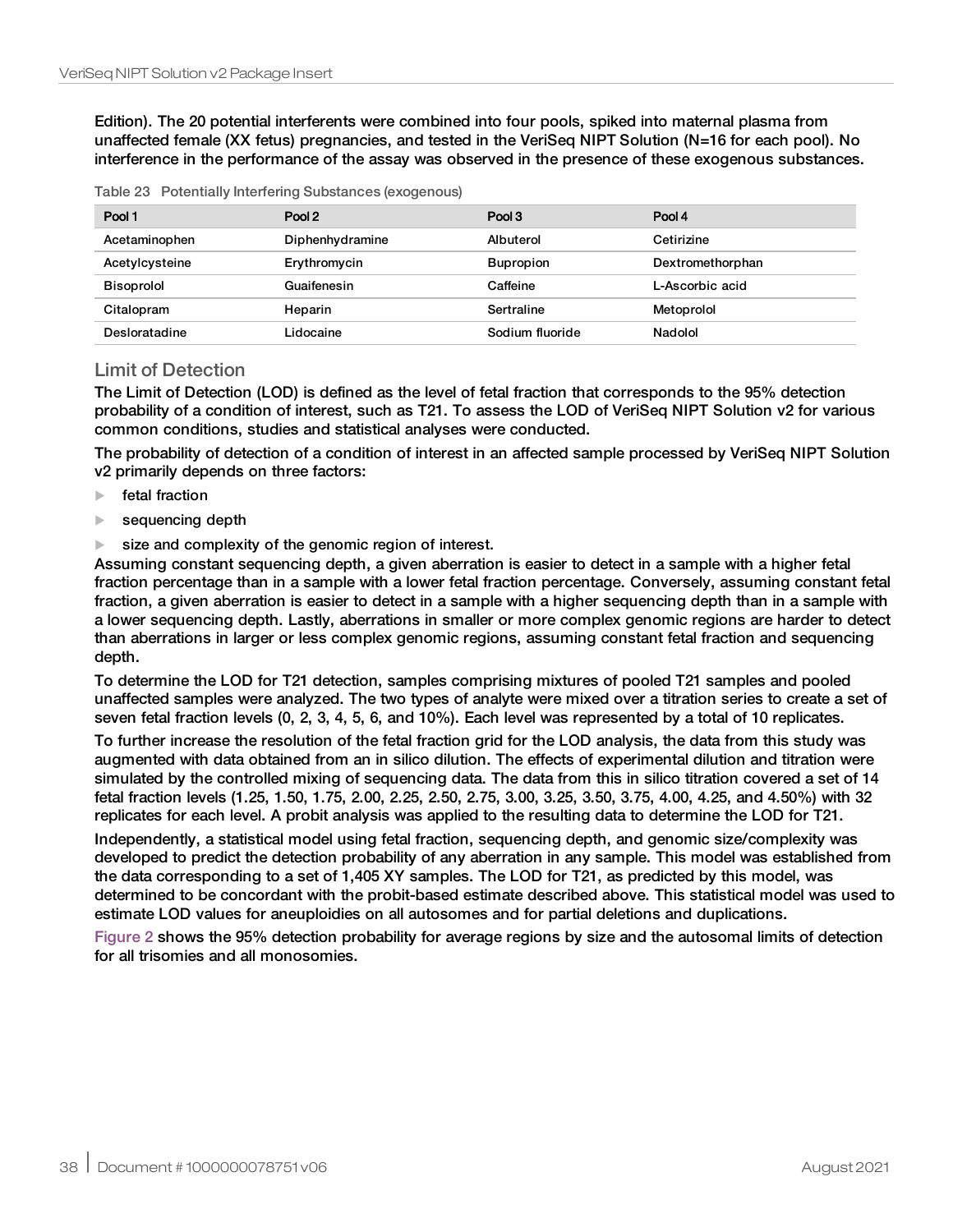

#### <span id="page-38-0"></span>Figure 2 95% Detection Probabilities for Average Regions by Size for the VeriSeq NIPT Solution v2

# **Troubleshooting**

# VeriSeq NIPT Solution v2 Troubleshooting

| <b>Failure Mode</b>                          | Possible Result             | Interpretation                                                         | <b>Recommended Action</b>                                                                                    | Comments                                                                                                             |
|----------------------------------------------|-----------------------------|------------------------------------------------------------------------|--------------------------------------------------------------------------------------------------------------|----------------------------------------------------------------------------------------------------------------------|
| Insufficient<br>input plasma                 | Sample QC<br>failure        | Insufficient<br>plasma volume                                          | Redraw                                                                                                       | Based on visual inspection of plasma<br>volume.                                                                      |
| No<br><b>Blood tube</b><br>failure<br>layers | separation of<br>blood into | Sample was not<br>centrifuged                                          | Make sure that the<br>centrifuge started and<br>the tube was spun at<br>the correct force.<br>Redraw sample. |                                                                                                                      |
|                                              |                             | Improper sample<br>storage or<br>transport<br>(hemolysis of<br>sample) | Redraw sample.                                                                                               | Frozen samples will not separate.<br>Improper transport or storage conditions<br>might lead to hemolysis of samples. |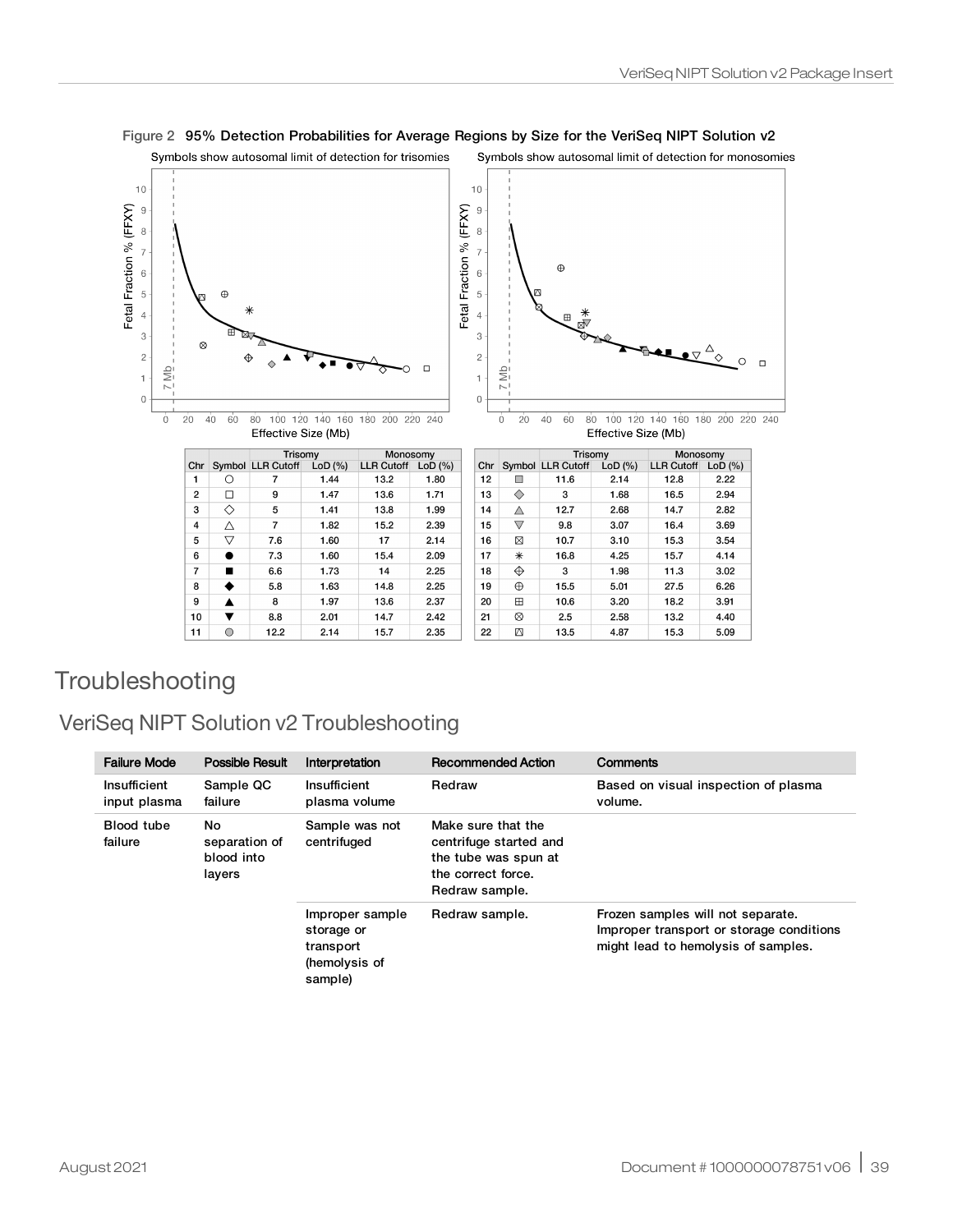| <b>Failure Mode</b>                            | Possible Result                                                    | Interpretation                                                                                                                | <b>Recommended Action</b>                                                                                                                                 | Comments                                                                                                                                                                                                                                        |
|------------------------------------------------|--------------------------------------------------------------------|-------------------------------------------------------------------------------------------------------------------------------|-----------------------------------------------------------------------------------------------------------------------------------------------------------|-------------------------------------------------------------------------------------------------------------------------------------------------------------------------------------------------------------------------------------------------|
| Sample clog<br>/ Slow flow                     | Plasma<br>contamination                                            | Individual<br>samples may<br>clog the binding<br>plate if there is<br>significant<br>contamination in<br>the plasma<br>sample | Inspect sample, if<br>remaining plasma in<br>tube is red or milky,<br>cancel sample and<br>request redraw. If<br>sample appears normal,<br>retest sample. |                                                                                                                                                                                                                                                 |
|                                                | Sample<br>Overflow                                                 | Inadequate visual<br>inspection of<br>each tube for<br>sample<br>suitability.                                                 | Invalidate any samples<br>in nearby wells affected<br>by the overflow.                                                                                    | Might indicate an improper transport or<br>storage condition of the sample before<br>processing. You should exclude<br>unsuitable samples from processing.                                                                                      |
|                                                | Hardware<br>malfunction                                            | Inadequate<br>digestion of<br>material during<br>extraction                                                                   | Retest sample. If<br>problem persists in well<br>location with other<br>samples, contact<br>Illumina Technical<br>Support.                                |                                                                                                                                                                                                                                                 |
| Quantification<br>QC failure                   | Failed<br>quantification<br>run – Batch<br>median below<br>minimum | Insufficient<br>process yield                                                                                                 | Repeat quantification. If<br>repeat also fails,<br>contact Illumina<br><b>Technical Support.</b>                                                          | Passing standards curve metrics<br>indicates issue with library preparation.                                                                                                                                                                    |
|                                                | Failed<br>quantification<br>run                                    | Standard curve<br>failure                                                                                                     | Repeat quantification. If<br>repeat also fails,<br>contact Illumina<br><b>Technical Support.</b>                                                          | Common causes of standard curve failure<br>include inadequately thawed<br>quantification reagents, inconsistent<br>volumes in wells due to spillage, and<br>DNA quantification reagent degradation<br>(for example, due to light exposure).     |
| Pooling<br>Failure                             | Failure to<br>complete<br>sample<br>pooling                        | <b>Pooling Analysis</b><br>is unable to<br>calculate proper<br>pool volumes                                                   | Reevaluate target pool<br>concentration, rerun<br>pooling analysis.                                                                                       | Can occur when all samples in a batch<br>have low quantification values while you<br>have set a high pool concentration<br>(usually higher than 3 to 5 pm).                                                                                     |
| Individual<br>Sample<br>Analysis QC<br>failure | Sequencing<br><b>QC</b> failure                                    | Insufficient<br>genetic input OR<br>Mistransfer<br>during sample<br>handling<br><b>OR Sequencing</b><br>reagent failure       | <b>Check Sample</b><br>Annotation. Check for<br>similar performance on<br>previous samples in<br>relative plate position.<br>Retest sample.               | Indicates either a bad sample input, or a<br>mistransfer on the ML STAR. Insufficient<br>genetic material can come from<br>insufficient cell-free DNA in the plasma or<br>cell-based DNA causing over-dilution of<br>the sample for sequencing. |
|                                                | Low FF or<br>Non-<br>Excluded<br>Sites (NES)<br>count              | Insufficient data<br>generated to<br>make accurate<br>reporting                                                               | Retest from plasma.                                                                                                                                       |                                                                                                                                                                                                                                                 |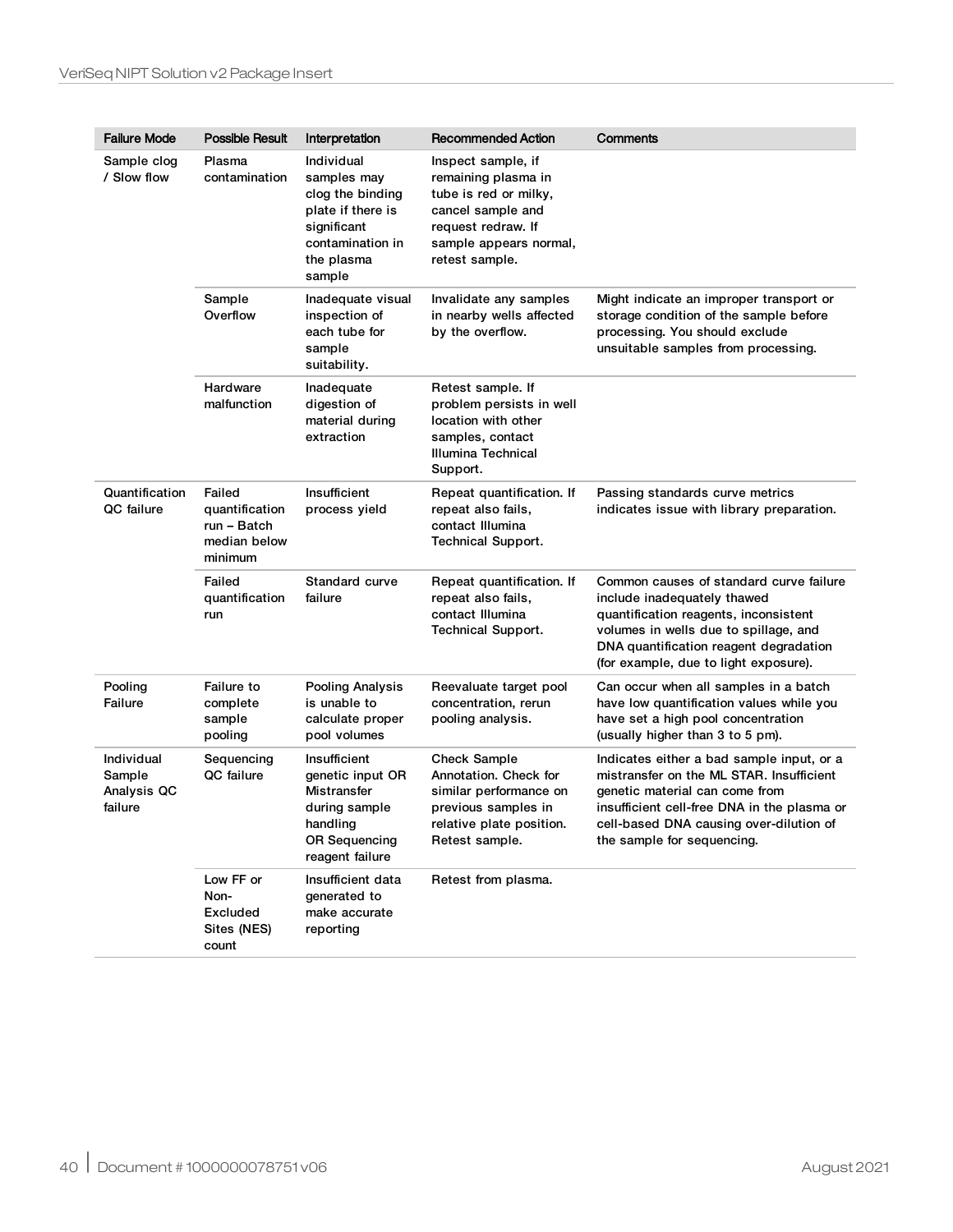| <b>Process</b><br>Step     | Error<br>Code | <b>Error Dialog</b>                                                                   | Description                                                                                                       | <b>User Resolution</b>                                                                                                                                                                                                                                                                                                                                                                            |
|----------------------------|---------------|---------------------------------------------------------------------------------------|-------------------------------------------------------------------------------------------------------------------|---------------------------------------------------------------------------------------------------------------------------------------------------------------------------------------------------------------------------------------------------------------------------------------------------------------------------------------------------------------------------------------------------|
| Batch<br>Creation          | <b>EM0044</b> | The Batch ID<br>entered<br>contains<br>forbidden<br>characters.                       | The VeriSeq NIPT Solution v2<br>only accepts numbers, letters,<br>underscores, and dashes for all<br>data fields. | Rename batch using a name that does not<br>contain any special text characters.                                                                                                                                                                                                                                                                                                                   |
| Batch<br>Creation          | <b>EM0051</b> | The Batch ID is<br>greater than 26<br>characters in<br>length.                        | The VeriSeg NIPT Solution v2<br>limits the length of batch names<br>to 26 characters or less.                     | Rename batch using a name that is fewer<br>than 26 characters.                                                                                                                                                                                                                                                                                                                                    |
| Batch<br>Creation          | <b>EM0076</b> | Unable to<br>connect to<br>VeriSeg Onsite<br>Server v2                                | The VeriSeg Onsite Server v2 is<br>not responding to data requests<br>from the Workflow Manager.                  | Make sure that:<br>1. The ML STAR is connected to the<br>network.<br>2. The VeriSeg Onsite Server v2 is on.<br>3. The ML STAR can connect to the<br>VeriSeq Onsite Server v2 (via ping<br>request).<br>4. If above steps do not resolve the issue,<br>email Illumina Technical Support.<br>5. Check vacuum waste bottle to see if it is<br>more than half full. If so, empty the waste<br>bottle. |
| <b>Batch</b><br>Creation   | EM0118        | This batch has<br>been failed and<br>cannot be<br>further<br>processed.               | The specified batch has already<br>been failed and cannot be<br>processed any further.                            | The batch record on the VeriSeg Onsite<br>Server v2 indicates that the selected batch<br>has been failed. No further processing is<br>allowed. Create another batch with the<br>desired samples.                                                                                                                                                                                                  |
| <b>Batch</b><br>Creation   | N/A           | This batch has<br>already<br>completed<br>processing.<br>Would you like<br>to repool? | The indicated batch has been<br>processed through pooling. The<br>only allowable processing is<br>repool.         | To repool, select <b>Re-Pool</b> .<br>ΟR<br>Abort method and double check Batch<br>Name.                                                                                                                                                                                                                                                                                                          |
| Plasma<br><b>Isolation</b> | <b>WP0087</b> | Duplicate<br>sample<br>barcodes<br>loaded.                                            | Samples with identical barcodes<br>have been loaded onto the<br>system.                                           | 1. Follow the Workflow Manager prompts to<br>identify which samples are duplicates.<br>2. Remove those samples and either<br>relabel or replace them.<br>3. Reload samples.                                                                                                                                                                                                                       |
| Plasma<br>Isolation        | EP0102        | Samples<br>specified in the<br>Sample Sheet<br>were not<br>loaded.                    | Samples included in the sample<br>sheet were not included in the<br>loaded barcodes.                              | 1. Follow the Workflow Manager prompts to<br>identify missing samples.<br>2. Add missing samples to the batch and<br>reload samples<br>0R<br>Abort method, modify the sample sheet as<br>needed, restart method.                                                                                                                                                                                  |
| Plate<br>Load              | N/A           | Venus Barcode<br>Mask Error                                                           | The Workflow Manager enforces<br>correct plate-to-batch<br>association using Venus barcode<br>masks.              | 1. Check plate placement to confirm that<br>the plate layout is correct.<br>2. Make sure that the plate loaded is the<br>correct plate for the indicated batch.                                                                                                                                                                                                                                   |

# VeriSeq NIPT Microlab STAR Troubleshooting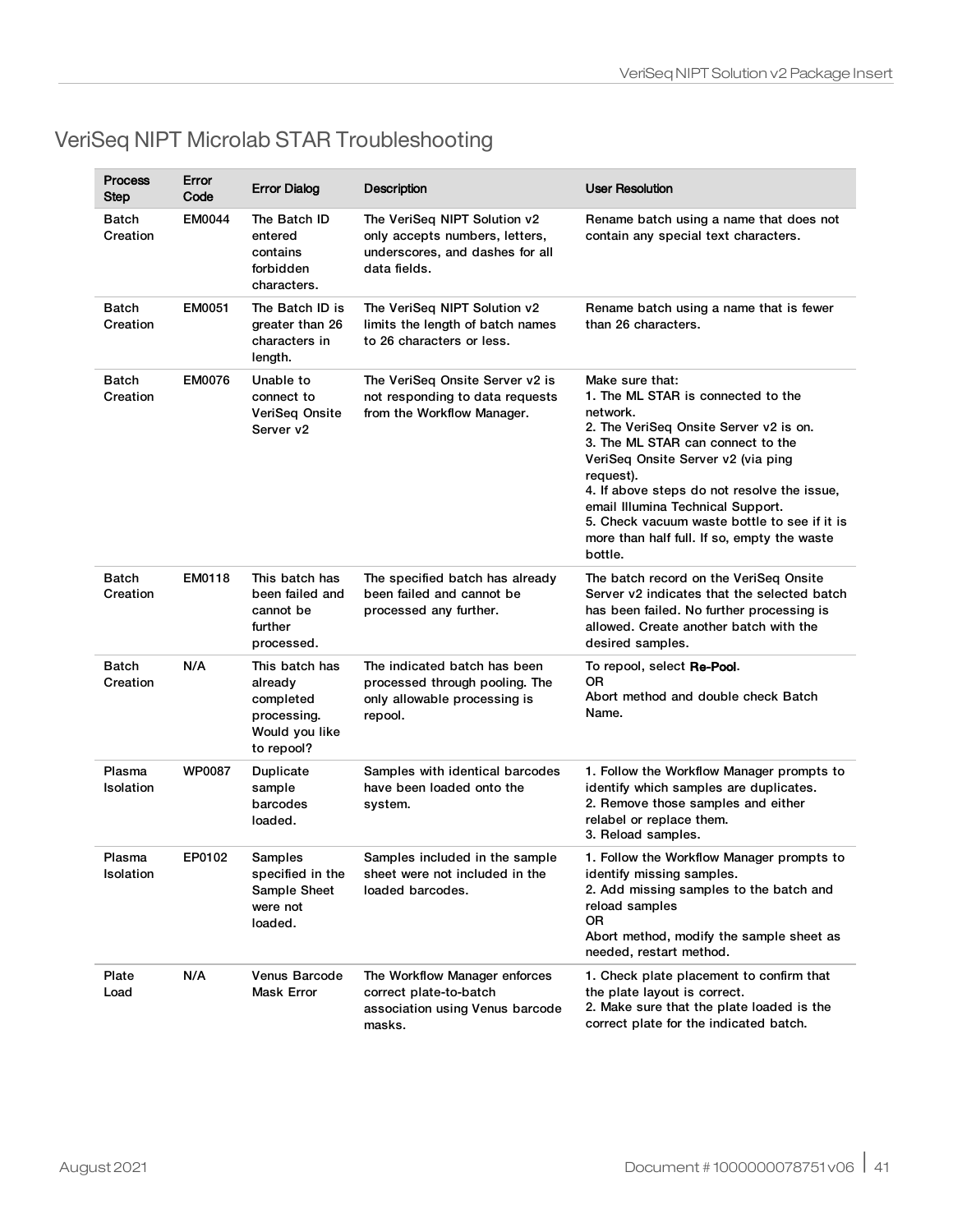| <b>Process</b><br>Step | Error<br>Code | <b>Error Dialog</b>                                                            | Description                                                                                                                                                  | <b>User Resolution</b>                                                                                                                                                                                                                                                                                                                                                                                     |
|------------------------|---------------|--------------------------------------------------------------------------------|--------------------------------------------------------------------------------------------------------------------------------------------------------------|------------------------------------------------------------------------------------------------------------------------------------------------------------------------------------------------------------------------------------------------------------------------------------------------------------------------------------------------------------------------------------------------------------|
| cfDNA<br>Extraction    | <b>WE0150</b> | Pressure in the<br>vacuum<br>chamber is too<br>low.                            | The Workflow Manager will not<br>proceed if the resting vacuum<br>line pressure sense is $<$ 400 Torr.                                                       | 1. Check for kinks or other obstructions in<br>the vacuum line.<br>2. Open the waste line release clips, allow<br>for pressure to release, fully close the<br>release line clips.<br>3. Make sure that the vacuum controller<br>and pump are turned on.<br>4. If the problem persists, contact<br>IlluminaTechnical Support.                                                                               |
|                        | <b>WE0153</b> | Pressure in the<br>vacuum<br>chamber is too<br>high.                           | If the measured vacuum pressure<br>is too high prior to starting the<br>pressure control, the system may<br>be malfunctioning.                               | On the back of the controller, make sure<br>that all vacuum connections and lines are<br>secure.                                                                                                                                                                                                                                                                                                           |
|                        | <b>WE0996</b> | Vacuum failed<br>to seal.                                                      | The system fails to create a<br>vacuum seal on the Binding<br>Plate.                                                                                         | NOTE Do not select OK until the seal<br>failure is completely resolved.<br>1. Make sure that the binding plate is flush<br>against the vacuum manifold. With a gloved<br>hand, forcibly press down on the binding<br>plate.<br>2. Select OK to continue with cfDNA<br>Extraction.<br>3. If this error message is displayed more<br>than three times in a run, e-mail Illumina<br><b>Technical Support.</b> |
|                        | WM0219        | If Vacuum is<br>on, manually<br>rest the pump.                                 | The vacuum may stay on after a<br>method abort during extraction.                                                                                            | 1. On the Vacuum Controller, press the<br>Power button to shut off the vacuum.<br>2. Wait 10 seconds, and then press the<br>Power button again to turn on the vacuum.                                                                                                                                                                                                                                      |
|                        | <b>EE0477</b> | An error has<br>occurred while<br>moving a plate.<br>(iSWAP error)             | If an iSWAP error is encountered<br>(plate drop, failed to pick up, and<br>so on) the system will prompt the<br>user to complete the plate move<br>manually. | Make sure that the plate can be recovered<br>(no spilled material).<br>- If not, abort run.<br>- If so, follow the displayed instructions to<br>complete the plate transfer manually.                                                                                                                                                                                                                      |
|                        | EE0519        | Scanned<br>barcode does<br>not match<br>binding plate<br>barcode on<br>record. | The loaded Binding plate does<br>not match the barcode of the<br>plate removed.                                                                              | Make sure that the plate being loaded<br>matches the recorded barcode (see the<br>trace log for the expected barcode).                                                                                                                                                                                                                                                                                     |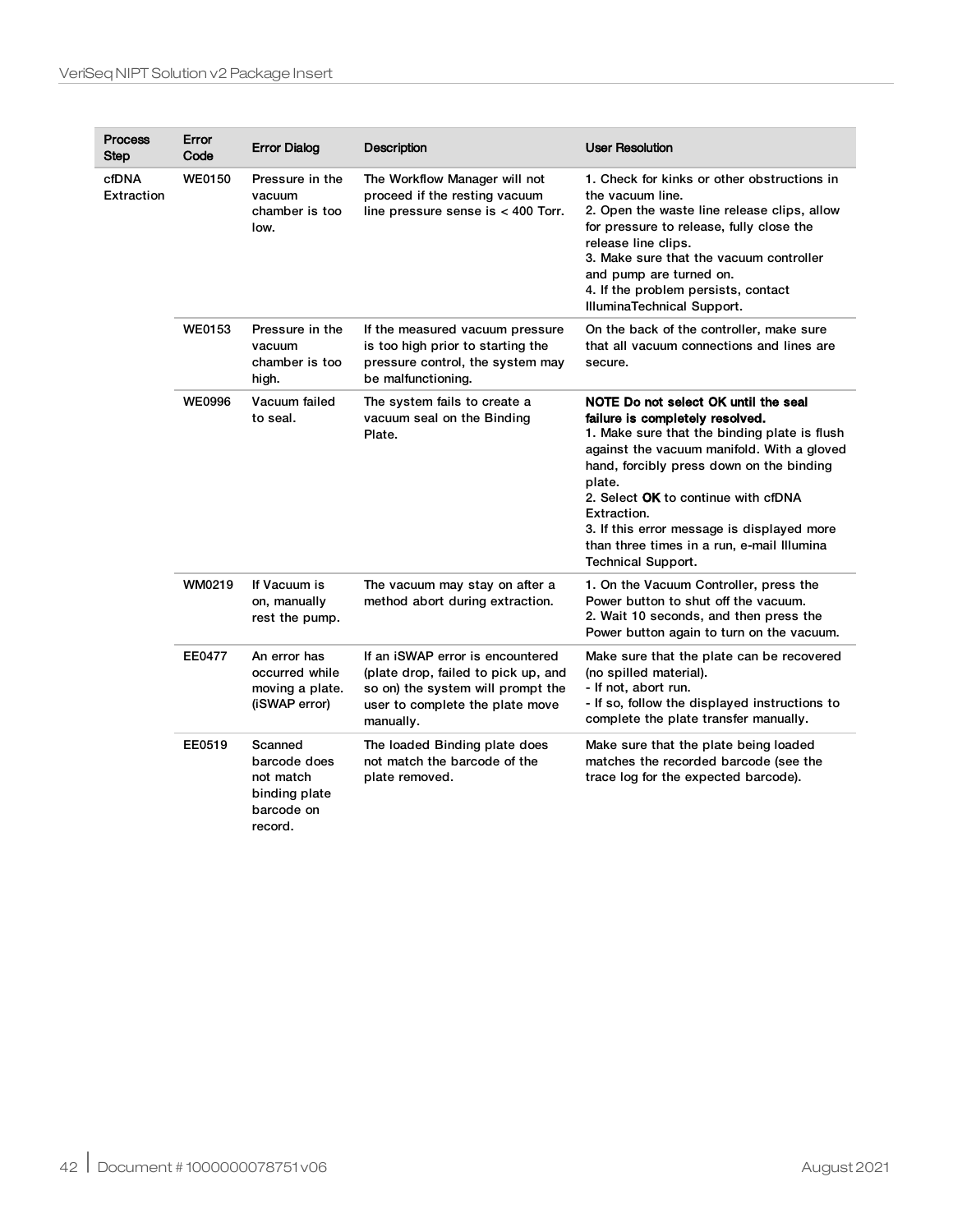| <b>Process</b><br><b>Step</b> | Error<br>Code | <b>Error Dialog</b>                                                           | <b>Description</b>                                                                                       | <b>User Resolution</b>                                                                                                                                                                              |
|-------------------------------|---------------|-------------------------------------------------------------------------------|----------------------------------------------------------------------------------------------------------|-----------------------------------------------------------------------------------------------------------------------------------------------------------------------------------------------------|
| <b>API</b>                    | EA0372        | Unable to<br>connect to the<br>data server.                                   | The VeriSeg Onsite Server v2 is<br>not responding to data requests<br>from the Workflow Manager.         | Make sure that:<br>1. The ML STAR is connected to the<br>network.<br>2. The ML STAR can connect to the<br>VeriSeg Onsite Server v2 (via ping<br>request).<br>3. The VeriSeq Onsite Server v2 is on. |
|                               | EA0774        | Connection<br>Error<br>The API server<br>connection<br>failed to<br>validate. | The VeriSeg Onsite Server v2 has<br>stopped responding to data<br>requests from the Workflow<br>Manager. | Make sure that:<br>1. The ML STAR is connected to the<br>network.<br>2. The ML STAR can connect to the<br>VeriSeg Onsite Server v2 (via ping<br>request).<br>3. The VeriSeg Onsite Server v2 is on. |
|                               | EA0780        | 403: Invalid<br>Request<br>The current<br>transaction is<br>not valid.        | The data sent violates the<br>system workflow logic.                                                     | Consult the error details for more<br>information. Common causes involve inputs<br>that are too long or violate the acceptable<br>character list.                                                   |

# **References**

- 1 Nagaoka S, Hassold T, Hunt P. Human aneuploidy: mechanisms and new insights into an age-old problem. Nat Rev Genet. 2012;13(7):493-504. doi:10.1038/nrg3245.
- 2 Garnder RJ, Sutherland GR, Schaffer LG. Chromosome Abnormalities and Genetic Counseling. 4th edition. New York (NY): Oxford University Press; 2012.
- 3 Akolekar R, Beta J, Picciarelli G, Ogilvie C, D'Antonio F. Procedure-related risk of miscarriage following amniocentesis and chorionic villus sampling: a systematic review and meta-analysis. Ultrasound Obstet Gynecol. 2015 Jan;45(1):16-26. doi: 10.1002/uog.14636.
- 4 American College of Obstetricians and Gynecologists. Screening for fetal aneuploidy. Practice Bulletin No. 163. Obstet Gynecol. 2016; 127(5):e123-137.
- 5 Gil MM, Accurti V, Santacruz B, Plana MN, Nicolaides KH. Analysis of cell-free DNA in maternal blood in screening for fetal aneuploidies: updated meta-analysis. Ultrasound Obstet Gynecol. 2017 Apr 11. doi: 10.1002/uog.17484.
- 6 Bianchi D, Parker R, Wentworth J et al. DNA Sequencing versus Standard Prenatal Aneuploidy Screening. N Engl J Med. 2014;370(9):799-808. doi:10.1056/nejmoa1311037.
- 7 Benn P, Borrell A, Chiu RW, et al. "Position statement from the Chromosome Abnormality Screening Committee on behalf of the Board of the International Society for Prenatal Diagnosis." Prenat Diagn 35 (2015): 725-34.
- 8 Gregg AR, Skotko BG, Benkendorf JL, et al. Noninvasive prenatal screening for fetal aneuploidy, 2016 update: a position statement of the American College of Medical Genetics and Genomics. Genet Med. 2016: doi:10.1038/gim.2016.97.
- 9 Dondorp W, de Wert G, Bombard Y, et al. Non-invasive prenatal testing for aneuploidy and beyond: challenges of responsible innovation in prenatal screening. Eur J Hum Genet. 2015 Nov;23(11):1438-50.
- 10 Grati, et al. "Fetoplacental mosaicism: potential implications for false-positive and false-negative noninvasive prenatal screening results." Genetics in Medicine 16 (2014): 620–624.
- 11 Wellesley, et al. "Rare chromosome abnormalities, prevalence and prenatal diagnosis rates from populationbased congenital anomaly registers in Europe." European Journal of Human Genetics 20 (2012): 521-526.
- 12 Norton S, Lechner J, Williams T, Fernando M et al. A Stabilizing Reagent Prevents Cell-free DNA Contamination by Cellular DNA in Plasma During Blood Sample Storage and Shipping as Determined by Digital PCR. Clin.l Biochem. 2013;46: 1561–1565. doi: 10.1016/j.clinbiochem.2013.06.002.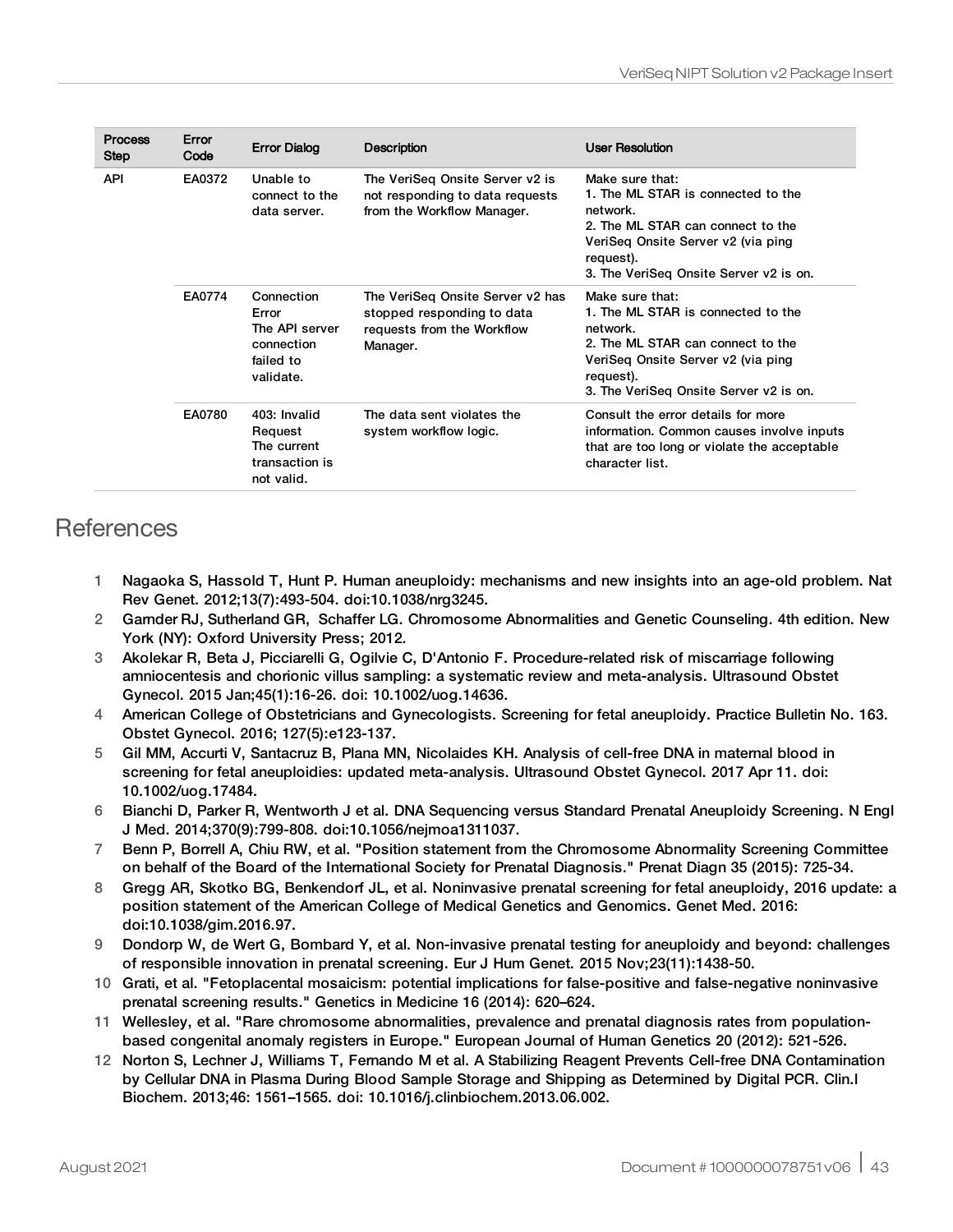- 13 Bianchi D W, et al. "Genome-wide fetal aneuploidy detection by maternal plasma DNA sequencing." Obstet Gynecol 119 (2012): 890-901.
- 14 Ehrich M, et al. "Genome-wide cfDNA screening: clinical laboratory experience with the first 10,000 cases." Genet Med 19 (2017): 1332-1337.
- 15 Fiorentino F, et al. "The clinical utility of genome-wide cfDNA screening." Prenat Diagn 37 (2017): 593-601.
- 16 Pertile, MD, et al. "Rare autosomal trisomies, revealed by maternal plasma DNA sequencing, suggest increased risk of feto-placental disease." Sci Transl Med 9 (2017): eaan1240.

# Revision History

| Document                       | Date              | <b>Description of Change</b>                                                                                                                                                                                                                                                                                                                                                                                                                                                                                                                                                                                                                                                                                                                                                                                                                                                                                                                                                                                                                                                                                                                             |
|--------------------------------|-------------------|----------------------------------------------------------------------------------------------------------------------------------------------------------------------------------------------------------------------------------------------------------------------------------------------------------------------------------------------------------------------------------------------------------------------------------------------------------------------------------------------------------------------------------------------------------------------------------------------------------------------------------------------------------------------------------------------------------------------------------------------------------------------------------------------------------------------------------------------------------------------------------------------------------------------------------------------------------------------------------------------------------------------------------------------------------------------------------------------------------------------------------------------------------|
| Document #1000000078751<br>v06 | August<br>2021    | • Updated EU Authorized Representative address.                                                                                                                                                                                                                                                                                                                                                                                                                                                                                                                                                                                                                                                                                                                                                                                                                                                                                                                                                                                                                                                                                                          |
| Document #1000000078751<br>v05 | December<br>2020  | • Updated Principles of Procedure, Warnings and Precautions, and Product<br>Labeling sections with additional clarifications to fulfill regulatory requests.<br>• Minor updates to content in protocol to match current Illumina style and<br>organization.<br>• Corrected description of chromosome 21 as "second smallest human<br>autosome" to "smallest human autosome" in Precision section of Analytic<br>Performance.<br>• Added caution statements to address improper use of reservoirs and risks of<br>sample amalgamation to Isolate Plasma Preparation and Interpretation of<br>Results sections.<br>• Added new server and software part numbers for the release of new server<br>model and software part number updates.<br>• Added cautions to protocol and troubleshooting information for addressing and<br>preventing sample overflows.<br>• Updated active ingredients in the reagent DNA Quantification Standard in the<br>Accessory Box to align with the Safety Data Sheet.<br>• Updated naming conventions of the Local Run Manager VeriSeq NIPT module<br>for consistency with other documentation.<br>• Added revision history. |
| Document #1000000078751<br>v04 | October<br>2020   | • Minor corrections.                                                                                                                                                                                                                                                                                                                                                                                                                                                                                                                                                                                                                                                                                                                                                                                                                                                                                                                                                                                                                                                                                                                                     |
| Document #1000000078751<br>v03 | September<br>2020 | • Updated materials list to present specifications of labware along with known<br>compatible options.                                                                                                                                                                                                                                                                                                                                                                                                                                                                                                                                                                                                                                                                                                                                                                                                                                                                                                                                                                                                                                                    |
| Document #1000000078751<br>v02 | February<br>2020  | • Updated presentation of Clinical Performance information to better convey the<br>differences between basic and genomewide screen types.<br>• Added new Differences in Performance Between the Basic and Genomewide<br>Screens section.<br>• Removed contradictory information about the optionality of the supplementary<br>report from the Principles of Procedure section.<br>. Updated naming convention of the VeriSeq NIPT Workflow Manager v2 software<br>throughout the document for stylistic consistency.<br>. Updated labeling of Australia and Illumina Netherlands addresses to reflect<br>recent changes.                                                                                                                                                                                                                                                                                                                                                                                                                                                                                                                                 |
| Document #1000000078751<br>v01 | August<br>2019    | Removed duplicate step in Extract cfDNA caused by publishing software error.                                                                                                                                                                                                                                                                                                                                                                                                                                                                                                                                                                                                                                                                                                                                                                                                                                                                                                                                                                                                                                                                             |
| Document #1000000078751<br>v00 | May 2019          | Initial release.                                                                                                                                                                                                                                                                                                                                                                                                                                                                                                                                                                                                                                                                                                                                                                                                                                                                                                                                                                                                                                                                                                                                         |